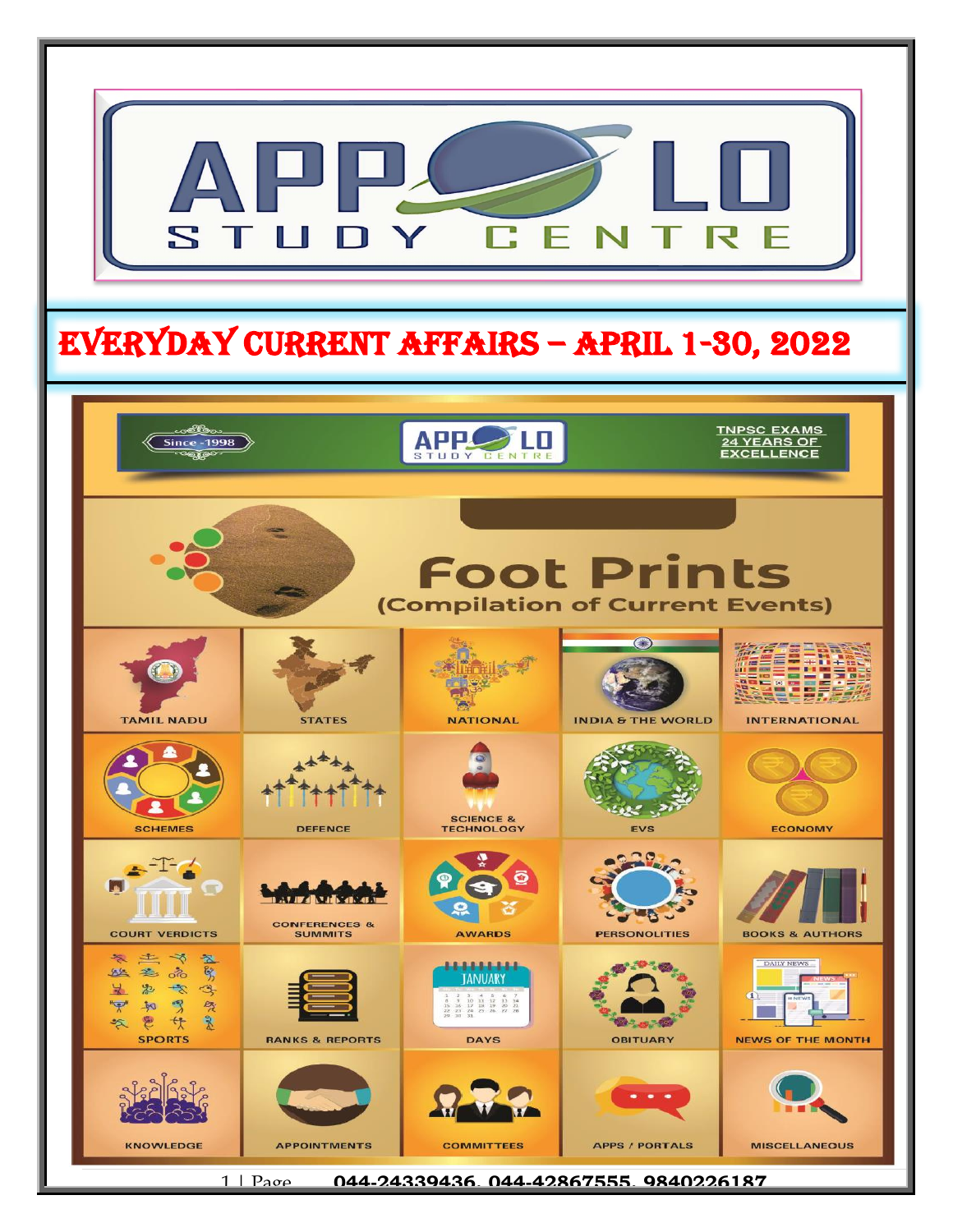| <b>SI.No</b>   | <b>TOPICS</b>                    | Pg.No          |
|----------------|----------------------------------|----------------|
| 1              | <b>Tamil Nadu</b>                | $\mathfrak{Z}$ |
| $\overline{2}$ | <b>State</b>                     | 13             |
| 3              | National                         | 15             |
| $\overline{4}$ | <b>Schemes</b>                   | 23             |
| 5              | International                    | 24             |
| 6              | India and other countries        | 25             |
| 7              | <b>Conferences &amp; Summits</b> | 26             |
| 8              | Defence                          | 28             |
| 9              | Economics                        | 30             |
| 10             | Appointment                      | 31             |
| 11             | Awards                           | 33             |
| 12             | Personalities                    | 35             |
| 14             | <b>Books and authors</b>         | 35             |
| 15             | Science, Technology<br>&         | 36             |
|                | Environment                      |                |
| 16             | Sports                           | 39             |
| 17             | Obituary                         | 42             |
| 18             | Report                           | 42             |
| 19             | Ranking                          | 43             |
| 20             | <b>Important Days</b>            | 44             |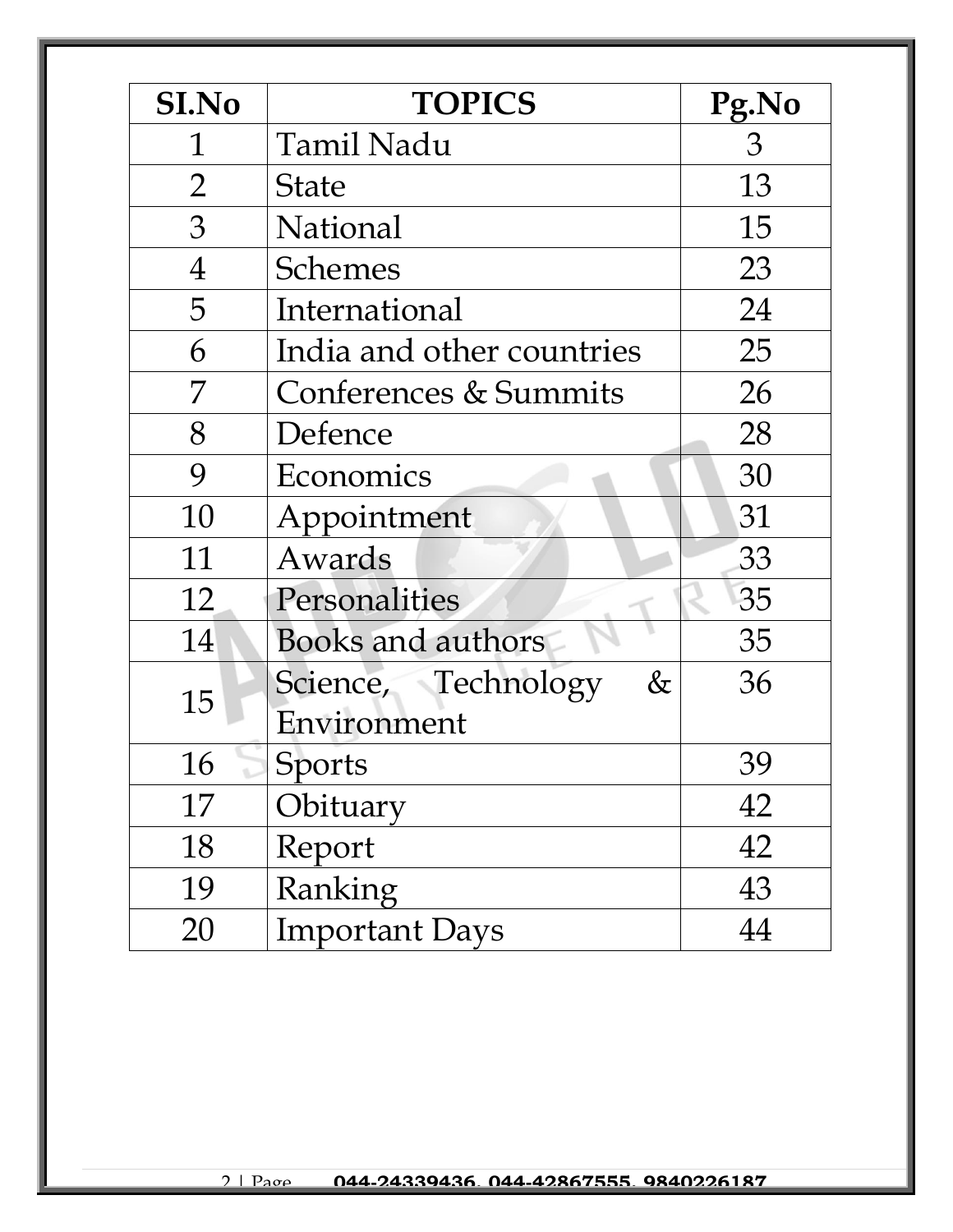# **TAMIL NADU**

#### ➢ **Japan International Cooperation Agency (JICA)**

- $\checkmark$  JICA to provide 4,710 cr. for Chennai Metro Rail Phase II project.
- $\checkmark$  Japan International Cooperation Agency (JICA) signed a loan agreement with the Government of India to provide Japanese Official Development Assistance (ODA) loan amounting to approximately 4,710 crore (Japanese yen 73,000 million) for the construction of Chennai Metro Rail Phase II project.

### ➢ **Water Champion**

- ✓ Woman from Anaikatty named 'water champion'.
- $\checkmark$  A tribal resident of Anaikatty in Sigur in the Mudumalai Tiger Reserve (MTR) buffer zone is one of 41 women water champions recognised as part of an initiative by the Government of India and the UNDP-SIWI Water Governance Facility (WGF).
- $\checkmark$  S. Lalitha, a field assistant for the community well-being programme at Keystone Foundation, was recognised by the National Water Mission, Ministry of Jal Shakti, the UNDP-India and the Stockholm International Water Institute "to underscore the critical role of women in water conservation and management."

### ➢ **Climate Literacy**

- ✓ Tamil Nadu government has launched a massive project called 'climate literacy' for college and school students besides farmers and women.
- $\checkmark$  Under the new initiative, farmers and SHGs will be involved in the climate literacy programme through departments concerned at the district level.
- $\checkmark$  The new project aims to simplify the concept of climate change for the local community.

### ➢ **Corporation Launches 'Country's First' Gender Lab**

- $\checkmark$  The Greater Chennai Corporation has inaugurated a gender lab, said to be the first such initiative by an urban local body in the country.
- $\checkmark$  The civic body has appointed three specialists in the first phase to launch the facility.
- $\checkmark$  The three specialists, all women, will review every civic infrastructure project to suggest changes for improving the safety of women in public spaces.

#### ➢ **Parandur and Pannur**

 $\checkmark$  The ministry of civil aviation - has selected Parandur and Pannur near Chennai for the city's second airport.

#### 3 | Page **044-24339436, 044-42867555, 9840226187**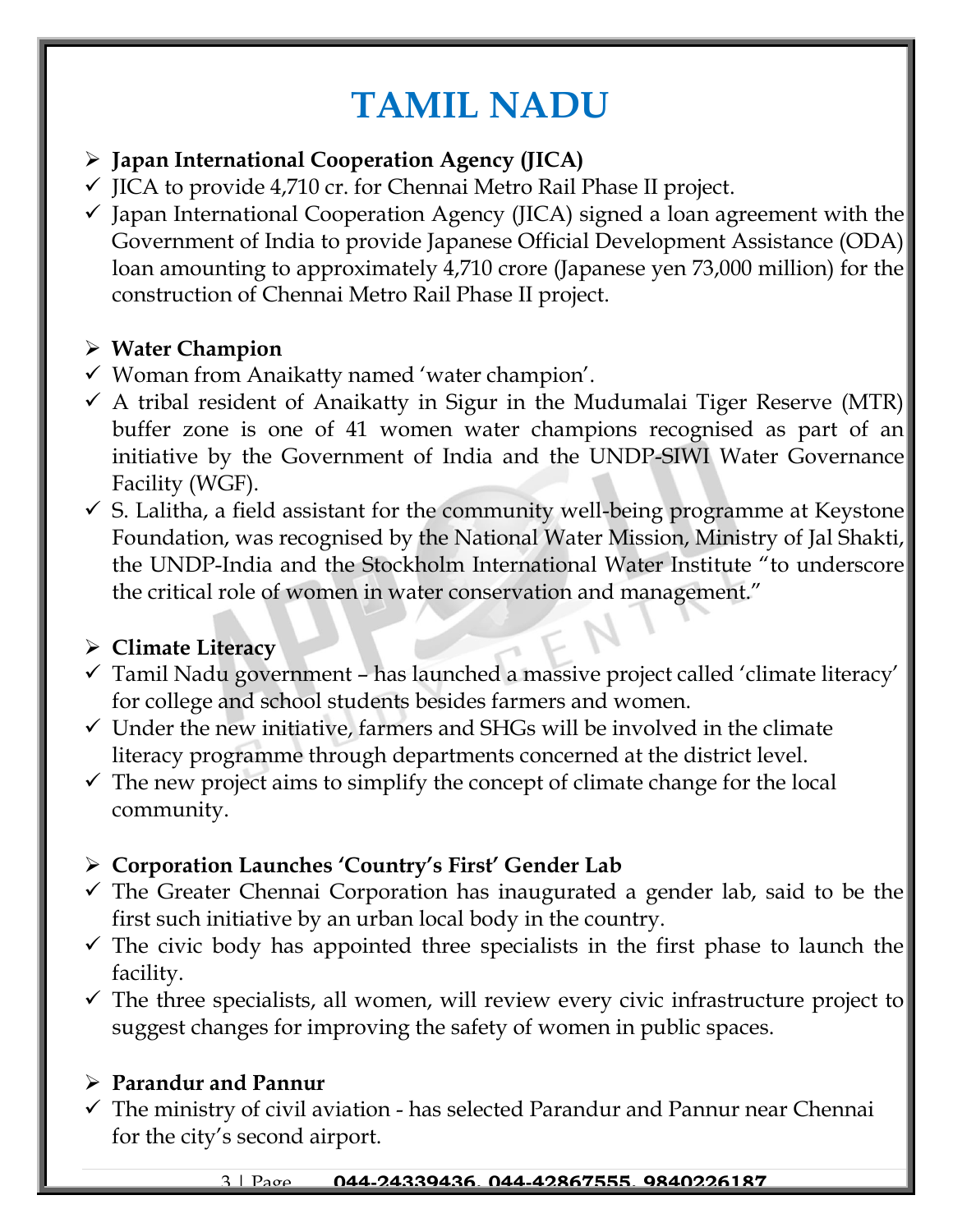- $\checkmark$  Parandur is located at around 70km and Pannur 60km from Chennai near Sriperumbudur on the Chennai-Bengaluru route.
- ✓ The Tamil Nadu government had suggested Tiruporur, Parandur, Pannur and Padalam as the possible sites for the second airport.
- $\checkmark$  The ministry studied the proposed sites and selected Parandur and Pannur.

### ➢ **Tamil Nadu Skill Development Corporation (TNSDC)**

- $\checkmark$  TNSDC realigning strategies to help government realise vision.
- $\checkmark$  In an effort to bridge the gap between demand and supply of manpower requirements and to help the State government achieve its aim of becoming a \$1 trillion economy by 2030, the Tamil Nadu Skill Development Corporation (TNSDC) is realigning programmes and strategies, according to latest industry standards and requirements.
- $\checkmark$  The primary focus of the TNSDC is to bring more industries into the training ecosystem.

### ➢ **Kaaval Uthavi**

- $\checkmark$  On April 4, chief minister MK Stalin inaugurated the new updated mobile application 'Kaaval Uthavi' (police assistance) of Tamil Nadu Police at the Secretariat.
- $\checkmark$  Using the newly released application, people can now virtually reach the city police control room in a few seconds just by clicking an emergency button on it.
- $\checkmark$  Users can also file an online mobile complaint and share their current location using the application.

### ➢ **State Education Policy (SEP)**

- $\checkmark$  The Tamil Nadu government constituted a 13-member panel to evolve its own State Education Policy (SEP).
- $\checkmark$  The panel is to be headed by former chief justice of Delhi high court Justice D Murugesan.
- $\checkmark$  The panel members include former chess world champion Viswanathan Anand, prominent Carnatic musician T M Krishna and former Vice-Chancellor of Saveetha University L Jawaharnesan.

### ➢ **Periyar Samathuvapuram**

- $\checkmark$  Stalin inaugurates Periyar Samathuvapuram in Villupuram.
- $\checkmark$  Chief Minister M.K. Stalin on Tuesday stressed the need for the country to emerge as a Samathuvapuram (equality village) and said Tamil Nadu and its Dravidian model would show the way to achieve this goal.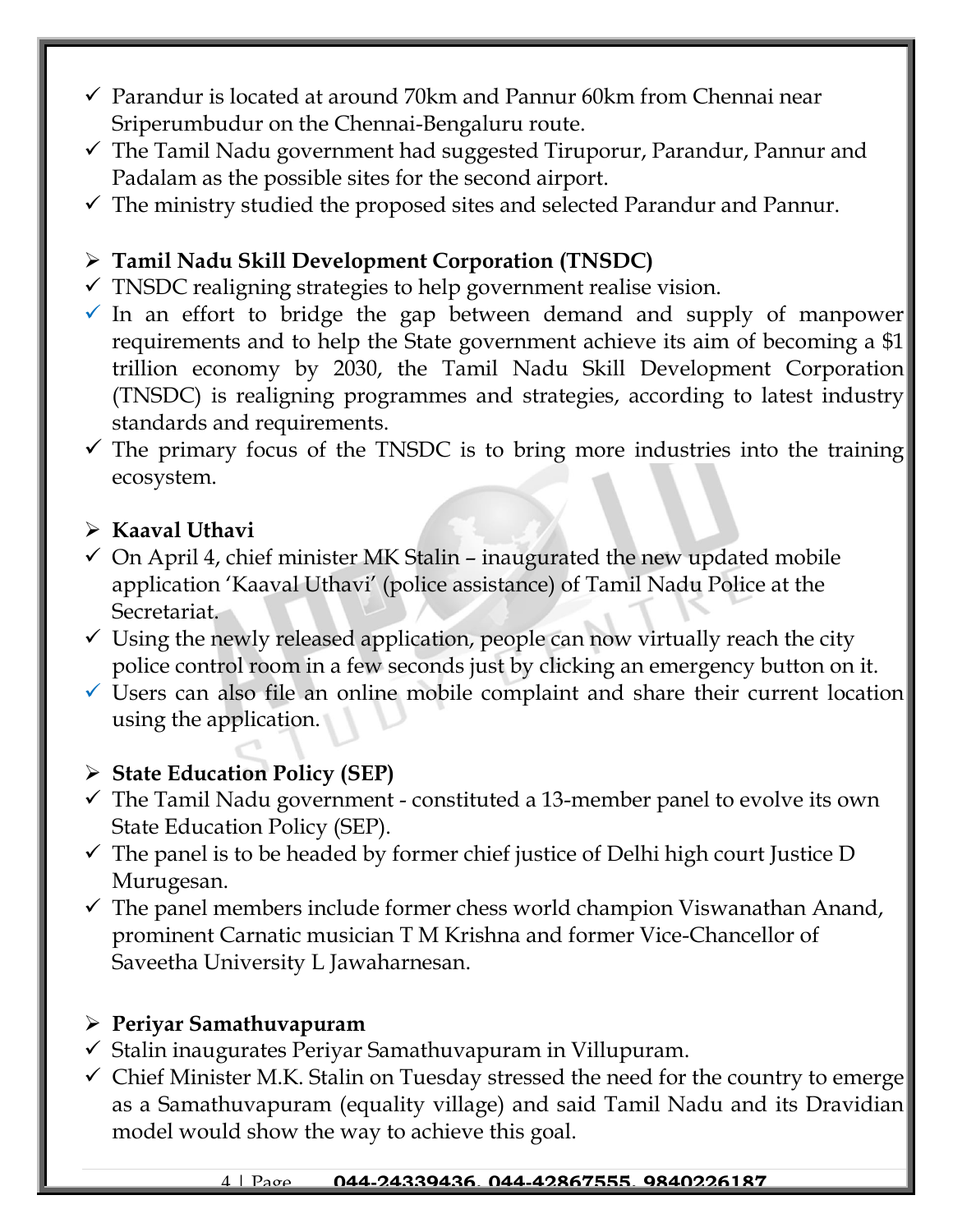### ➢ **Metrolite**

 $\checkmark$  Coimbatore city may be the first city in the State to have a Metrolite system that will cover 45.87 km with 40 stations, making a halt at several important landmarks of the city, including Coimbatore Airport.

### ➢ **Global Investors' Meet (GIM)**

- $\checkmark$  On April 6, Chief Minister M K Stalin said in the assembly that a global investors' meet (GIM) would be organised in Tamil Nadu by the end of 2023 to attract foreign investments and generate employment in the state.
- $\checkmark$  The CM also said that the state officials will be going Switzerland to participate in the World Economic Forum's annual meet 2022 to attract investments into Tamil Nadu.

#### ➢ **People's Movement for Clean Cities**

- ✓ Municipal Administration Minister KN Nehru announced a new scheme 'People's Movement for Clean Cities' (PMCC) to ensure cleanliness in urban local bodies by engaging all stakeholders.
- $\checkmark$  He also announced that a Smart Governance System (SGS) would be launched for all urban local bodies to ensure proper service delivery, including provision of drinking water and other basic amenities.

### ➢ **Hong Fu Industrial Group**

- $\checkmark$  Leading Taiwanese shoemaker Hong Fu Industrial Group plans to invest 1,000 crore over the next 3-5 years in Tamil Nadu to make sports shoes for global brands like Nike and Puma.
- $\checkmark$  The unit will employ around 20,000 people, a majority of them women.
- $\checkmark$  Hong Fu is world's second largest maker of sports shoes and other footwear with a large manufacturing presence, through multiple units in Vietnam.

### ➢ **Women Entrepreneurs Scripting a Silent Transformation**

- $\checkmark$  The 2021 edition of Women & Men in India, published last week by the National Statistical Office (NSO) of the Union Ministry of Statistics and Programme Implementation, has an element of surprise for Tamil Nadu.
- $\checkmark$  With about 10.87 lakh units, Tamil Nadu accounts for the highest number of women entrepreneur-owned establishments, which cover not only micro, small and medium enterprises (MSMEs) but also nano units, promoted through platforms such as the self-help groups (SHGs).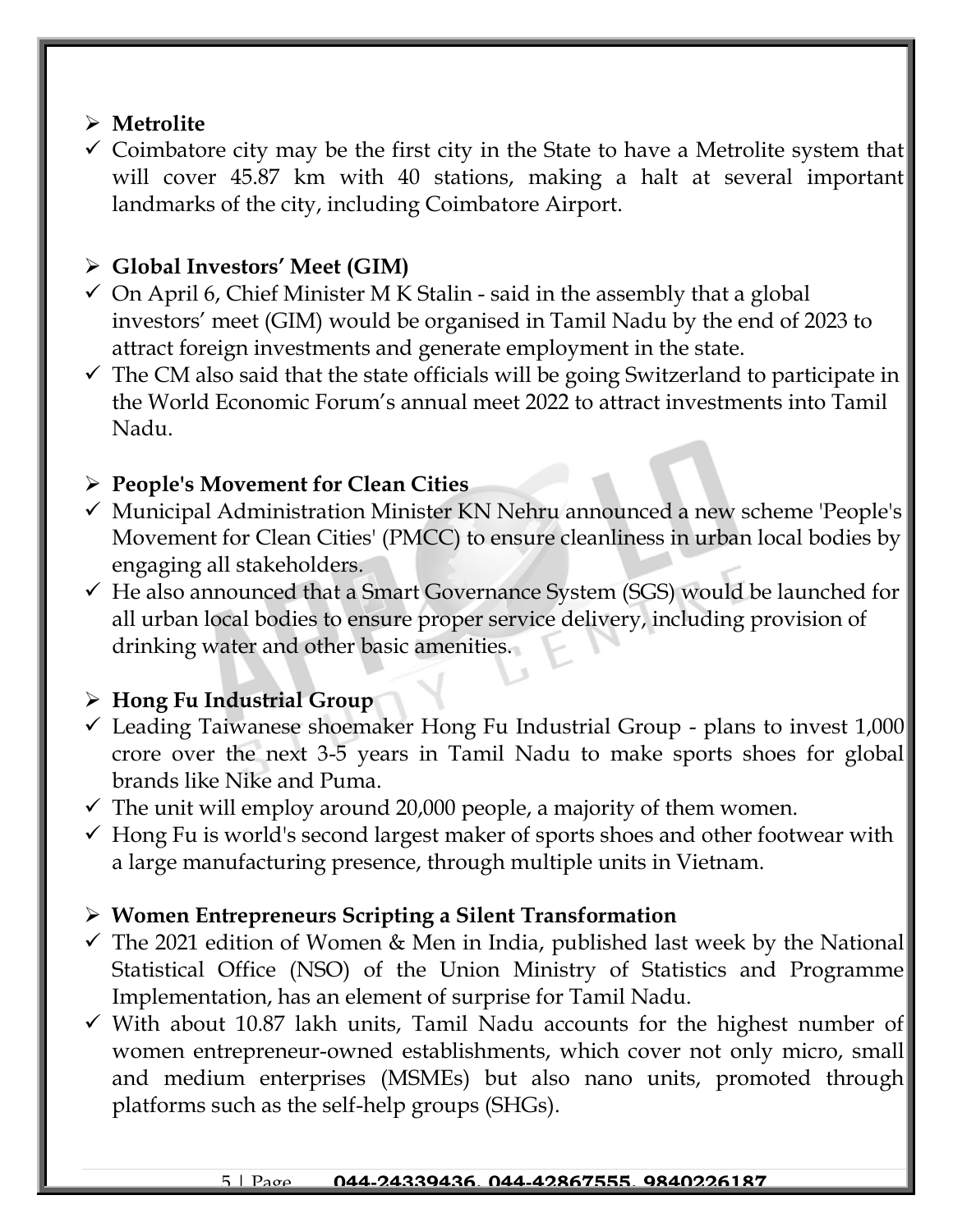$\checkmark$  The State's share is around 13.5 % of 80.5 lakh such establishments in the country. "No other State is even close to ours," observes an official in the State government, dealing with development issues.

# ➢ **Nagarum Kooturavu Vangigal**

- $\checkmark$  On April 8, Minister for Cooperation announced that 34 banks-on-wheels (Nagarum Kooturavu Vangigal) will be introduced on behalf of the Tamil Nadu State Apex Cooperative Bank and all district central cooperative banks at a cost of Rs 5.69 crore.
- $\checkmark$  The mobile co-operative services will also provide key banking services, including mini-ATM services and tab-enabled banking facilities.

# ➢ **Testing TB along the same lines as COVID-19**

- $\checkmark$  Tamil Nadu plans to test for TB along the same lines as COVID-19.
- $\checkmark$  Tuberculosis (TB) case findings that were hit in the midst of the COVID-19 pandemic have improved with targeted interventions in the State.
- $\checkmark$  Now, to reduce the TB burden to 44 per one lakh population by 2025, Tamil Nadu is aiming at testing more for TB along the same lines of COVID-19 to detect more cases.
- $\checkmark$  Among the key objectives of the National TB Elimination Programme (NTEP) is to reduce the estimated TB incidence rate to 44 per one lakh population and reduce estimated mortality due to TB to 3 per one lakh population by 2025.

### ➢ **Research Park**

- $\checkmark$  Anna University to get 50 crore to establish research park.
- $\checkmark$  The Higher Education Department has proposed to invest around 65 crore to develop research facilities in Anna University. The Department's budget is focused on improving infrastructure, including hostel and research facilities, in government colleges.
- $\checkmark$  Anna University will receive 50 crore to establish a research park to be used for industry-related research and incubation centres to benefit around 20,000 students of undergraduate, postgraduate and engineering research.

### ➢ **Government Focuses on Upgrading Schools**

- $\checkmark$  '7,500 smart classrooms will be set up'.
- $\checkmark$  Minister for School Education Anbil Mahesh Poyyamozhi has said 7,500 smart classrooms will be set up in elementary schools at a cost of 150 crore in the 2022- 23 academic year.
- ➢ **Saksham 2020**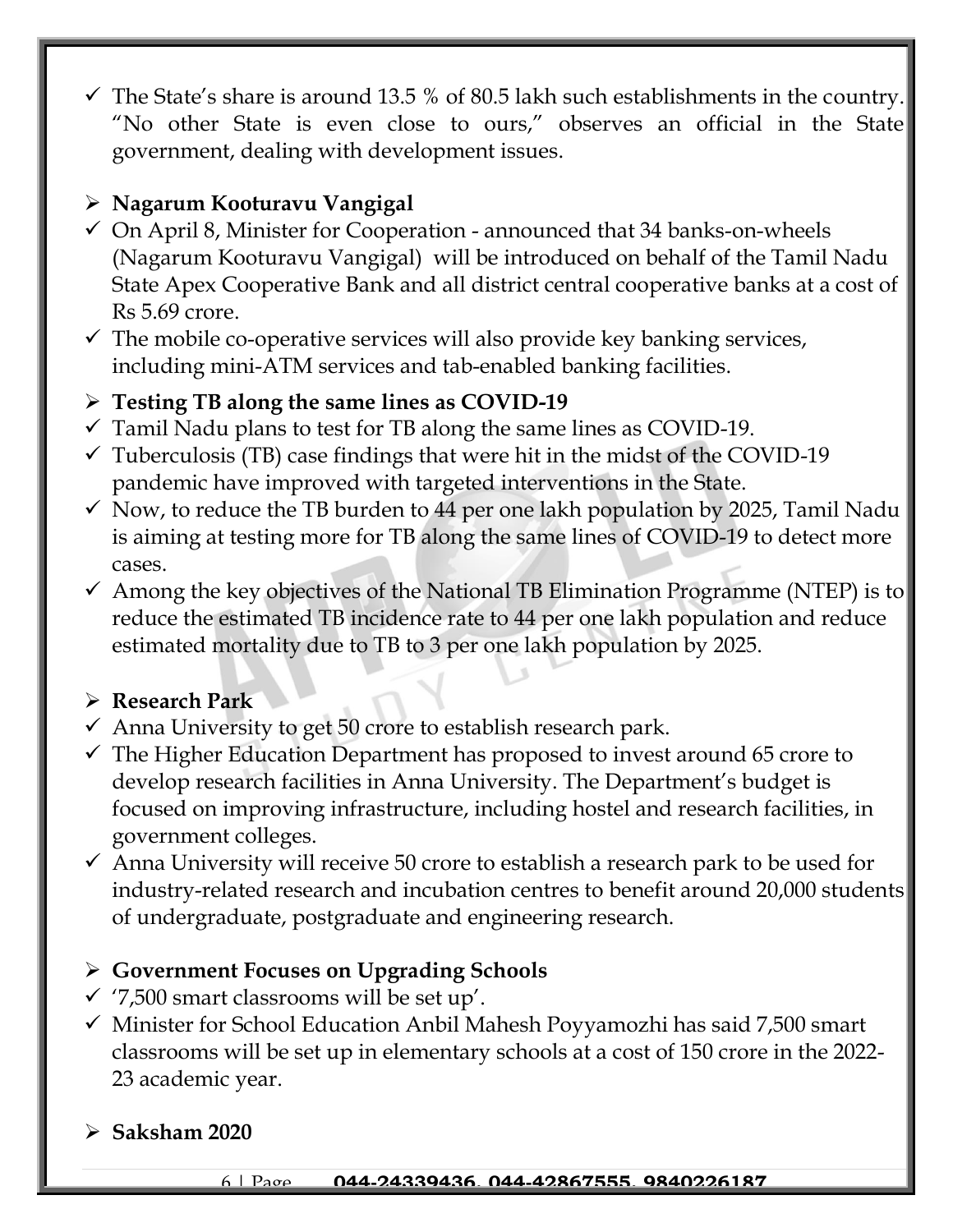- $\checkmark$  Contribute to the Mission of Fuel Conservation. Governor launches 'Saksham 2020' awareness campaign.
- $\checkmark$  Governor R. N. Ravi on Monday launched "Saksham 2020", a month-long mass awareness campaign on oil and gas conservation.

### ➢ **Indian Air Force signs MoU with IIT Madras**

- $\checkmark$  Indian Air Force and IIT Madras signed an MoU on 13 April 2022 for various developmental projects to support the requirements of the IAF.
- $\checkmark$  The partnership aims to accelerate IAF's indigenization efforts for achieving 'Atma Nirbhar Bharat'.

#### ➢ **TANSIM**

 $\checkmark$  A financial assistance of 30 crore has been given to Tamil Nadu Start up and Innovation Mission to encourage entrepreneurs from SC/ST communities.

#### ➢ **Samathuva Naal**

- On April 13, Chief minister M K Stalin announced that the government would celebrate Dr B R Ambedkar 's birth anniversary on April 14 as the Day of Equality (Samathuva Naal).
- $\checkmark$  On the occasion, Day of Equality pledge would be taken by government workers across the state.
- $\checkmark$  Notably, reformist leader Periyar's birth anniversary, on September 17, has already been declared as Social Justice Day by the DMK government.

#### ➢ **Onion Cultivation Mission (OCM)**

- $\checkmark$  Agriculture Minister MRK Panneerselvam made 15 announcements, which would be implemented at a cost Rs 104.97 crore, in the assembly during the discussion on demand for grants to his department.
- $\checkmark$  During the discussion, the minister said the State will implement an Onion Cultivation Mission (OCM) at a cost of Rs 40 crore this financial year to ensure an uninterrupted supply of onions

#### ➢ **Resolution against CUET**

- $\checkmark$  The government of Tamil Nadu has adopted a resolution urging the government of India to drop the CUET (Central Universities Common Entrance Test) proposal.
- $\checkmark$  In the resolution passed by the state, the assembly stated that an entrance exam based on the National Council of Education Research and Training syllabus will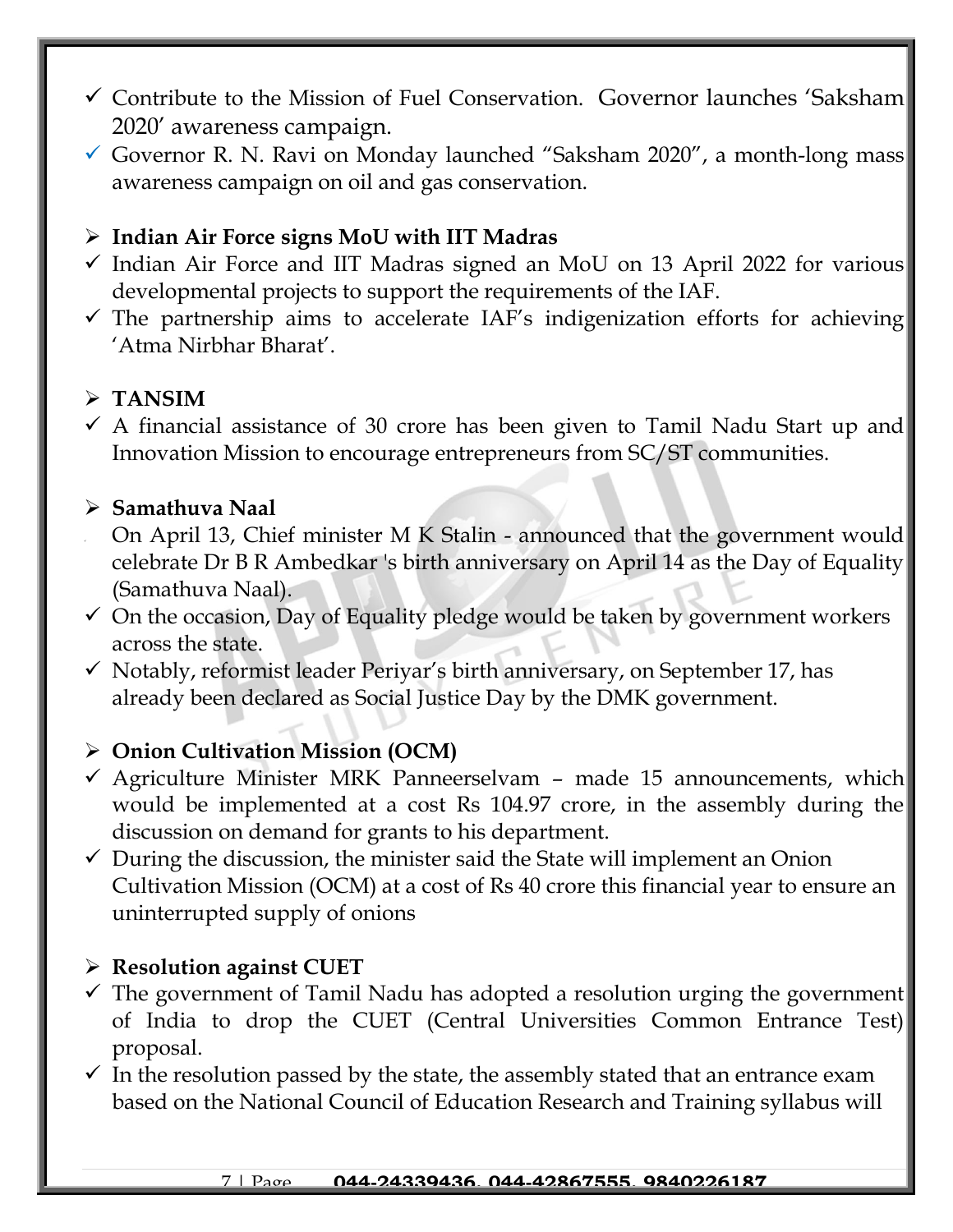not be providing equal opportunity to all the students as there are varied state boards across the country.

### ➢ **One Lakh Free Agricultural Power Connections**

- $\checkmark$  On April 16, Chief minister M K Stalin announced that the state government has made a historic achievement by giving one lakh free agricultural power connections within a year of assuming office.
- $\checkmark$  The free power has helped the farmers to increase the area under cultivation by 2.13 lakh acres.

### ➢ **GE partners with TIDCO**

- $\checkmark$  GE partners with TIDCO to set up centre of excellence in Tamil Nadu.
- $\checkmark$  US-based aircraft engine manufacturer GE has partnered with the Tamil Nadu Industrial Development Corporation (TIDCO).
- $\checkmark$  It will set up a centre of excellence in Tamil Nadu on emerging aviation engine technologies. It will work towards technology development of aviation engine parts.

#### ➢ **School Management Committees (SMC)**

- ✓ On April 19, Chief Minister M K Stalin and school education minister Anbil Mahesh Poyyamozhi - launched a drive for reconstituting School Management Committees (SMC) in all government schools.
- ✓ The drive was launched at Lady Willingdon Higher Secondary School in Triplicane, Chennai.
- $\checkmark$  In this regard, the school education department has issued new guidelines to reconstitute SMCs in all 37,558 government schools.

#### ➢ **Industries, Investment Promotion and Commerce Department** The Tamil Nadu Industries Department - will be renamed as 'Industries, Investment Promotion and Commerce Department'.

 $\checkmark$  This was announced by Industries minister Thangam Thennarasu in the Legislative assembly after tabling the Policy note of his department on April 19.

### ➢ **Vidiyal**

- $\checkmark$  The state organ transplant authority, Transtan is planning to use a new app to ensure transparency, limit human interventions and increase efficiency in organ transplantation process.
- $\checkmark$  The new app, that is both mobile and web-friendly, is named 'Vidiyal'.
- ➢ **Go Live**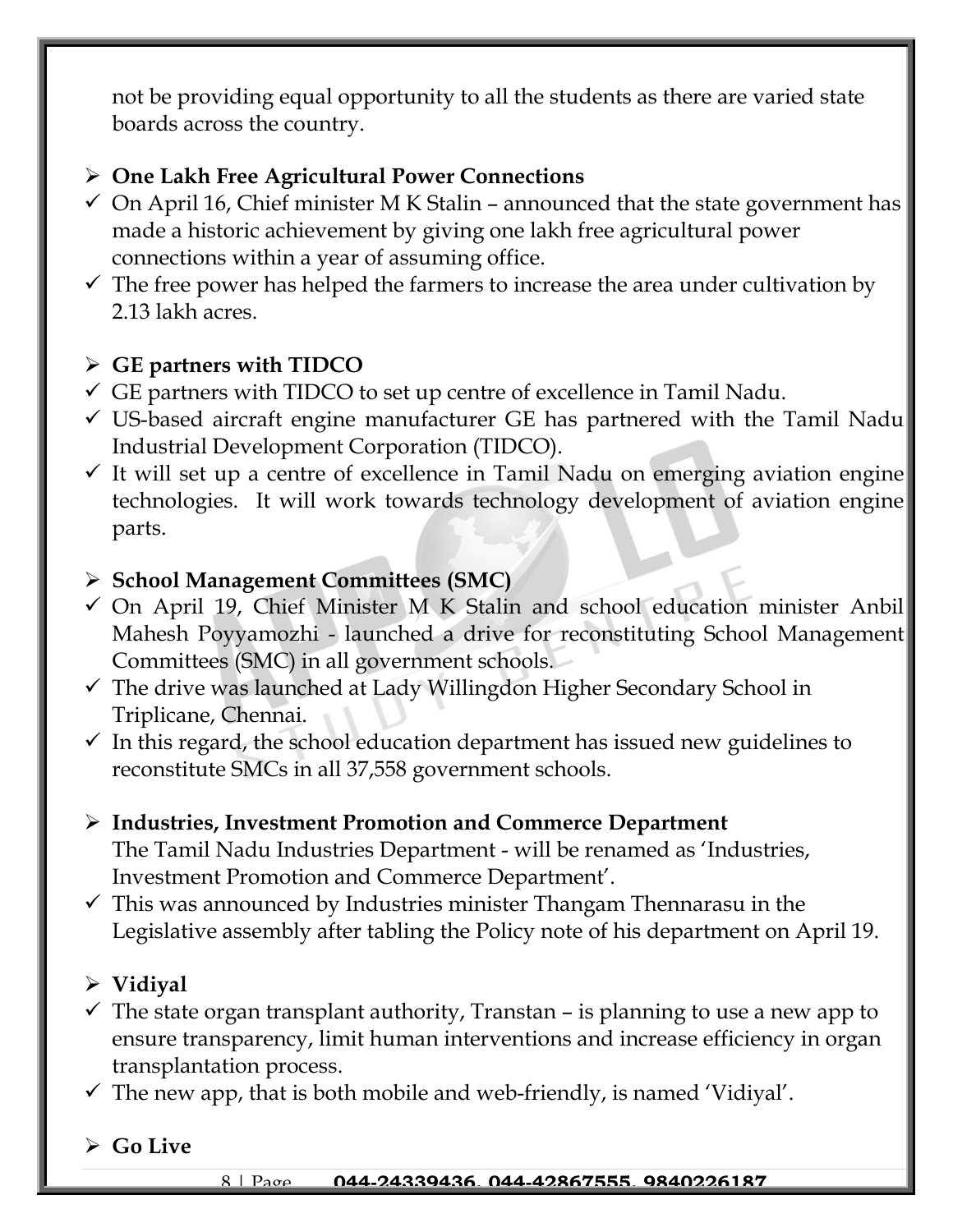- ➢ Tamil Nadu has recently launched the trials of online single window system 'Go Live' that aims to facilitate building plan approvals within 60 days
- $\checkmark$  In this regard, Tamil Nadu housing and urban development department has ordered Chennai Metropolitan Development Authority (CMDA) and the Directorate of Town and Country Planning (DTCP) to make the 'Go Live' website fully functional in a few weeks.

# ➢ **4 Olympic Training Academies**

- $\checkmark$  The government of Tamil Nadu has decided to set up four Olympic Training academies in the four zones of the state.
- $\checkmark$  The efforts by the State Government will ensure that Tamil Nadu athletes win international sports and championships, including the Olympics.

#### ➢ **Youth Welfare and Sports Development**

- $\checkmark$  On April 21, Chief Minister M K Stalin made various announcements in the Assembly for youth welfare and sports development, including establishing a mega sports city near Chennai.
- $\checkmark$  The CM said that a modern sports complex would be built in North Chennai with state-of-the-art facilities for volleyball, badminton, basketball, boxing, kabaddi and other indoor games, besides a modern gymnasium at 10 crore.
- $\checkmark$  The government will set up Olympic Academies in each of the four zones in the state to win medals at the international events.
- $\checkmark$  Further, the CM announced 3% reservation in employment for silambam champions.

#### ➢ **Senior Citizens Welfare**

- $\checkmark$  Separate wing to be formed for senior citizens' welfare.
- $\checkmark$  The elderly population of the State was expected to increase from 75 lakh currently to 1.42 crore by 2031.
- $\checkmark$  A detailed feasibility study would be carried out at a cost of 1 crore to build an integrated complex of special homes for senior citizens at Thundalkazhani in Kancheepuram district.

# ➢ **TANUVAS**

- $\checkmark$  TANUVAS ranked first among veterinary universities in country.
- $\checkmark$  The Tamil Nadu Veterinary and Animal Sciences University (TANUVAS) has been ranked first among the 15 State veterinary universities in India by the Indian Council of Agricultural Research (ICAR) in its recent (2020) rank list.

➢ **T.N. To Set Up 600 'Village Secretariats'**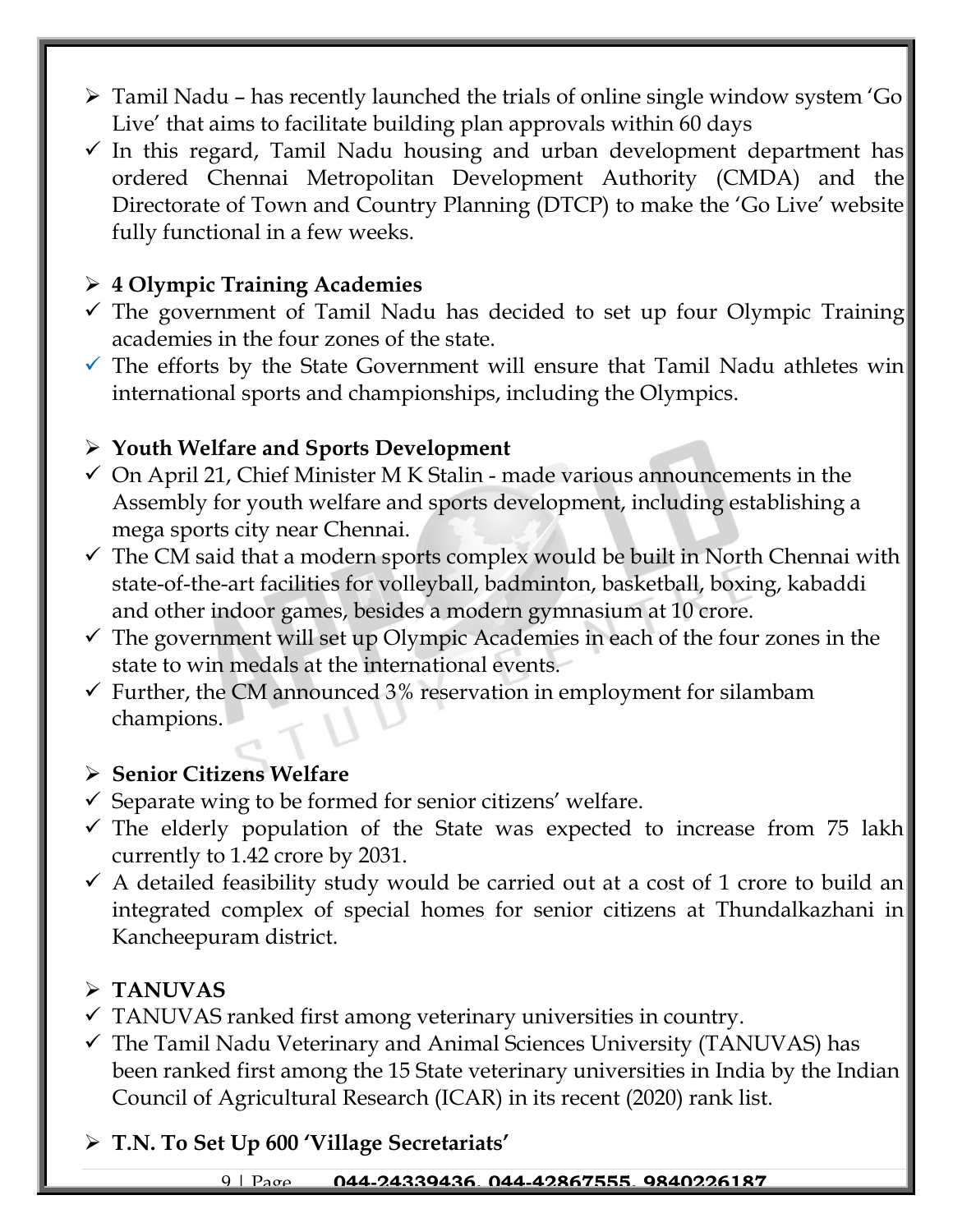- $\checkmark$  The Tamil Nadu government will set up 'village secretariats' that will help implement its schemes in rural areas.
- $\checkmark$  A total of 600 village panchayats would be covered in the first phase this year.
- $\checkmark$  Mr. Stalin said the gram sabha meetings would be held six times a year. Besides on Republic Day (January 26), Labour Day (May 1), Independence Day (August 15) and the birth anniversary of Mahatma Gandhi (October 2), the gram sabhas would meet on World Water Day (March 22) and Local Governance Day (November 1).

#### ➢ **Minority Rights Day**

- ✓ 'Minority Rights Day' celebration announced.
- ✓ Minority and NRI Tamils Welfare Minister Gingee K.S. Masthan said a State-level 'Minority Rights Day' celebration will be held on December 18 every year.

### ➢ **International Commission on Irrigation & Drainage (ICID)**

- $\checkmark$  The International Commission on Irrigation & Drainage (ICID) has recognised three ancient waterbodies in Tamil Nadu — Grand Anicut, Veeranam lake and Kalingarayan Anicut — as World Heritage Irrigation Structures for the year 2021.
- $\checkmark$  The ICID had recognised these irrigation structures on the lines of world heritage sites labelled by the UNESCO.

### ➢ **Zero Shadow Day**

- $\checkmark$  On April 24, Chennai to witness zero shadow day at 12.07 PM.
- $\checkmark$  The sun will cast shadow towards the west and when it transits the local meridian (local noon), it will be right above our head and there won't be any shadow
- $\checkmark$  After Chennai observes zero shadow, it will happen in Bengaluru, which has the same 13° north latitude as Chennai but different longitude.

### ➢ **Sengadu Village Panchayat**

- $\checkmark$  Chief Minister M.K. Stalin on Sunday said his government aimed at ensuring that all welfare schemes reached people in villages across the State.
- $\checkmark$  He took part in a special gram sabha meeting in Sengadu village panchayat at Sriperumbudur in Kancheepuram district on the occasion of National Panchayati Raj Day.

### ➢ **Three New Sanctuaries**

- $\checkmark$  On April 25, forest minister K Ramachandran told in the assembly that three new sanctuaries would be created in Tamil Nadu this year.
- $\checkmark$  Three new sanctuaries include one for birds at Nanjanrayan tank in Tirupur, another for elephants at Krishnagiri and a third for slender loris in Dindigul.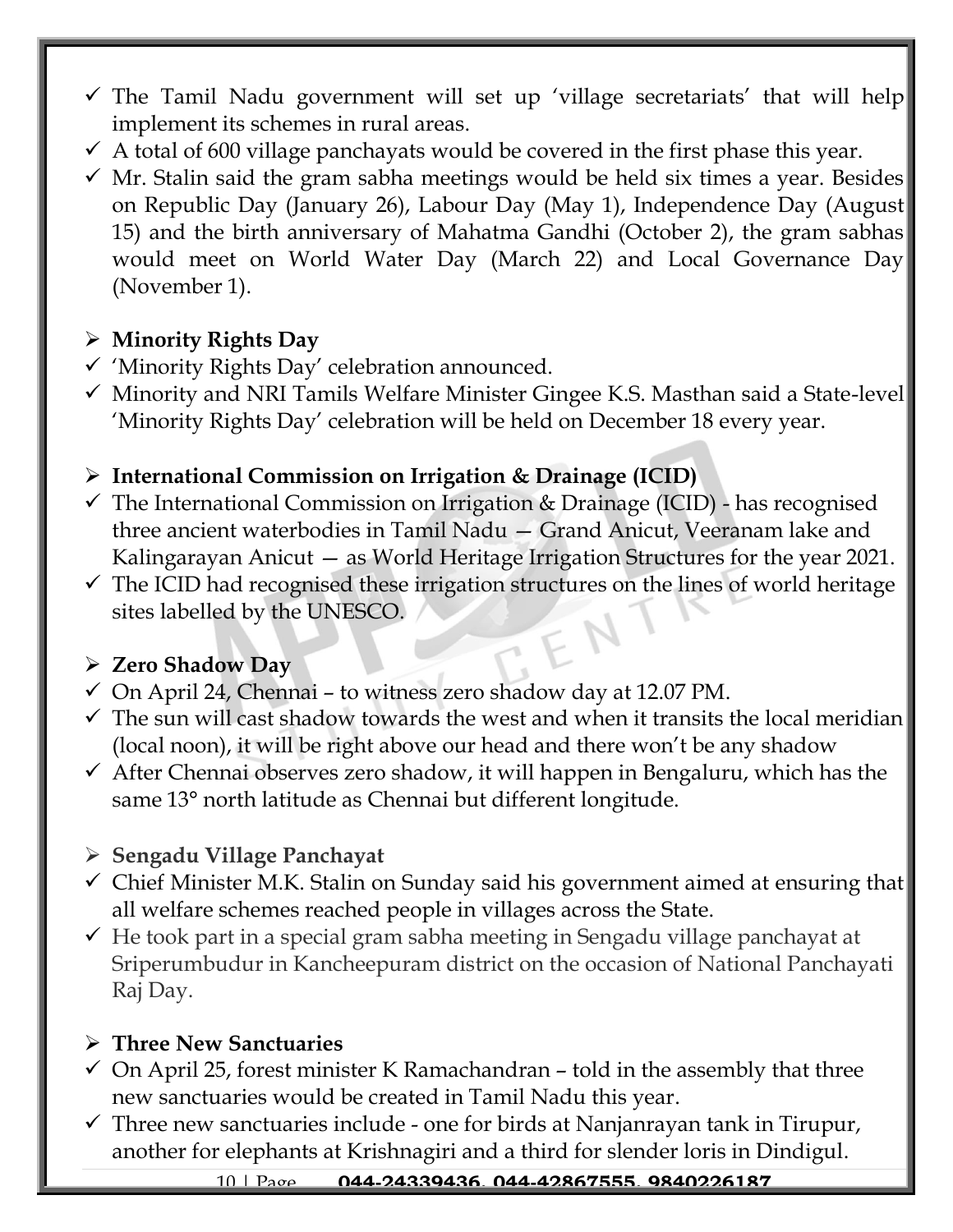$\checkmark$  The Nanjarayan tank in Tirupur will become the 17th bird sanctuary in Tamil Nadu.

#### ➢ **Naatu Kuttai Cattle Breed**

- $\checkmark$  Conservation centre for Naatu Kuttai cattle breed to be set up at Kattupakkam.
- ✓ Conservation centres for Kangeyam, Puliyur, Pargur, Umblacherry and Alambadibreeds already set up to protect them from extinction.
- ✓ Tamil Nadu Veterinary and Animal Sciences University (TANUVAS) has decided to set up a conservation centre for Naatu Kuttai Maadugal, a cattle breed prevalent in Chengalpattu, Kancheepuram, Tiruvallur and Villupuram districts.

# ➢ **TNEB 2.0**

- $\checkmark$  On April 26, The Tamil Nadu government unveiled its ambitious initiative TNEB 2.0 to augment the power infrastructure to meet the state's growing demand.
- $\checkmark$  Tangedco has set a deadline to add 6,220 MW to the grid in the next five years by commissioning seven projects at a cost of 41,623 crore.
- $\checkmark$  Electric vehicle charging stations would be set up at substations located on state and national highways, said the Minister.

# ➢ **Seerthirutha Siragugal**

- ➢ The prison department proposes to implement a new scheme titled 'Seerthirutha Siragugal'.
- $\checkmark$  The initiative seeks to reform and rehabilitate prisoners and appoint social casework experts and welfare officers for central prisons and special prisons for women.
- $\checkmark$  The department is also planning to change the diet of jail inmates to ensure a supply of nutritional food as part of the rehabilitation programme.

# ➢ **Kalimedu Electrocution**

- $\checkmark$  The tragedy that claimed the lives of 11 persons and injured 17 others in Kalimedu could have well been averted, locals say.
- $\checkmark$  Two or three factors were missed while planning the event, and a set of changed circumstances rendered the villagers impervious to the dangers on the procession route.

# ➢ **Mega Textile and Apparel Park**

 $\checkmark$  The Tamil Nadu government - will soon establish a mega textile and apparel park spread over 1000 acres in Virudhunagar.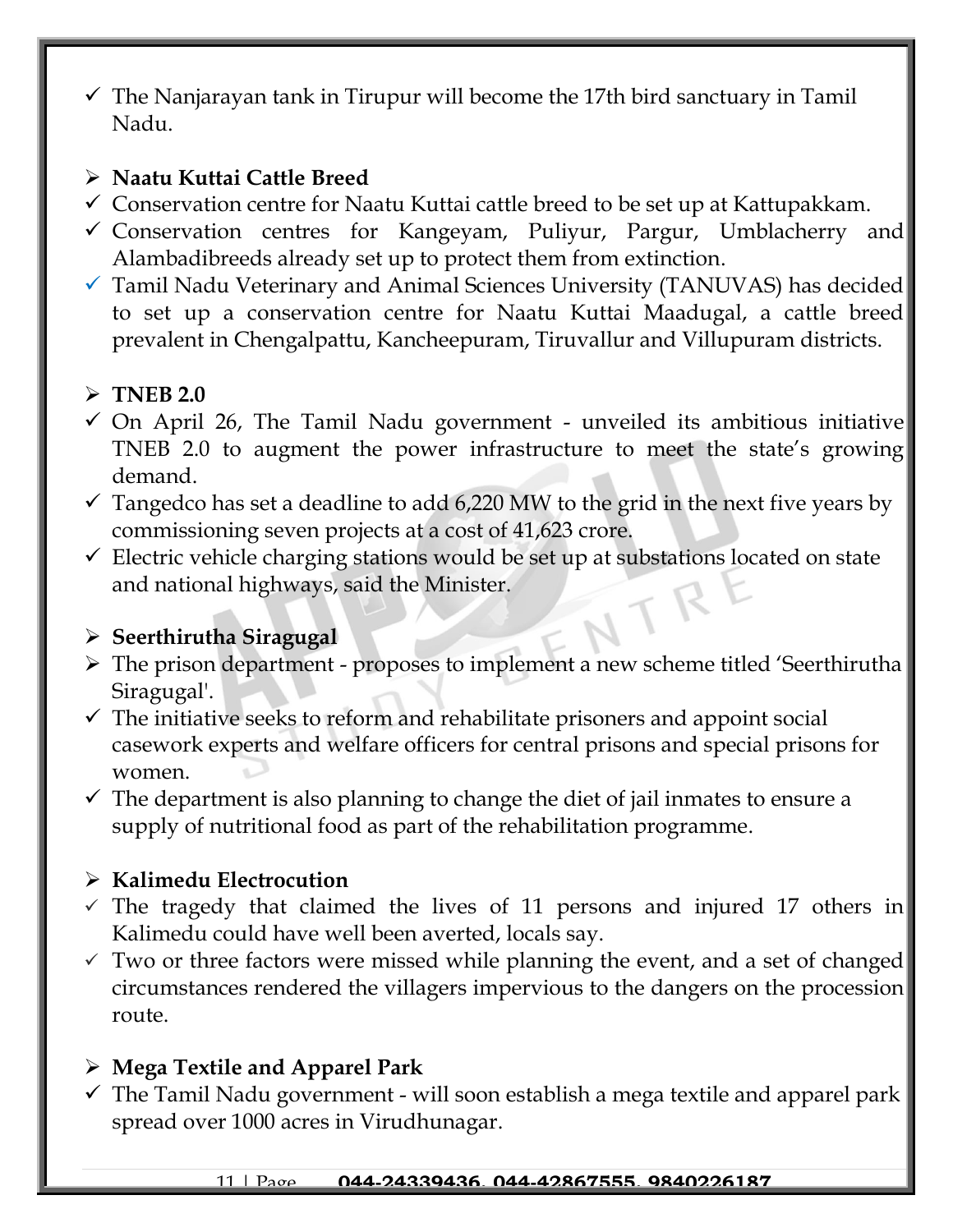- $\checkmark$  The textile park would be set up under the PM Mega Integrated Textile Regions and Apparel Parks (MITRA) scheme.
- $\checkmark$  The government would also take measures to establish 'Tamil Nadu pavilion' in international textile fairs to promote the products from the state.

#### ➢ **CM rewards Joshna Chinnappa**

✓ Chief Minister M.K. Stalin on Thursday handed over a cheque for 75 lakh to squash player Joshna Chinnappa, who won a gold medal in the world doubles championships in Glasgow recently.

### ➢ **Clean Hospital**

- $\checkmark$  Manapparai government hospital tops list of clean hospitals in State.
- $\checkmark$  It was a proud day for the medical and support staff of the District Headquarters Government Hospital, Manapparai, when they were informed that the healthcare facility had won the first place at the State-level for 'Clean Hospital' in the National Health Mission's 'Kayakalp' programme 2021-22 on Thursday.

#### ➢ **Tamil Nadu Green Climate Company (TNGCC)**

- $\checkmark$  The brochure and social media handles of the Tamil Nadu Green Climate Company (TNGCC) - were launched by the state environment department on April 29.
- $\checkmark$  TNGCC is an initiative that aims to tackle climate change adaptation and mitigation activities.
- $\checkmark$  The company is mandated to implement Climate Change Mission, Green Tamil Nadu Mission and Wetlands Mission.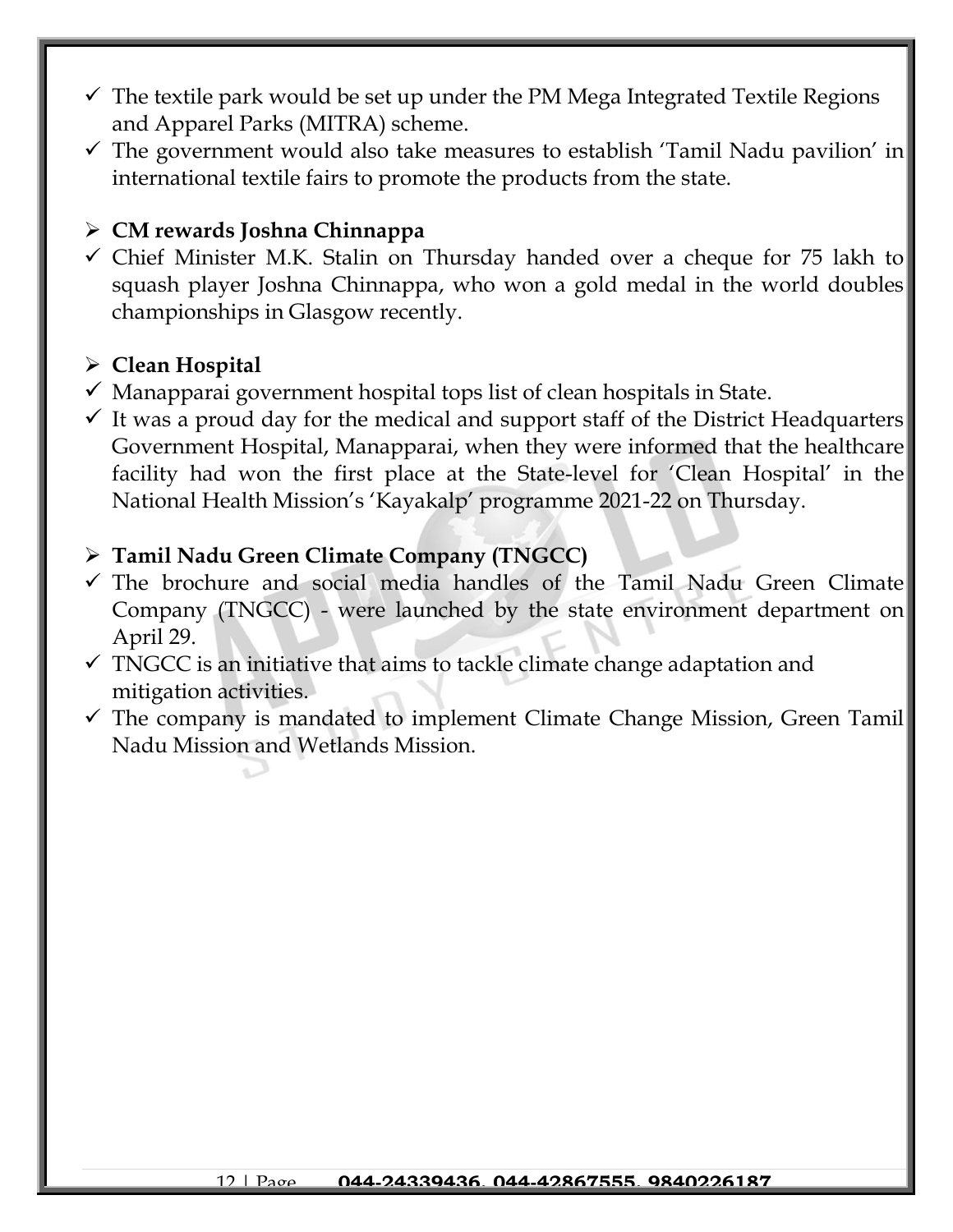# **STATES**

#### ➢ **Lowest Unemployment Rate**

- $\checkmark$  Chhattisgarh has been ranked 1st among states with the lowest unemployment rate in the country.
- $\checkmark$  According to the latest data released by the Centre for Monitoring Indian Economy, Chhattisgarh has registered an unemployment rate of 0.6% this March 2022, which is the lowest so far. Haryana has the highest unemployment rate followed by Rajasthan.
- $\checkmark$  The country's unemployment rate stood at 7.6%.

# ➢ **Electric Vehicle (EV) Policy**

- $\checkmark$  Delhi has now become the first state in the country to incentivize e-cycles under its Electric Vehicle (EV) Policy.
- $\checkmark$  The incentives will be eligible to both passenger and cargo e-cycles having a speed of less than 25 km/hour.
- $\checkmark$  A purchase incentive of 25% of MRP upto Rs 5,500 will be provided to the first 10,000 buyers.

# ➢ **Himachal Pradesh's Kangra Tea**

- ✓ Himachal Pradesh's Kangra Tea will soon get a European Commission Geographical Indication Tag (GI Tag); this tag helps Kangra tea to get an opportunity to enter the European market.
- $\checkmark$  Kangra tea received the Indian GI tag in 2005.
- $\checkmark$  Since 1999, the cultivation and development of tea have improved constantly in the Kangra region of Himachal Pradesh.

# ➢ **Jamtara**

- $\checkmark$  Jamtara becomes country's first district with library in every village.
- $\checkmark$  Jamtara in Jharkhand has become the only district in the country where all gram panchayats have community libraries.
- $\checkmark$  This district with a population of about eight lakh has a total of 118-gram panchayats under six blocks and each panchayat has a well-equipped library.
- ➢ **Parvatmala Yojana Scheme**
- $\checkmark$  The National Highways Logistics Management Limited (NHLML) and the Himachal Pradesh Government - signed a memorandum of understanding (MoU) for seven ropeway projects construction in the State under the Parvatmala Yojana scheme.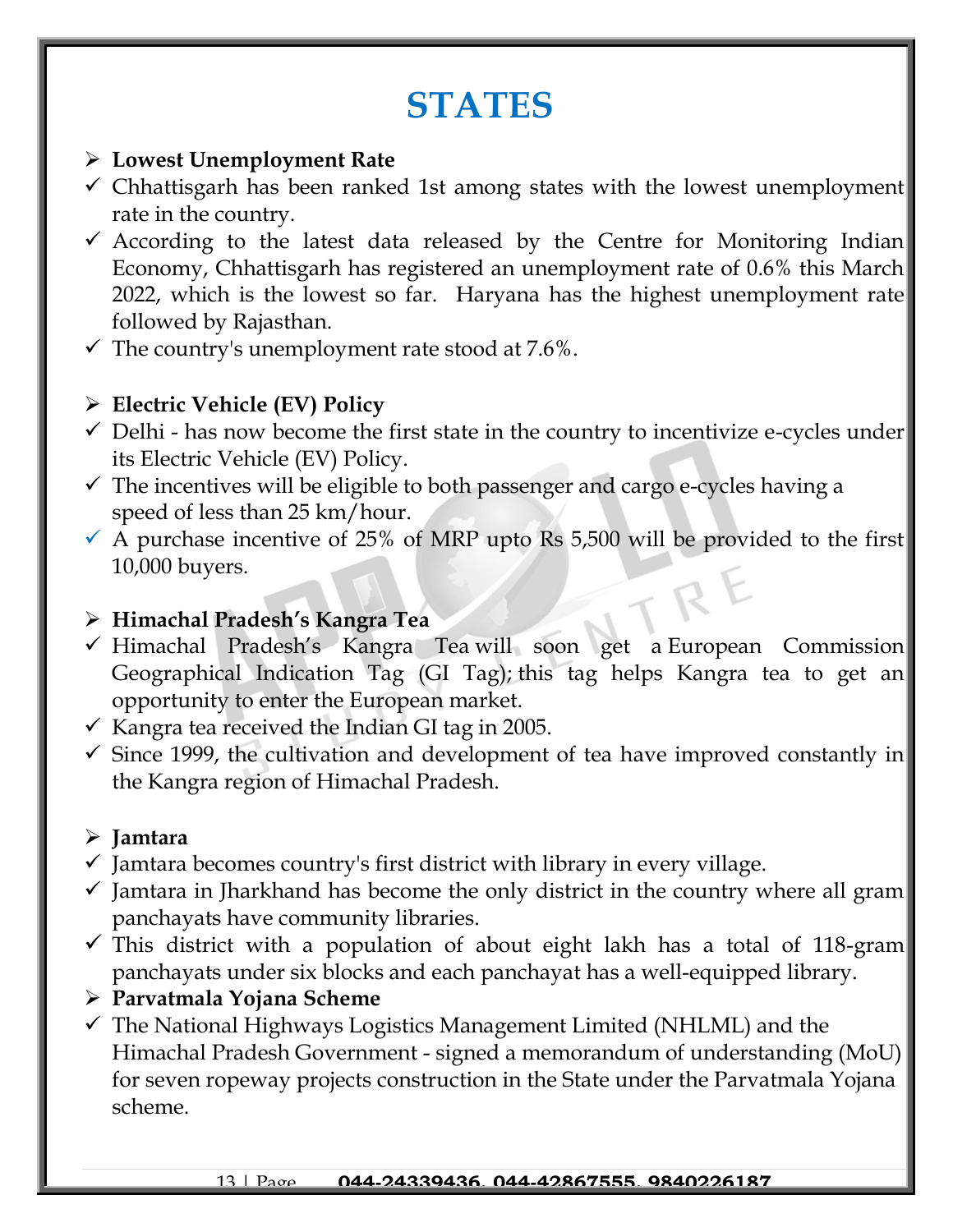$\checkmark$  Parvatmala is a National Ropeways Development Programme proposed to create a modern system of transportation and connectivity on the mountains.

#### ➢ **Maharashtra Gene Bank**

- $\checkmark$  On April 28, Maharashtra cabinet approved the 'Maharashtra Gene Bank', a first-of-its-kind project in the country.
- $\checkmark$  The project seeks to conserve native and endangered animals, crops, marine and biological species
- $\checkmark$  It will work on seven themes -- marine, crop, veterinary, freshwater, grassland biodiversity, protection and management of forest right areas, and regeneration of forests.

#### ➢ **Vacuum-Based Sewers**

- $\checkmark$  Agra has become the first city in the country to have vacuum-based sewers used in public places.
- $\checkmark$  The corporation has connected 240 such houses in a low-lying area near the Taj Mahal with vacuum-based sewer where conventional sewer systems cannot be used.
- $\checkmark$  All the chambers of this system have been equipped with geographic information system (GIS) based sensors. EEN

TUDY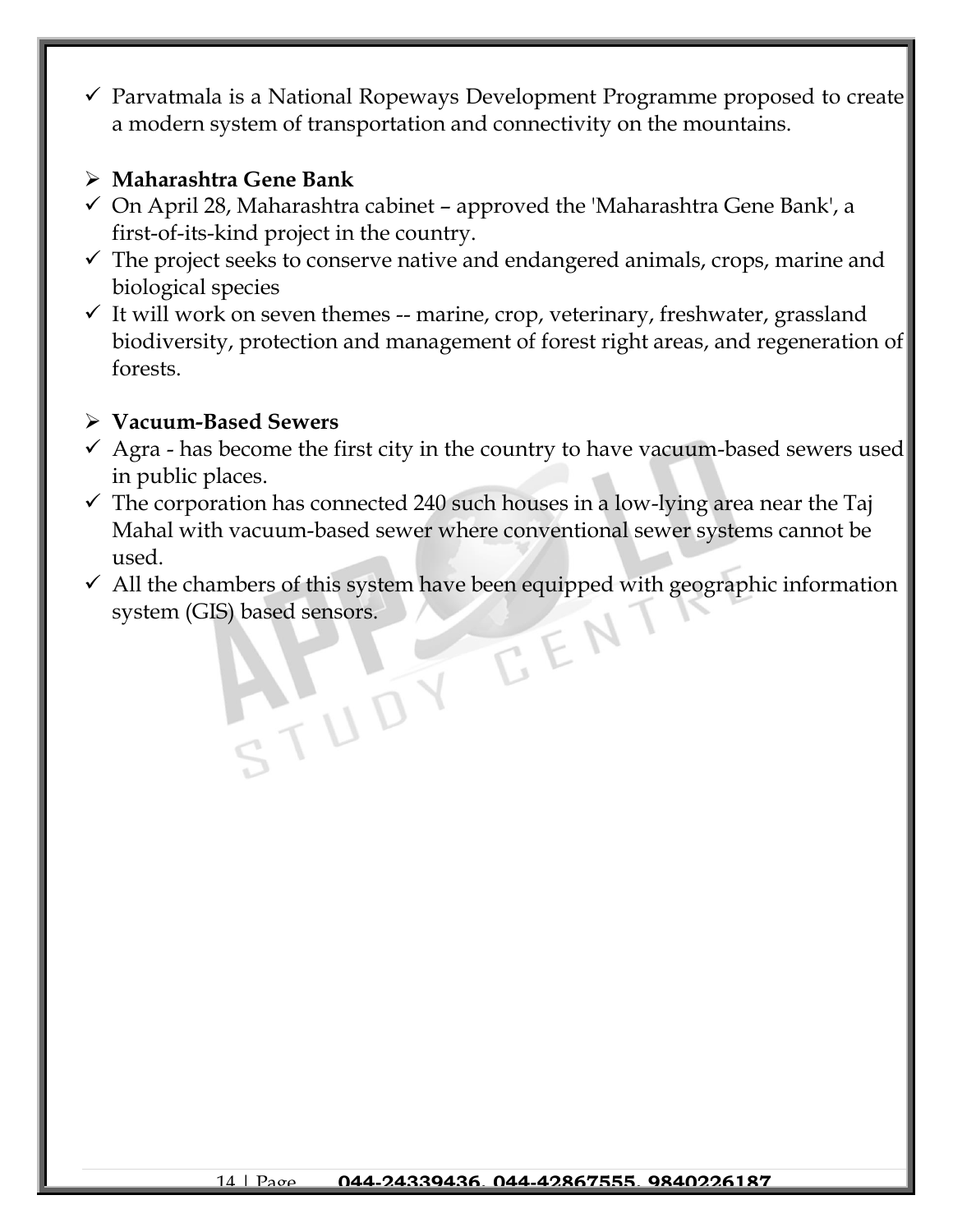# **NATIONAL**

#### ➢ **The Indian Antarctic Bill 2022**

- ✓ Government introduces 'The Indian Antarctic Bill 2022' in Lok Sabha.
- $\checkmark$  Union Minister Jitendra Singh introduced 'The Indian Antarctic Bill 2022' in Lok Sabha on 01 April 2022.
- $\checkmark$  The Bill aims to provide a regulatory framework for India's research activities in the Antarctic and protect the Antarctic ecosystem.

# ➢ **Raising and Accelerating MSME Performance' (RAMP)**

- $\checkmark$  The Union Cabinet-led by Prime Minister Narendra Modi approved \$808 million (6,062.45 crore) for a new World Bank-assisted scheme 'Raising and Accelerating MSME Performance' (RAMP).
- $\checkmark$  The new scheme is expected to commence in the financial year of 2022-23.
- $\checkmark$  The programme aims at improving access to market and credit, strengthening institutions and governance at the Centre and State.

# ➢ **United Nations Entity for Gender Equality and the Empowerment of Women**

- $\checkmark$  India has contributed \$500,000 to the UN Women, the United Nations agency for gender equality and women empowerment, for their core budget.
- $\checkmark$  The United Nations Development Fund for Women (UNIFEM, founded in 1976) and other organisations merged to form UN Women, which began operations in January 2011.
- $\checkmark$  The UN Women or also known as the United Nations Entity for Gender Equality and the Empowerment of Women is an entity working under the United Nations for women's empowerment and gender equality.

### ➢ **Broadcast Seva Portal**

- ✓ Union Minister of Information and Broadcasting Anurag Singh Thakur launched the ministry's 'Broadcast Seva' Portal on April 4.
- $\checkmark$  The portal is an online solution for speedy filing and processing of applications of broadcasters for various kinds of licenses, permissions, and registrations.

# ➢ **Criminal Procedure (Identification) Bill**

 $\checkmark$  On April 6, the Rajya Sabha - passed the Criminal Procedure (Identification) Bill, which would enable investigating officers to collect biometric details of prisoners, by a voice vote.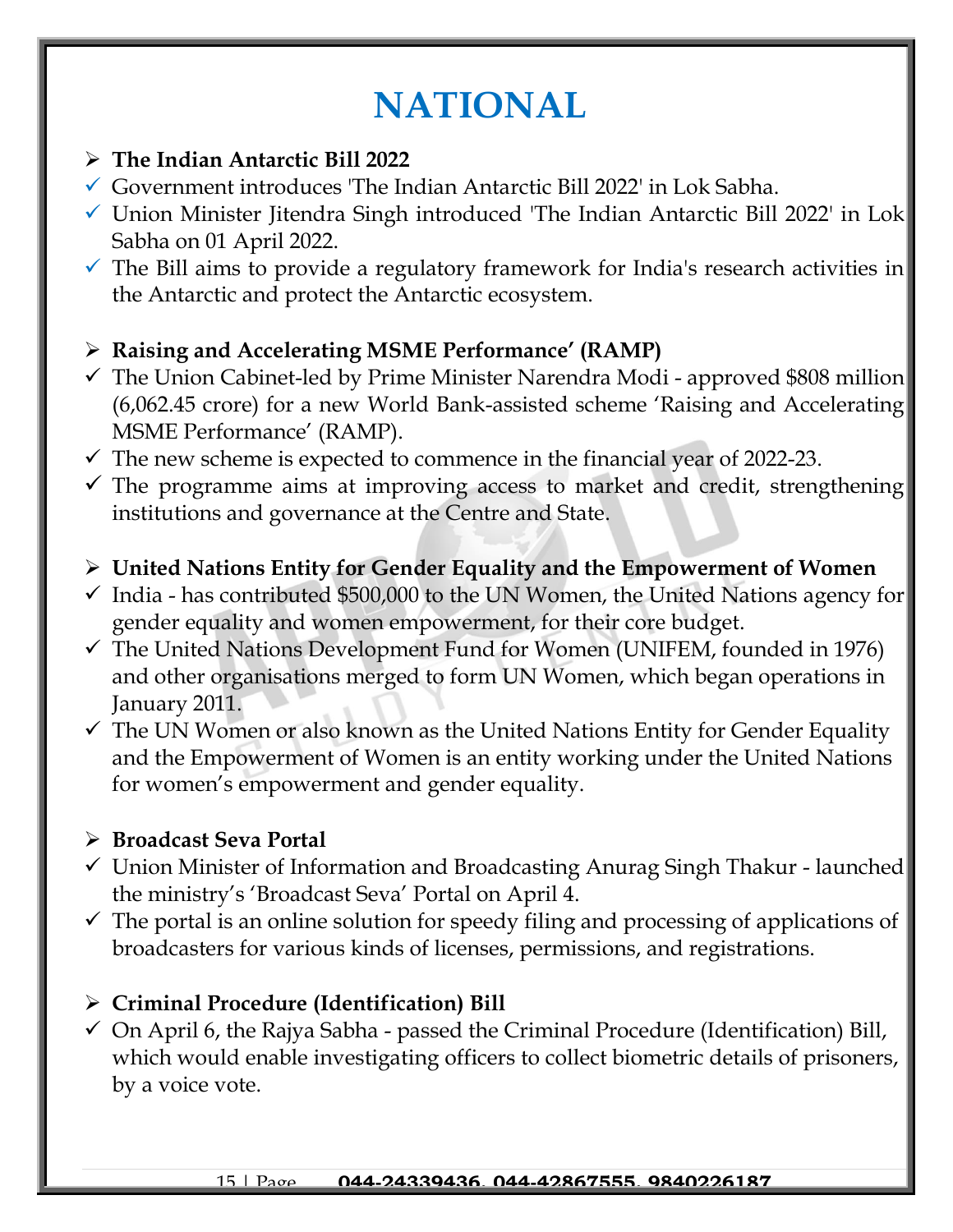$\checkmark$  The Bill provides a legal safeguard for police and investigating agencies to collect and store biological and physical samples of convicts and those accused of a crime.

### ➢ **'One Health' Pilot Project**

- ✓ Department of Animal Husbandry and Dairying launched 'One Health' pilot project in Uttarakhand. This pilot project has been launched to implement the One Health Framework by One Health Support Unit.
- $\checkmark$  Its main aim is to develop a national One Health roadmap based on the outcomes of the pilot project.

### ➢ **District Ganga Committees (DGCs)**

- ✓ Union Minister for Jal Shakti Gajendra Singh Shekhawat launched the 'Digital Dashboard for District Ganga Committees (DGCs) Performance Monitoring System' (GDPMS) on April 6.
- $\checkmark$  The meeting was also attended virtually by the representatives of over 100 District Ganga Committees from across the Ganga Basin
- $\checkmark$  As per the Minister, the Digital Dashboard launched will help the DGCs in enhancing people-river connect.

# ➢ **Health Benefit Package, 2022**

- ✓ The National Health Authority has launched a new version of the Health Benefit Package, 2022, under the Ayushman Bharat Pradhan Mantri Jan Arogya Yojana.
- ✓ With Health Benefit Package, 2022, differential pricing is being introduced under the scheme based on the type of city and level of care.
- $\checkmark$  In the new pricing formula, the cost of 832 packages have been increased.
- $\checkmark$  The new package features 365 new procedures, including bone marrow transplant and cochlear implant surgery, which took the total to 1,949.

# ➢ **Distribution of Fortified Rice**

- $\checkmark$  The supply of fortified rice through the Targeted Public Distribution System (TPDS) under the National Food Security Act (NFSA), by 2024 has been approved by the Cabinet Committee on Economic Affairs that is chaired by PM Modi.
- $\checkmark$  As part of the food subsidy, the Central Government will be bearing the entire cost of Rs. 2,700 crore per annum for rice fortification till its full implementation up to June 2024.
- $\checkmark$  The government has plans to make the availability of fortified rice at ration shops.

# ➢ **2021 Tree City of the World**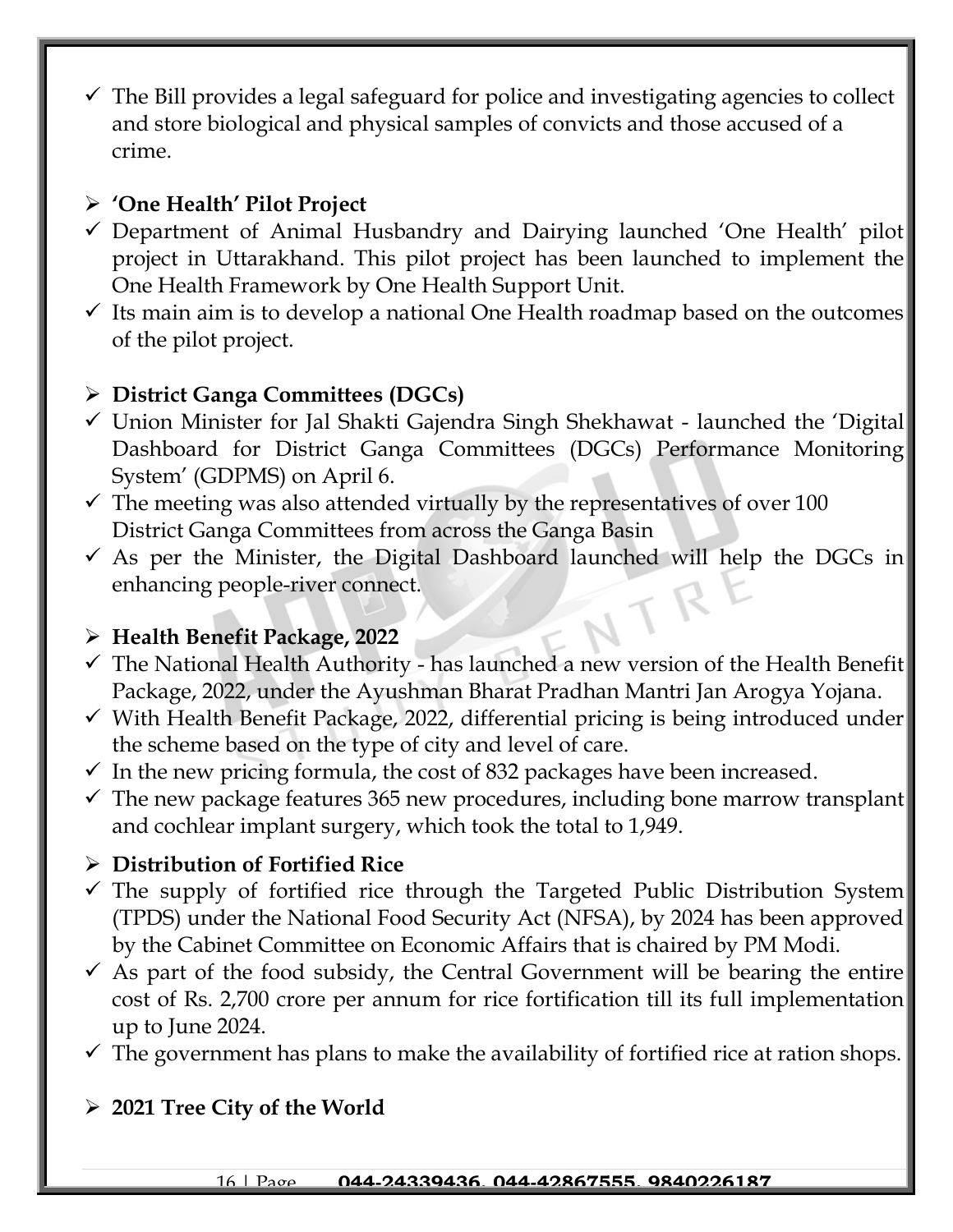- $\checkmark$  The United Nations Food and Agriculture Organisation (FAO) and Arbor Day Foundation have jointly recognised Mumbai and Hyderabad as the '2021 Tree City of the World.
- $\checkmark$  The two Indian cities have won the recognition for their "commitment to growing and maintaining urban trees and greenery in building healthy, resilient and happy cities".

### ➢ **Deoghar Ropeway Accident**

- $\checkmark$  14 more rescued from ropeway; one dead.
- $\checkmark$  Attempts to rescue cable car passengers stranded for over 46 hours in the Trikut hills in Deoghar district of Jharkhand ended with a tragedy on Tuesday as a 60year-old woman fell to her death while being winched up to a helicopter, raising the death toll to three.
- $\checkmark$  However, 14 of the last remaining 15 tourists, trapped mid-air for more than 40 hours, were rescued during the day.

### ➢ **University Grants Commission (UGC)**

- $\checkmark$  On April 13, the University Grants Commission (UGC) announced new guidelines that will be applicable from the academic year 2022-23 onwards.
- $\checkmark$  As per the new regulations, students will now be allowed to simultaneously pursue two full-time degree programmes in physical mode.
- $\checkmark$  In May 2020, the UGC had approved a proposal to allow students to pursue two degree programmes at the same time — one in regular mode and the other in open/distance learning/online format.

# ➢ **OBC Entrepreneurs Own Nearly 30% of India's MSMEs**

- $\checkmark$  Entrepreneurs from Other Backward Classes (OBC) own nearly 30% of micro, small and medium enterprises (MSMEs) in the country.
- $\checkmark$  As regards the OBC-owned enterprises, Tamil Nadu has the highest number of such units with 3,37,016, of which 3,23,441 units come under micro enterprises; 12,778 under small enterprises; and 797 under medium enterprises.

### ➢ **Amrit Samagam**

The Union Minister of Home Affairs and Minister of Cooperation, Amit Shah inaugurated the "Amrit Samagam", a two-day conference of tourism and culture ministers of the country.

- $\checkmark$  The Azadi ka Amrit Mahotsav (AKAM) concluded its first year recently, since its launch on March 12, 2021.
- $\checkmark$  In view of this, Ministry of Culture, Government of India, has organized "Amrit Samagam" conference on April 12 and 13, 2022, in New Delhi.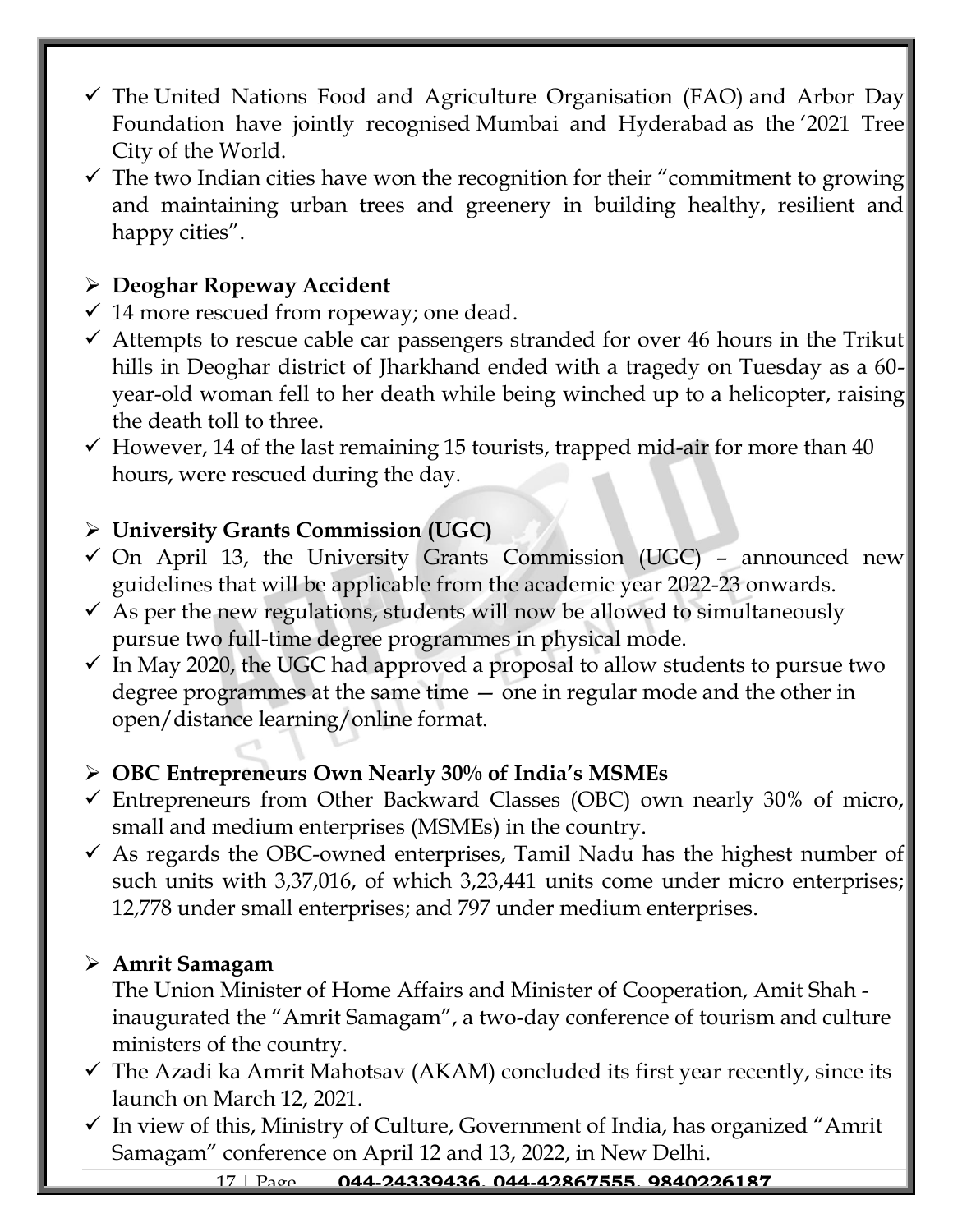### ➢ **Svanidhi se Samriddhi" Programme**

The Union Ministry of Housing and Urban Affairs (MoHUA) - launched the "Svanidhi se Samriddhi" programme in 126 additional cities across 14 states and Union territories on April 12, 2022

- $\checkmark$  Under the second phase of the scheme, 28 lakh street vendors and their families will be covered
- ✓ MoHUA has been implementing Prime Minister Street Vendors Atmanirbhar Nidhi (PM Svanidhi), a central sector scheme, since June 1, 2020.

# ➢ **[Pradhanmantri Sangrahalaya](https://www.jagranjosh.com/current-affairs/pradhanmantri-sangrahalaya-inauguration-all-you-need-to-know-1649830230-1?ref=list_ca)**

- ✓ Prime Minister Narendra Modi inaugurated the 'Pradhanmantri Sangrahalaya' on April 14th. It is a museum dedicated to showcase the contributions of all the former Prime Ministers since independence.
- $\checkmark$  PM Modi became the first visitor to buy a ticket to the museum, which has been guided by his vision to honour the contribution of all the Prime Ministers of India towards nation-building.

#### ➢ **Hunar Haat' Festival**

- ✓ The 40th edition of the Centre's 'Hunar Haat' festival to be inaugurated by Union Minister Anurag Thakur in Mumbai on April 17.
- $\checkmark$  The festival, which will conclude on April 27, is aimed at promoting ancestral crafts from remote areas of India.
- $\checkmark$  It provides a platform to preserve, protect and promote local artisans and craftsmen.

# ➢ **Rashtriya Gram Swaraj Abhiyan (RGSA)**

- ➢ The Union Cabinet approved the continuation of Rashtriya Gram Swaraj Abhiyan (RGSA) till 2025-26 with an outlay of 5,911 crore.
- $\checkmark$  The scheme is aimed at empowering elected representatives of Panchayati raj institutions (PRIs) for leadership roles
- $\checkmark$  It also seeks to help 2.78 lakh rural local bodies achieve sustainable development goals.
- ➢ **Childline 1098 May be Merged with Emergency Helpline 112**
- $\checkmark$  Childline 1098 is the country's only dedicated helpline number for children and the entire child rights sector relies on it to provide assistance to them, but today a cloud hangs over its future as the government plans to merge it with national emergency helpline 112.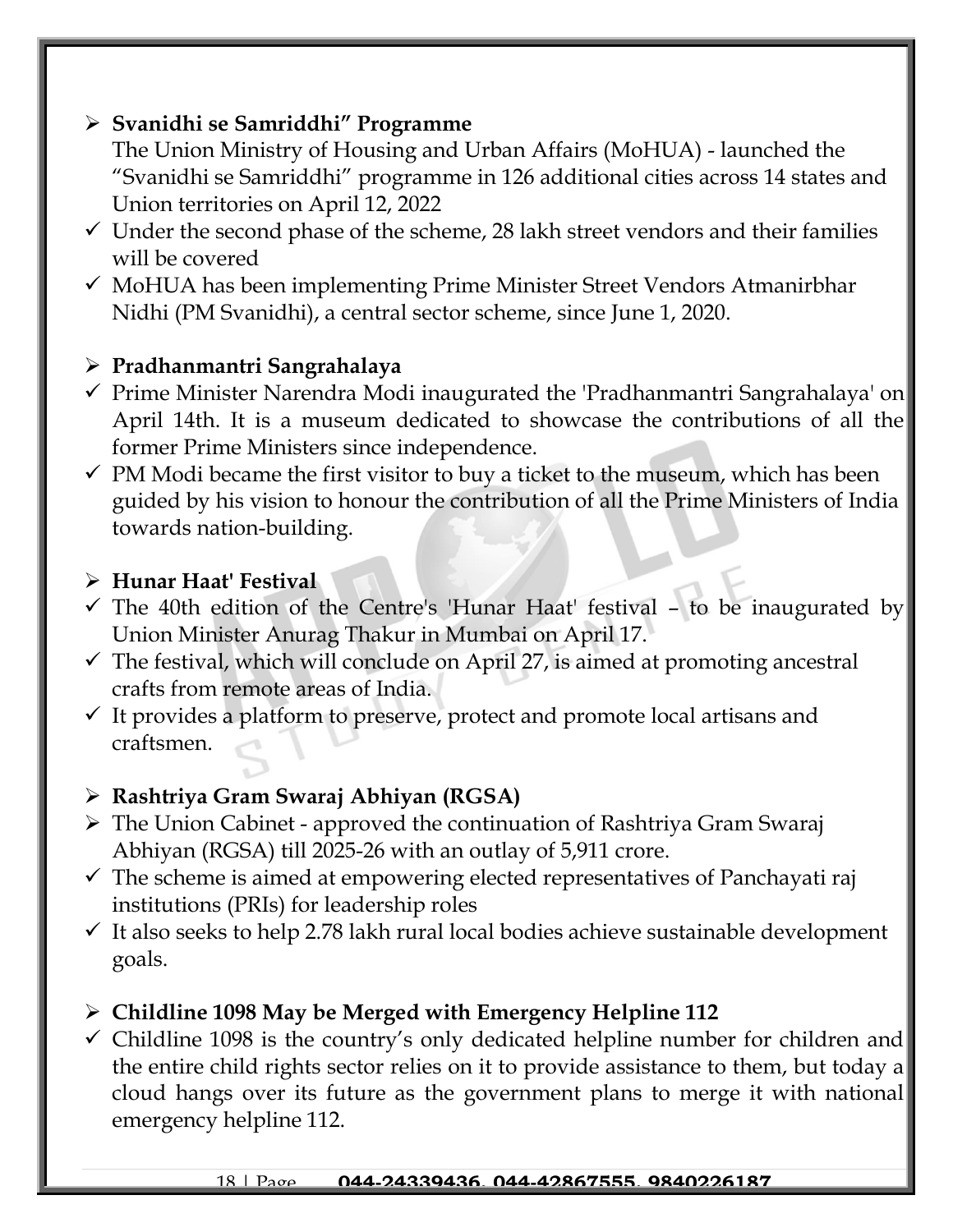$\checkmark$  Emergency helpline 112 of the Ministry of Home Affairs that also provides assistance with services related to police, health and women's safety.

# ➢ **Project Yojak**

- $\checkmark$  BRO to build world's highest tunnel at 16,580 feet.
- $\checkmark$  The Border Roads Organisation (BRO) will construct the world's highest tunnel at Shinku La Pass, which will connect Himachal Pradesh to Zanskar Valley in Ladakh. The tunnel will be constructed at a height of 16,580 feet.
- $\checkmark$  The Centre has already made 'Project Yojak' of BRO to execute this ambitious project.

# ➢ **Indian and Foreign Higher Education Institutions (HEIs**

- $\checkmark$  The University Grants Commission (UGC) has finalised 'Academic Collaboration between Indian and Foreign Higher Education Institutions (HEIs) to offer Joint Degree, Dual Degree and Twinning Programmes Regulations, 2021'.
- $\checkmark$  As per the regulations, Indian students will be able to earn a dual degree conferred by Indian and foreign HEIs, separately and simultaneously.

# ➢ **Dhaksha Unmanned Systems (DUMS)**

- $\checkmark$  Dhaksha Unmanned Systems (DUMS) guided by Anna University has been shortlisted by the ministry of civil aviation to manufacture indigenous drones as a part of the 'Make in India' programme.
- $\checkmark$  DUMS is provisionally selected as a drone manufacturer along with four other firms.

# ➢ **India's First Pure Green Hydrogen Plant**

- ✓ India's first 99.999% pure Green Hydrogen pilot plant has been commissioned by the Oil India Limited (OIL) at its Jorhat Pump Station in Assam.
- $\checkmark$  The plant has an installed capacity of 10 kg per day.
- $\checkmark$  The use of AEM technology is being used for the first time in India.

# ➢ **Guru Tegh Bahadur**

- $\checkmark$  On April 21, Prime Minister Narendra Modi addressed the nation from the Red Fort to mark the 400th birth anniversary of Guru Tegh Bahadur.
- $\checkmark$  PM Modi is the first prime minister to deliver a speech at the Mughal-era monument after sunset.
- ✓ Prime Minister Narendra Modi released a commemorative coin and postage stamp on the occasion.

19 | Page **044-24339436, 044-42867555, 9840226187** ➢ **Dr Ambedkar Centres for Excellence (DACE)**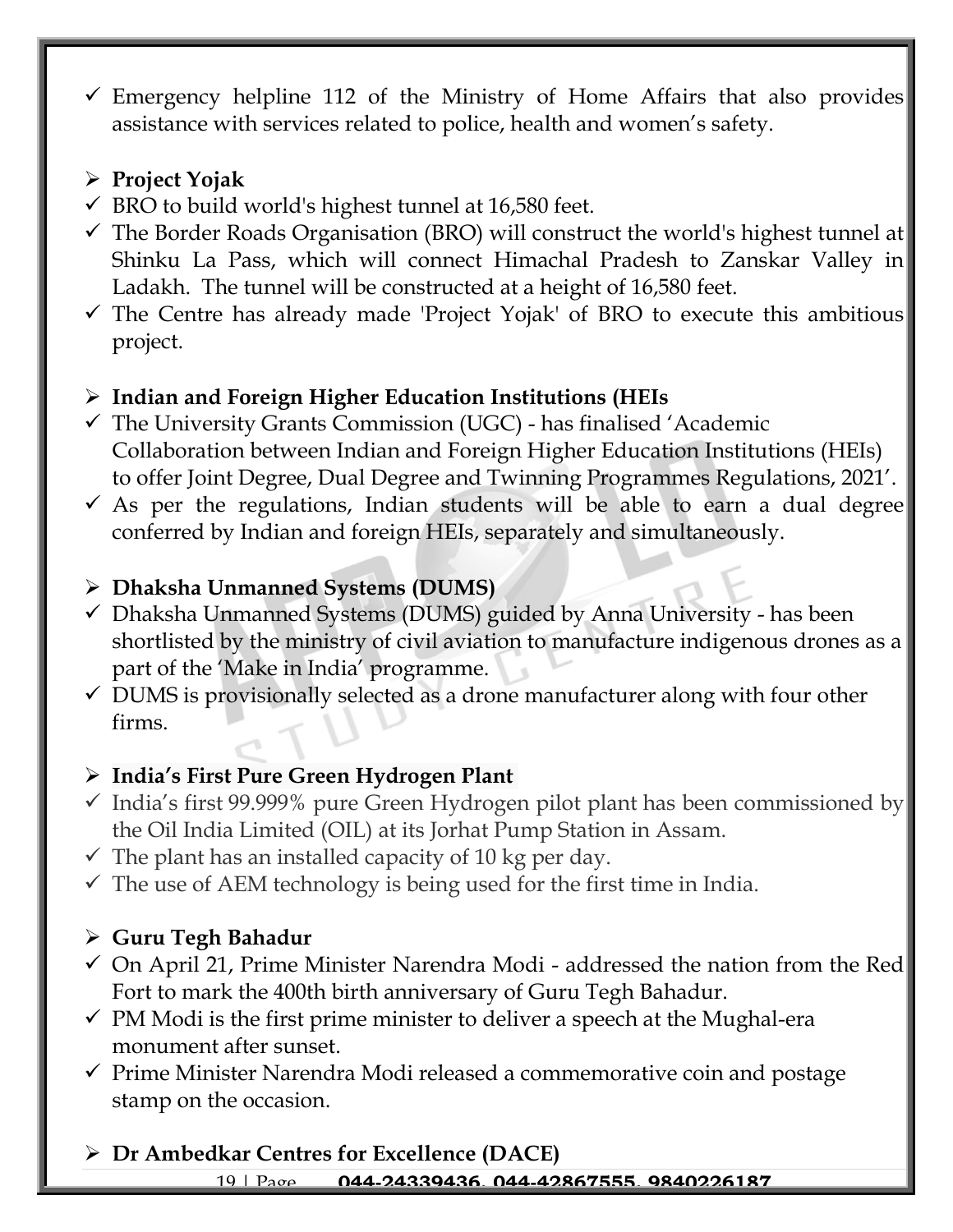- $\checkmark$  On April 22, the central government will launch a pan India scheme which will involve setting-up Dr Ambedkar Centres for Excellence (DACE) in 31 central universities across the country.
- $\checkmark$  The centres of excellence are being set up to provide high quality free coaching facilities to the Scheduled Caste students for the Civil Services exams, conducted by Union Public Service Commission (UPSC).

### ➢ **Fincluvation**

- ➢ India Post Payments Bank (IPPB) announced the launch of a joint new initiative named 'Fincluvation'.
- $\checkmark$  The initative is part of the 75th anniversary of Indian Independence and ongoing Azadi ka Amrit Mahotasav.
- $\checkmark$  The first-of-its-kind industry initiative, Fincluvation would create a powerful platform to mobilize the start-up community towards building meaningful financial products aimed at financial inclusion.

# ➢ **'e-DAR' (e-Detailed Accident Report)**

- $\checkmark$  The Ministry of Roads, Transport and Highways has developed a new portal named 'e-DAR' (e-Detailed Accident Report) in consultation with insurance companies.
- $\checkmark$  The portal is designed to provide instant information on road accidents with a few clicks and to provide faster accident compensation claims, bringing relief to victims' families.

# ➢ **Dairy Community Radio Station (CRS) – Dudh Vani**

Prime Minister Narendra Modi – inaugurated the country's first ever dairy community radio station (CRS) dedicated to animal husbandry, Dudh Vani, during his recent Gujarat tour.

- $\checkmark$  This will be the country's first community radio station dedicated only to cattle breeders.
- $\checkmark$  The new radio station seeks to connect over five lakh dairy farmers across 1,700 villages in the State.

### ➢ **India's First Carbon-Neutral Panchayat**

- $\checkmark$  Palli village in Samba district of Jammu and Kashmir has become the first panchayat in the country to become carbon-neutral, fully powered by solar energy.
- $\checkmark$  All its records have been digitised and the benefits of all the Central schemes are available in this village around 17 km from Jammu.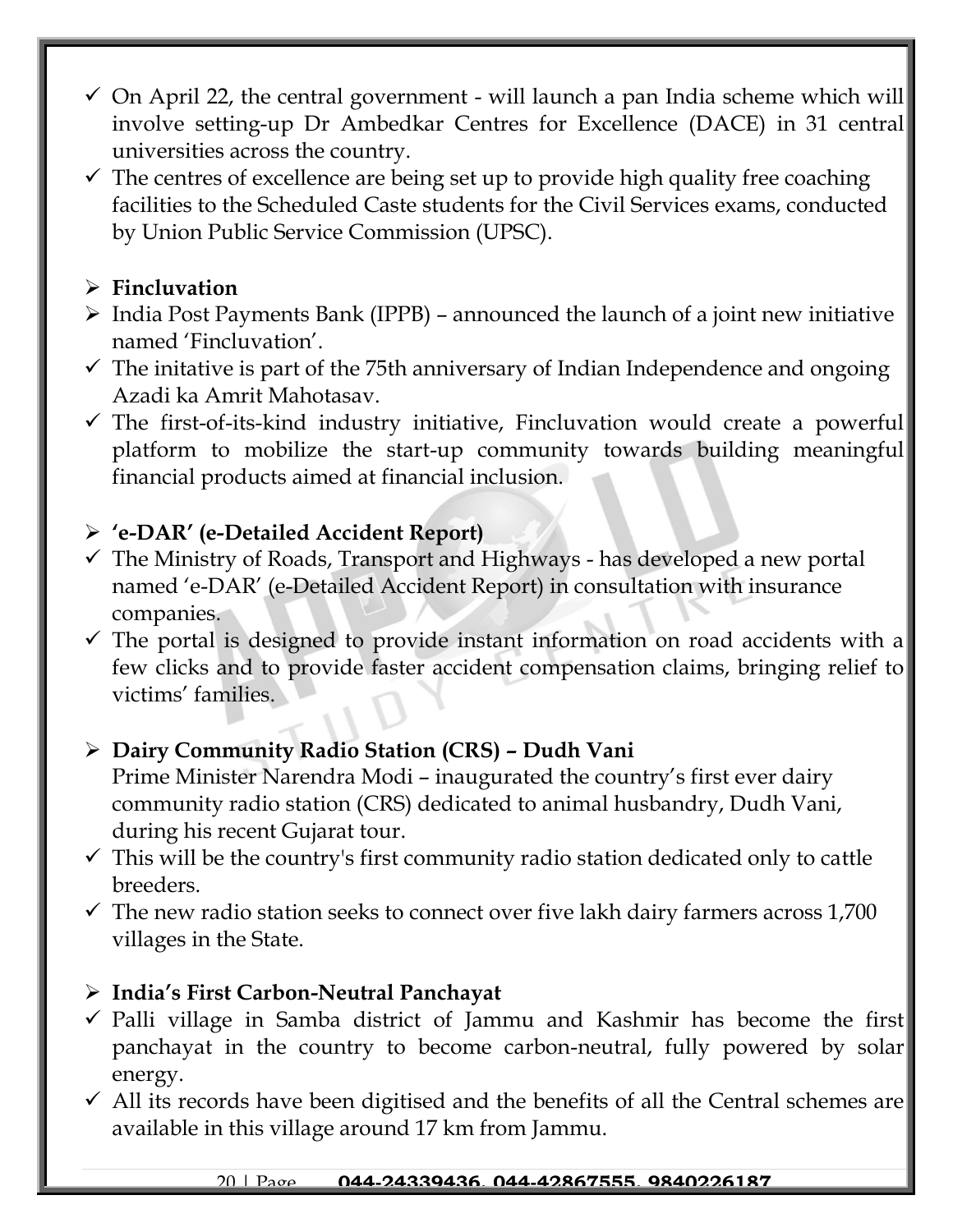### ➢ **Call 1930 to Report Fraud**

- $\checkmark$  The public should call 1930 in case any money has been taken out of their accounts fraudulently online.
- $\checkmark$  DGP (Cyber Crime) Amaraesh Pujari said 1930 is the Cyber Financial Fraud helpline introduced by the Ministry of Home Affairs, Government of India, to help people in distress if someone fraudulently withdraws money from their accounts or digital wallets or misuses their credit /debit cards. It is an all-India helpline.

# ➢ **Kisan Bhagidari, Prathmikta Hamari**

- $\checkmark$  The Ministry of Agriculture and Farmers Welfare is organizing the 'Kisan Bhagidari, Prathmikta Hamari' campaign in association with various other Ministries & Departments of the Government of India.
- $\checkmark$  The campaign was held from 25th April to 30th April 2022 under the centre's 'Azadi Ka Amrit Mahotsav' initiative with the participation of over one crore stakeholders and farmers

### ➢ **Unnat Bharat Abhiyan 2.0 (UBA 2.0)**

- $\checkmark$  Unnat Bharat Abhiyan 2.0 (UBA 2.0) has completed four years of implementation on April 25, 2022.
- $\checkmark$  The scheme was launched on April 25, 2018 to provide transformational changes in rural developmental processes.
- $\checkmark$  It was launched to link the Higher Education Institutions with set of atleast five villages, so that these institutions can contribute to the economic and social betterment of these village communities using their knowledge base.

# ➢ **Zero Defect Zero Effect (ZED) Certification Scheme**

- $\checkmark$  The Ministry of Micro, Small and Medium Enterprises has launched a revamped Zero Defect Zero Effect (ZED) Certification Scheme.
- $\checkmark$  The first phase of this overhauled programme will focus on manufacturing MSMEs while the second phase would be for those MSMEs in the services sector.
- $\checkmark$  The ZED certification can help MSMEs get easier access to capital, reduce wastage substantially, increase productivity, enhance environmental consciousness, save energy, optimally use natural resources, expand their markets, etc.

# ➢ **Enterprise India**

 $\checkmark$  The Ministry of MSME – has launched month-long initiative "Enterprise India" to promote entrepreneurship culture and create awareness about the schemes and initiatives of the Ministry.

#### 21 | Page **044-24339436, 044-42867555, 9840226187**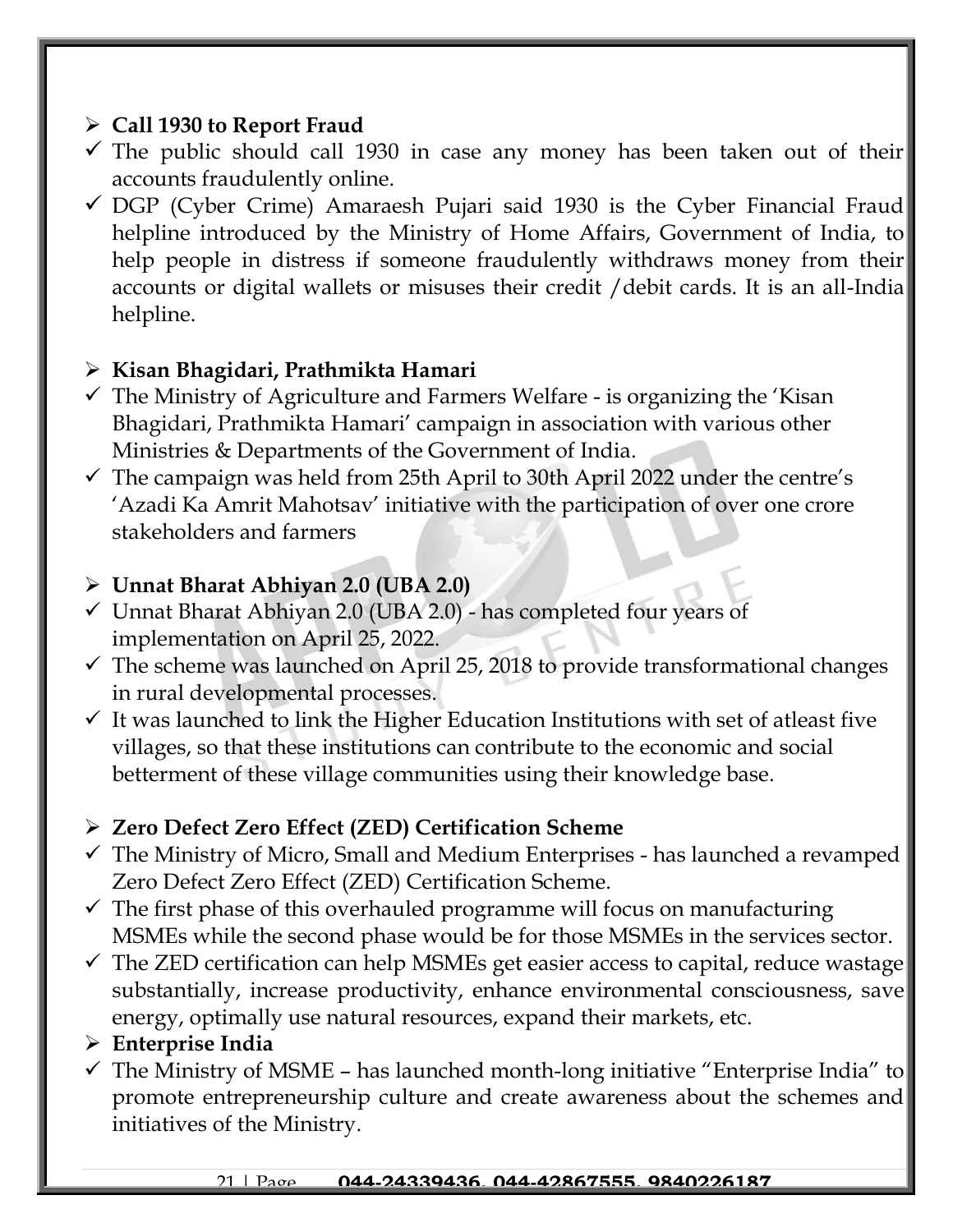$\checkmark$  Enterprise India is a series of commemorative entrepreneurship development events and activities being organised from April 27 up to May 27, 2022

#### ➢ **Azadi Se Antyodaya Tak**

On April 28, Union Minister for Rural Development & Panchayati Raj Giriraj Singh - launched *'***Azadi** Se **Antyodaya Tak***'* in New Delhi as part of Azadi Ka Amrit Mahotsav

- $\checkmark$  The 90-day campaign aims to provide 75 districts with various beneficiary schemes of nine union ministries
- $\checkmark$  The identified districts are the birthplace of 99 freedom fighters, who made the supreme sacrifice for the nation during its struggle for independence.

EENTR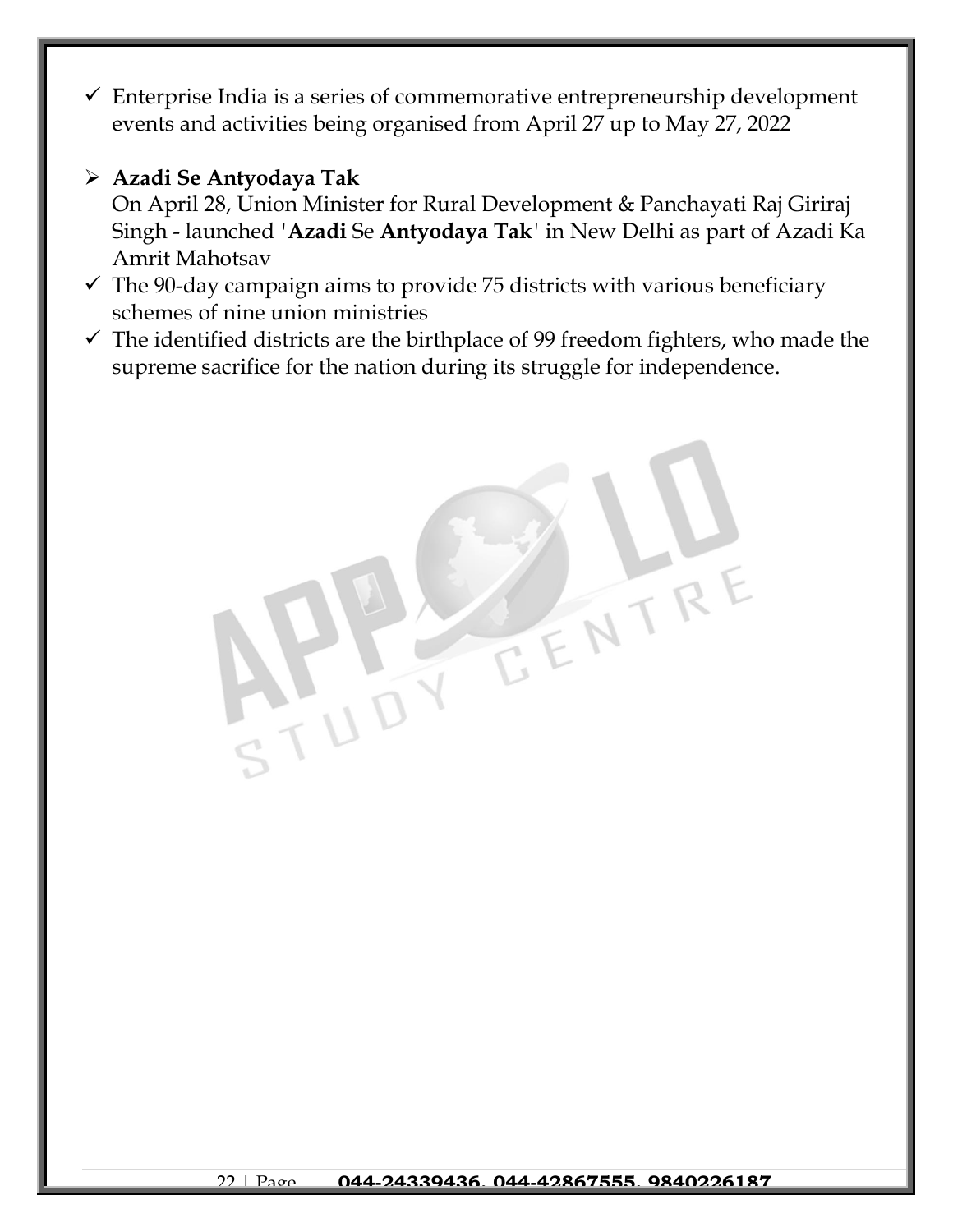# **SCHEMES**

#### ➢ **'AVSAR' Scheme**

- $\checkmark$  Under the "AVSAR" (Airport as Venue for Skilled Artisans Of The Region) scheme, an area of 100-200 square feet will be allocated to self-help groups at each Airports Authority of India (AAI) operated airport.
- $\checkmark$  It will give an opportunity for self-help groups for showing their local products at airports, like Puffed Rice, Packaged Papad, Pickles, etc.
- $\checkmark$  The main aim of this initiative is to support Self Help Group by promoting their local products.

#### ➢ **Gram Swaraj Scheme**

- $\checkmark$  The Cabinet Committee on Economic Affairs (CCEA) on Wednesday approved a proposal to continue the Rashtriya Gram Swaraj Abhiyan (RGSA), a scheme for improving the governance capabilities of Panchayati Raj institutions, till 2025-26.
- $\checkmark$  The approved scheme of RGSA will help more than 2.78 lakh rural local bodies.
- $\checkmark$  The statement said the scheme would work towards "poverty-free and enhanced livelihood in villages; healthy villages, child-friendly villages; water-sufficient villages; clean and green villages; self-sufficient infrastructure in villages; sociallysecure villages; villages with good governance and engendered development in villages."

STUDY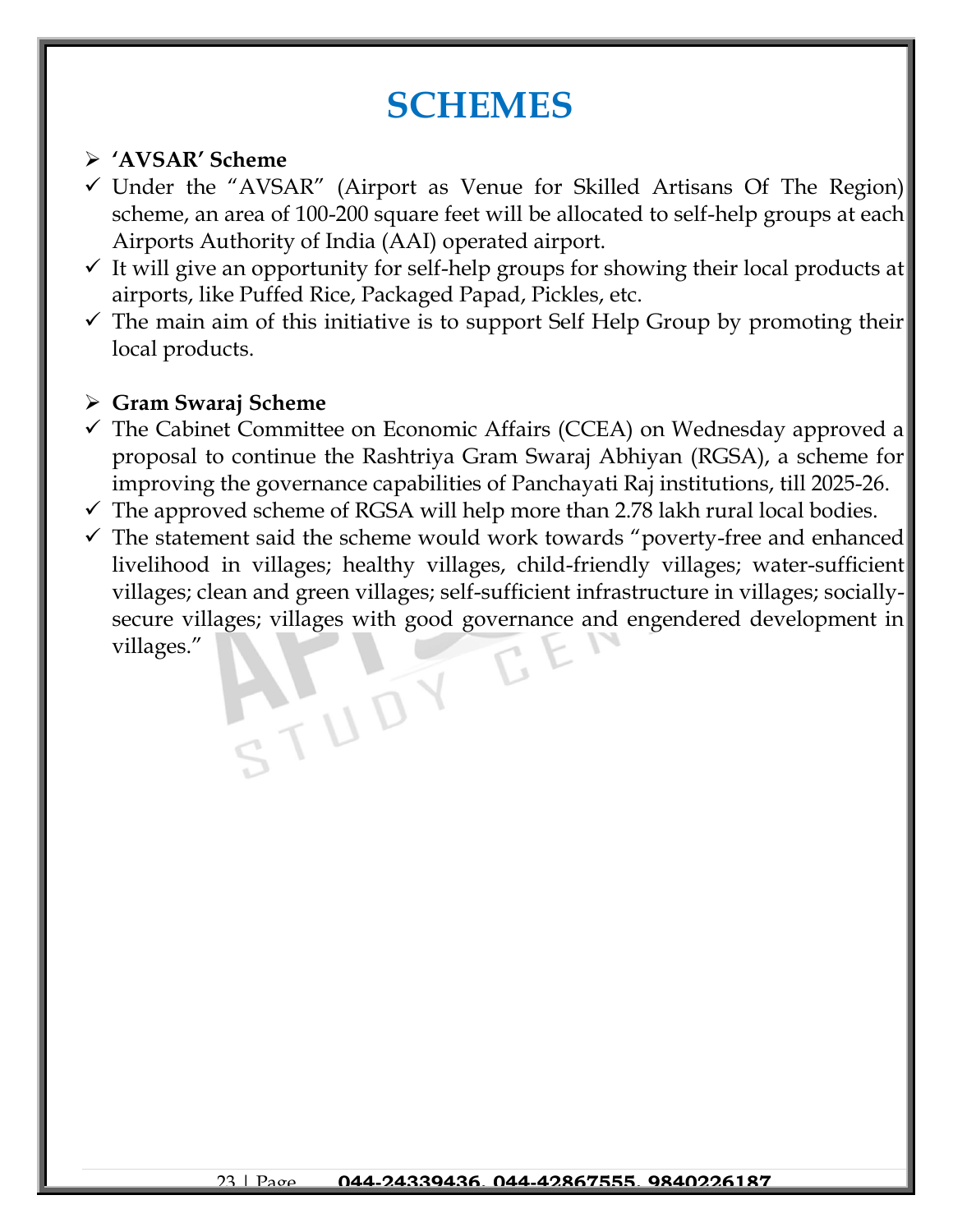# **INTERNATIONAL**

#### ➢ **23rd Prime Minister of Pakistan**

- $\checkmark$  Pakistan's opposition leader, Shehbaz Sharif has been elected unopposed as the 23rd Prime Minister of the country through voting in the National Assembly.
- $\checkmark$  The 70-year old Pakistan Muslim League (PML-N) Chief will succeed Imran Khan, who has been removed by a no-trust vote recently in the National Assembly.
- $\checkmark$  Shehbaz Sharif is the brother of former Pakistan Prime Minister Nawaz Sharif.

#### ➢ **United Nations Economic and Social Council (ECOSOC)**

- $\checkmark$  India gets elected to four bodies of the United Nations Economic and Social Council (ECOSOC).
- ✓ India has been elected to Commission for Social Development, Committee on NGOs, and Commission on Science & Technology for Development.
- $\checkmark$  The Commission for Social Development (CSocD) is responsible for the implementation of the Copenhagen Declaration and Programme of Action. The Committee on Non-Governmental Organizations is a standing committee of the Economic and Social Council (ECOSOC).

#### ➢ **Twitter**

- $\checkmark$  On April 25, Billionaire Elon Musk has reached an agreement to acquire Twitter for approximately \$44 billion (around Rs. 3,365 crore) in an all-cash transaction with shares valued at \$54.20.
- $\checkmark$  Musk bought a 9.2% stake in Twitter on April 4 and then announced his takeover bid on April 14, calling it his 'best and final offer'.
- $\checkmark$  Musk is the world's wealthiest person, with a fortune of \$257 billion, according to the Bloomberg Billionaires Index.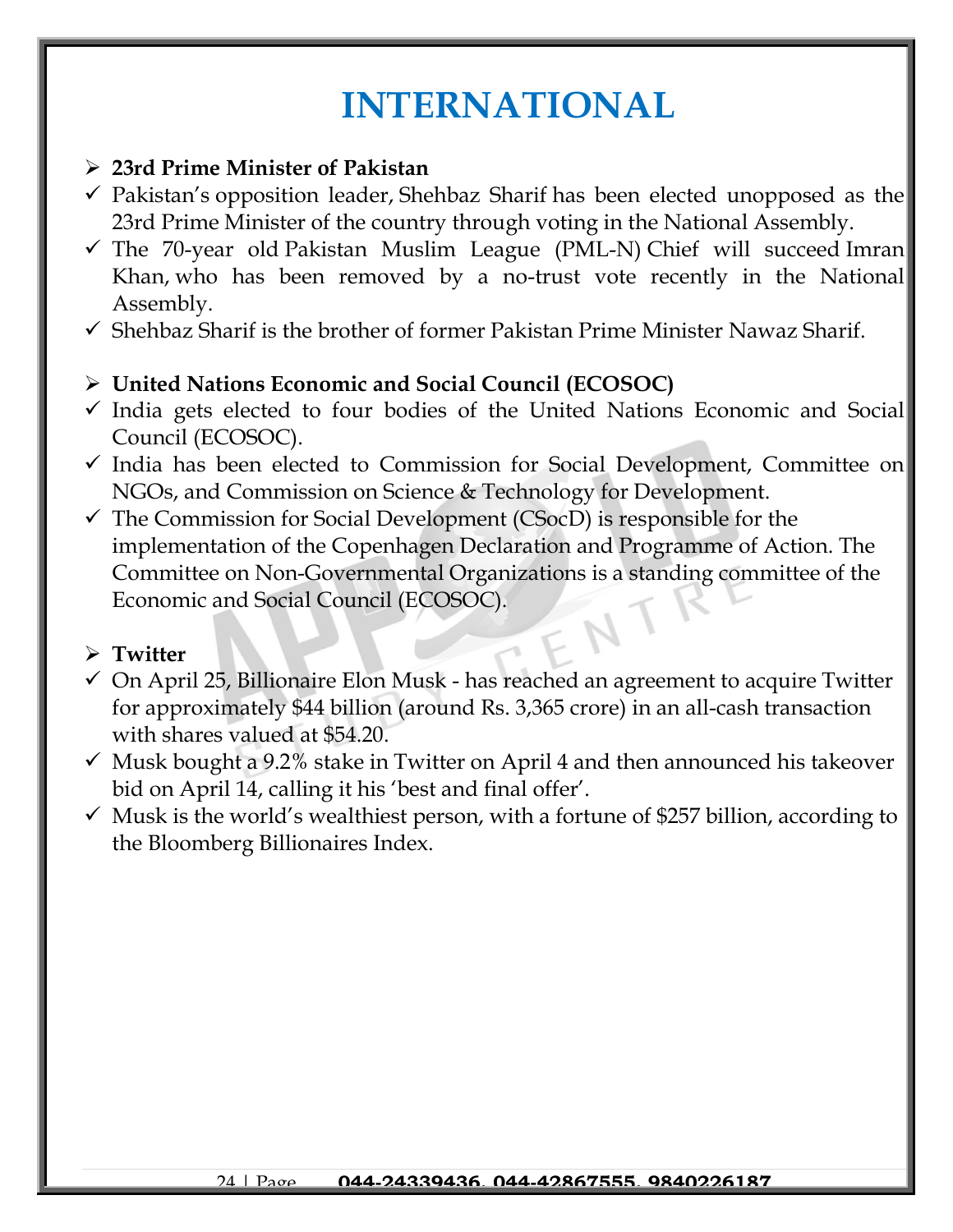# **INDIA & OTHER COUNTRIES**

#### ➢ **India-Australia Economic Cooperation and Trade Agreement**

- ✓ Commerce and industry minister Piyush Goyal and his Australian counterpart Dan Tehan - will sign the India-Australia Economic Cooperation and Trade Agreement (ECTA) in a virtual ceremony on April 2, 2022.
- $\checkmark$  The agreement covering trade in goods and services, is a balanced and equitable pact that aims to further strengthen the strategic relations between the countries.

### ➢ **4th India-US 2+2 Ministerial Dialogue**

- $\checkmark$  The fourth India-US 2+2 Ministerial Dialogue will be held on 11 April 2022.
- ✓ The Indian delegation is being led by Home Minister Rajnath Singh and External Affairs Minister Jaishankar.
- $\checkmark$  The US will be represented by Secretary of State Antony Blinken and Secretary of Defence Llyod Austin.

#### ➢ **India and Finland**

- $\checkmark$  India and Finland have announced the launch of Indo-Finnish Virtual Network Centre on Quantum Computing and signed a formal MoU to that effect.
- $\checkmark$  The Indian side has identified three premier institutes IIT Madras, IISER Pune and C-DAC Pune for the Virtual Network Centre on Quantum Computing.

### ➢ **India and Maldives - Transmission Interconnection**

- $\checkmark$  Union Minister for Power and New and Renewable Energy R. K. Singh met Aminath Shauna, Minister of Environment, Climate Change and Technology, Maldives on 26 April 2022.
- $\checkmark$  Both leaders proposed two MoU one on Energy cooperation and another on transmission interconnection under One Sun, One World, One Grid.
- $\checkmark$  Both have proposed to establish transmission interconnection for renewable power transfer.

# ➢ **India and European Union**

- $\checkmark$  India and European Union have agreed to set up a joint Trade and Technology Council to deepen their strategic relationship.
- $\checkmark$  The agreement on the launch of the council was reached at a meeting between Prime Minister Narendra Modi and the president of the European Commission Ursula von der Leyen recently on April 25.
- $\checkmark$  The agreement assumes importance as the United States is the only other country that has a technical agreement with the EU similar to the one signed with India.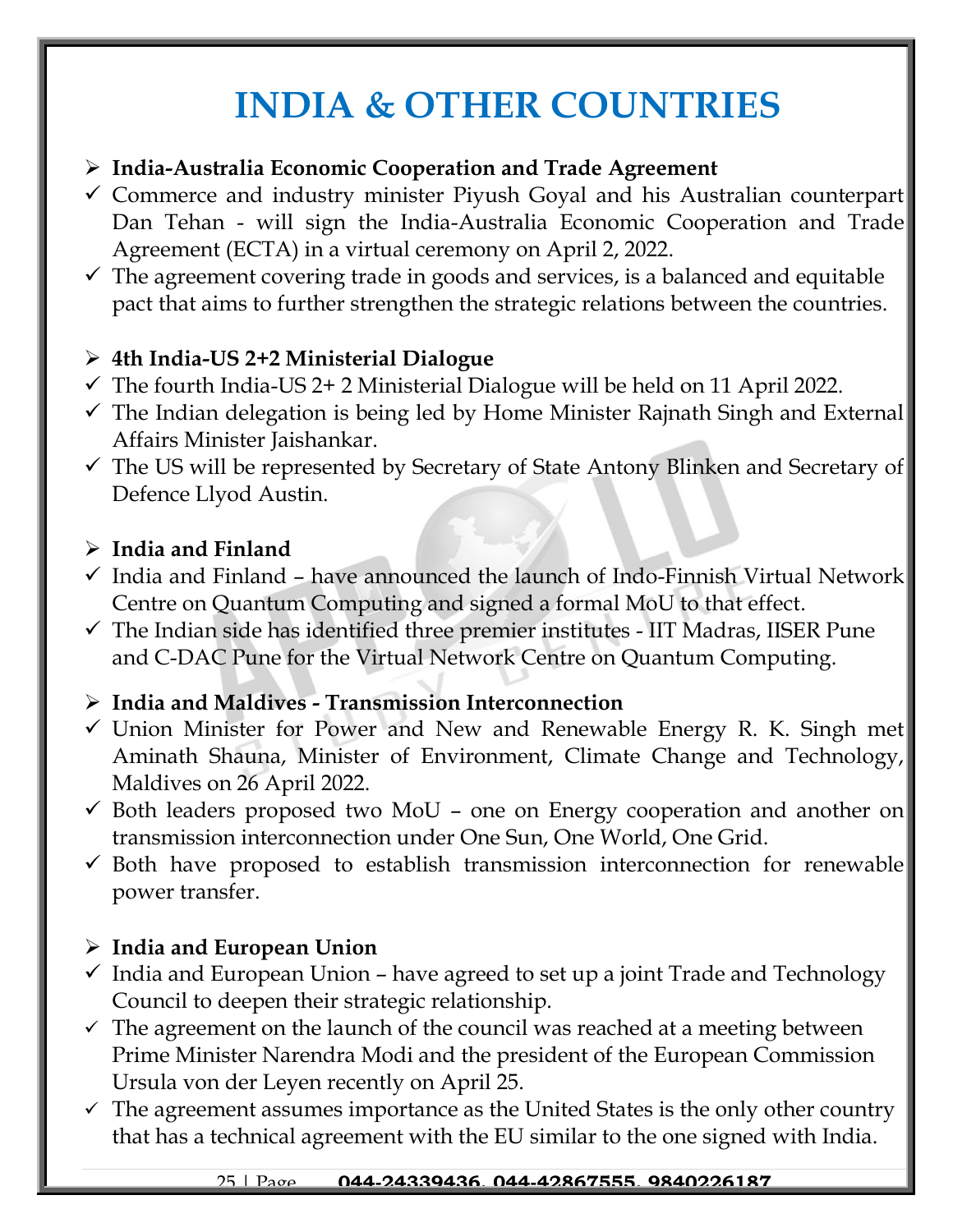# **CONFERENCES & SUMMITS**

#### ➢ **India-UK Strategic Futures Forum**

- ✓ External Affairs Minister S Jaishankar and visiting British Foreign Secretary Elizabeth Truss – addressed the the first India-UK Strategic Futures Forum on March 31, 2022.
- $\checkmark$  During the bilateral meeting, India and Britain called for upholding principles of sovereignty, territorial integrity, the UN charter and international law, besides favouring more robust economic, strategic and defence ties.

#### ➢ **East Asia Summit Workshop**

- ✓ India and Singapore organised East Asia Summit Workshop.
- ✓ Ministry of Fisheries, Animal Husbandry and Dairying and the Government of Singapore organized a virtual East Asia Summit (EAS) Workshop on Illegal, Unreported, and Unregulated (IUU) Fishing on 12 April 2022.
- ✓ Countries including Australia, Cambodia, China, Indonesia, New Zealand, and Republic of Korea participated.

#### ➢ **Waterways Conclave 2022**

Inland Waterways Authority of India (IWAI) - has organized "**Waterways Conclave 2022"** on April 11 and 12 in Dibrugarh, Assam.

 $\checkmark$  In line with the aspirations of PM Gati Shakti National Masterplan, Waterways Conclave aims for speedy development of multimodal projects in the Northeastern region to boost the economic activities and augment employment generation.

#### ➢ **Semicon 2022 Conference**

- ✓ On April 29, Prime Minister Narendra Modi will inaugurate India's first Semicon 2022 Conference in Bengaluru.
- $\checkmark$  The conference will be organised by the Ministry of Electronics and Information Technology from April 29 till May 1 at ITC Gardenia, Bengaluru.
- $\checkmark$  The theme of the conference Design and Manufacture in India, for the World: Making India a "Semiconductor Nation".

### ✓ **[Global AYUSH Investment and Innovation Summit](https://www.jagranjosh.com/current-affairs/pms-gujarat-visit-global-ayush-investment-and-innovation-summit-and-khel-mahakumbh-1650438080-1?ref=list_ca)**

- $\checkmark$  Prime Minister Narendra Modi inaugurated the 3-day Global Ayush Investment and Innovation Summit in Gandhinagar on April 20, 2022.
- $\checkmark$  The summit aims to attract lucrative investments to build India as the Global Ayush Destination in the world.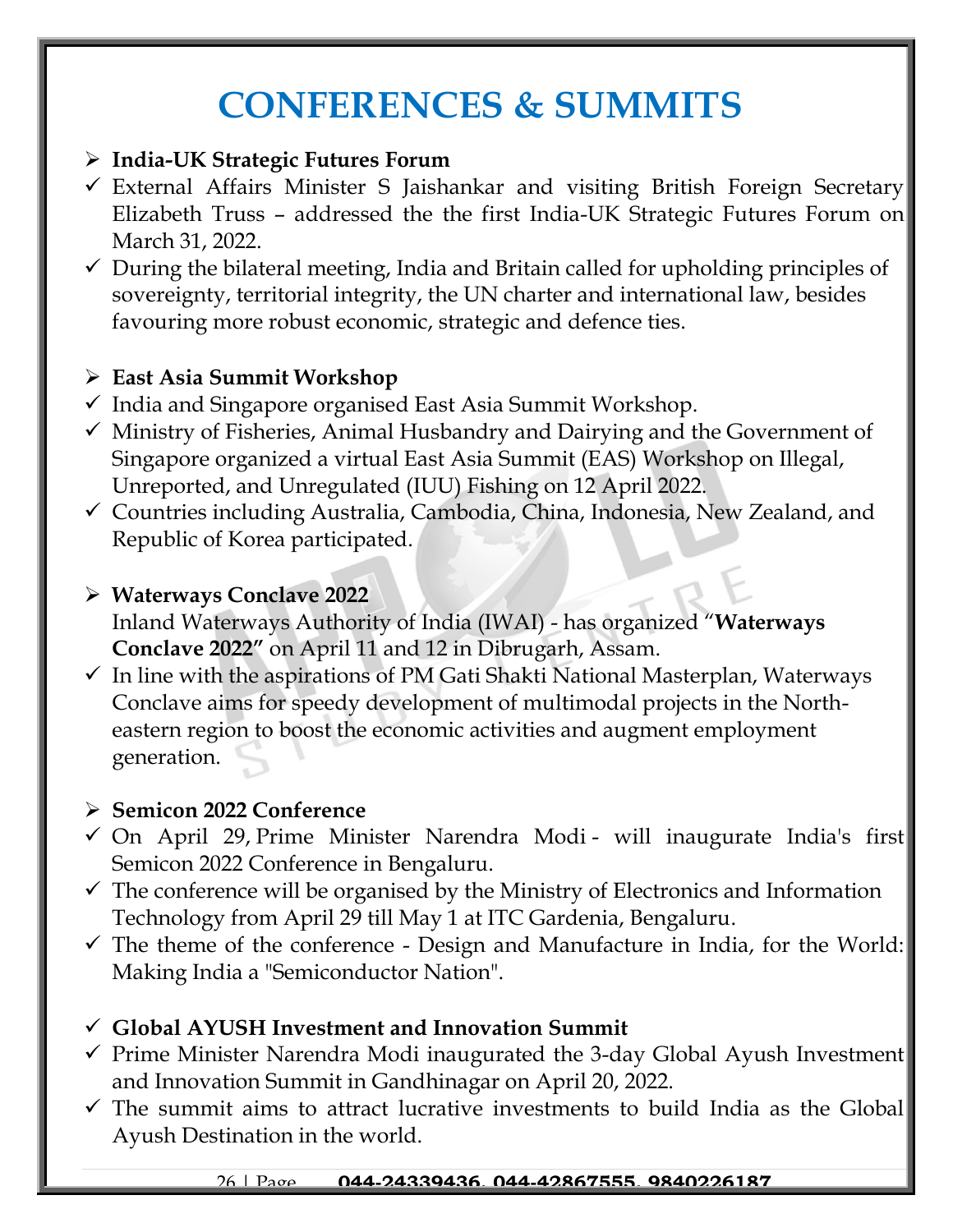$\checkmark$  India will soon have a special AYUSH mark that will be applied to the highest quality of AYUSH products.

#### ➢ **AAHAR-2022**

- $\checkmark$  The 36<sup>th</sup> edition of Asia's biggest international food and hospitality fair, AAHAR-2022 – was held at Pragati Maidan in New Delhi between April 26 and 30, 2022.
- ✓ The fair was organized by the Agricultural and Processed Food Products Export Development Authority (APEDA) in collaboration with the India Trade Promotion Organization (ITPO).

 $\frac{11}{3140}$ 

E ENTR

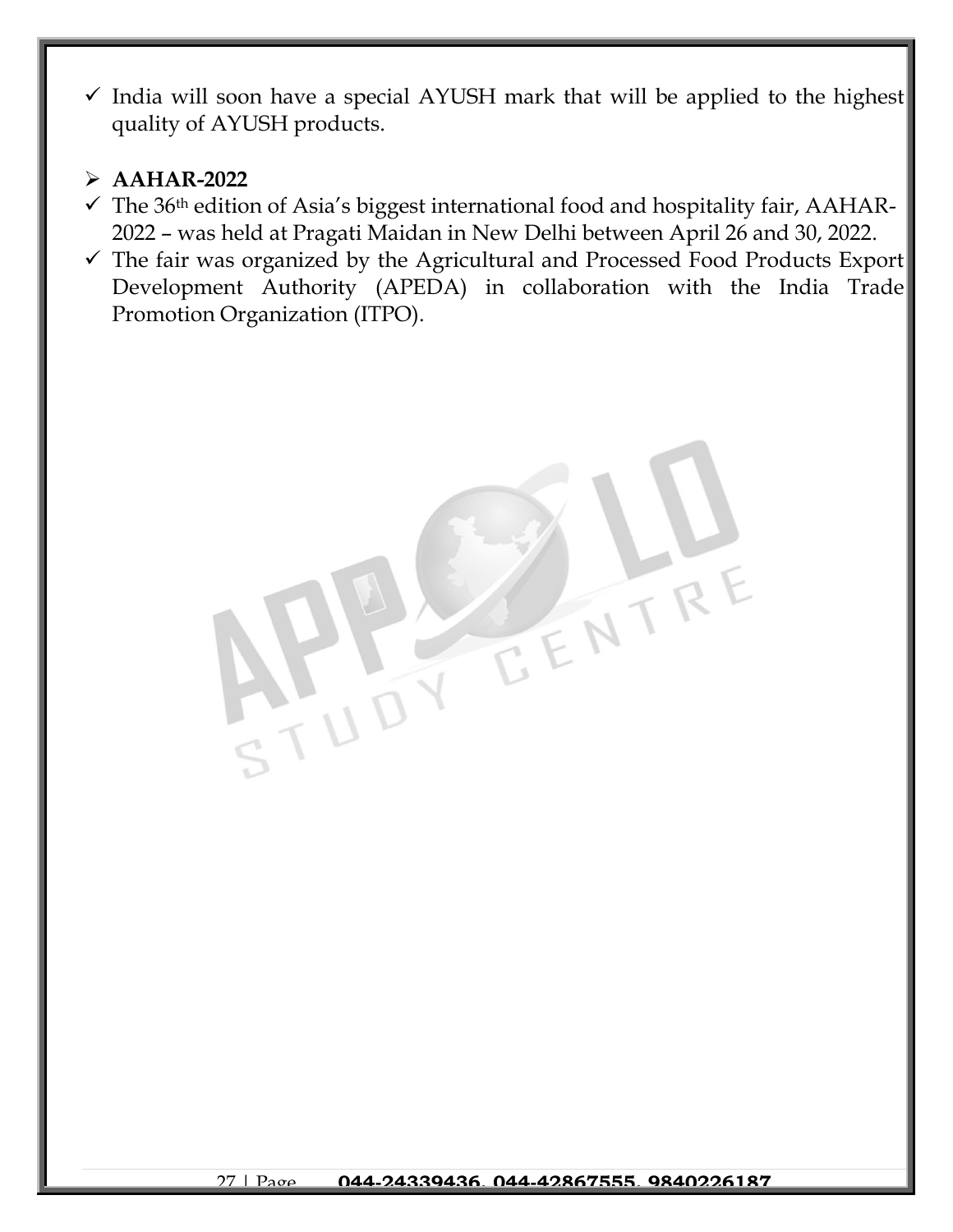# **DEFENCE**

#### ➢ '**Varuna' Naval Exercise**

- $\checkmark$  The 20th edition of the bilateral naval exercise that is named 'Varuna' is being conducted by India and France in the Arabian Sea from 30th March till 3rd April 2022.
- $\checkmark$  The Bilateral Naval Exercises between the two Navies is being held since 1993 and the exercise was christened as 'VARUNA' in 2001.

#### ➢ **Seema Darshan Project**

- $\checkmark$  Union Home and Cooperative Minister, Amit Shah has inaugurated the Seema Darshan Project at Nadabet on the Indo-Pak border in Banaskantha District of Gujarat.
- $\checkmark$  The project was launched with the aim to provide an opportunity for the citizen to observe the life and work of the BSF personnel on our border.

### ➢ **HELINA (Helicopter-based NAG)**

- $\checkmark$  On April 12, India carried out yet another successful test of the indigenously developed helicopter launched Anti-Tank Guided Missile 'HELINA' (Helicopterbased NAG) in high altitude conditions in Ladakh.
- $\checkmark$  The flight test was jointly conducted by teams of scientists from the Defence Research and Development Organisation (DRDO), the Indian Army, and the Indian Air Force (IAF).

### ➢ **Lt General Manoj Pande**

- $\checkmark$  Lt General Manoj Pande will take over as the next Army chief from General M M Naravane.
- $\checkmark$  With the appointment, Pande will become the first ever officer commissioned in the Corps of Engineers to head the 12-lakh strong force.
- $\checkmark$  Lt Gen Pande, who turns 60 on May 6, will take over as the 29<sup>th</sup> Army chief on April 30.

### ➢ **NATPOLREX-VIII**

✓ The Indian Coast Guard (ICG) kicked off the 8th edition of the two-day National Level Pollution Response Exercise, 'NATPOLREX-VIII', on April 19, 2022, off Mormugao harbour, Goa. The marine spill preparedness exercise was inaugurated by the Defence Secretary.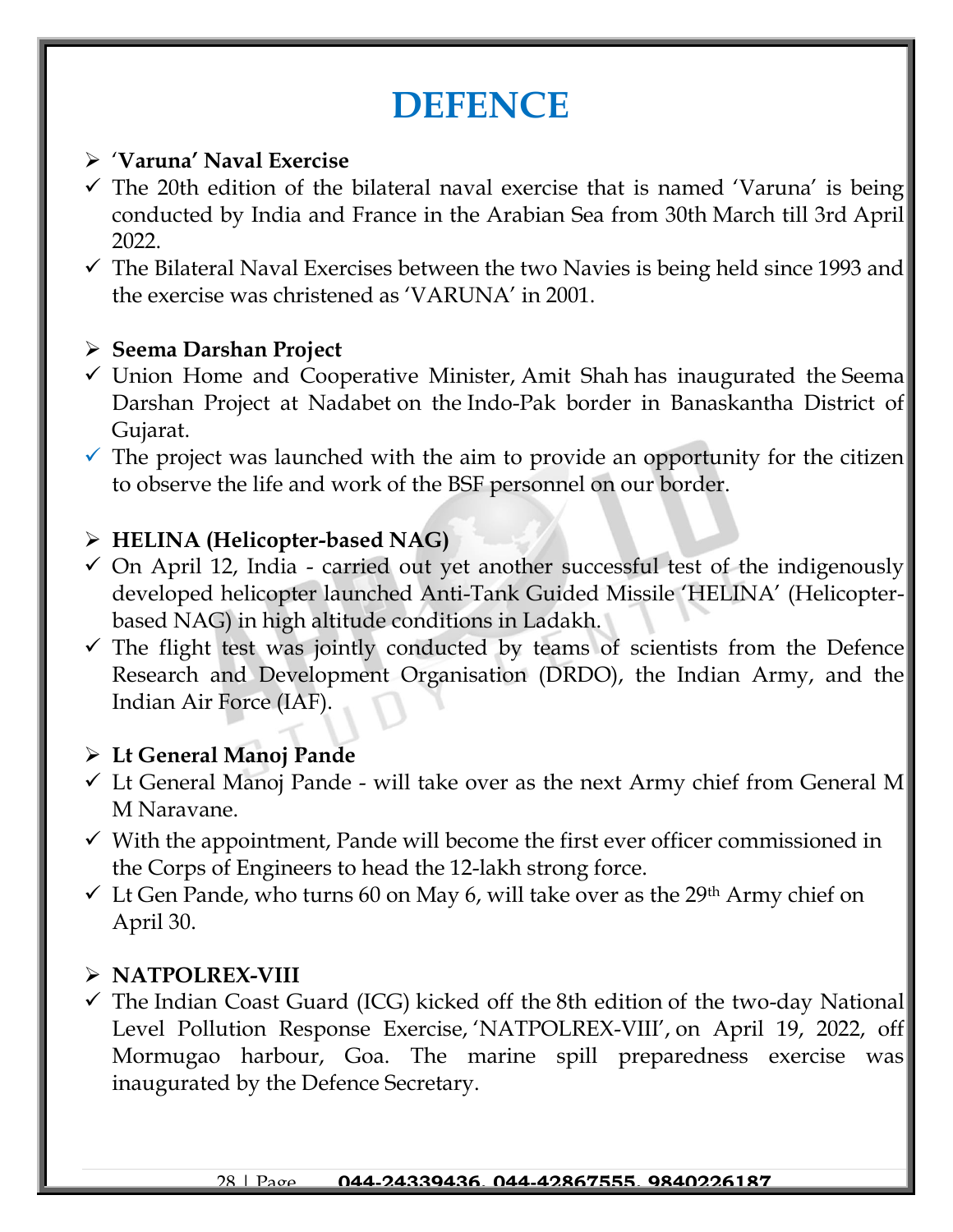$\checkmark$  The exercise is being attended by more than 85 participants from 50 agencies, including 29 observers from 22 friendly foreign countries & International Organisations and two Coast Guard ships from Sri Lanka and Bangladesh.

#### ➢ **[INS Vagsheer Submarine Launched](https://www.jagranjosh.com/current-affairs/ins-vagsheer-submarine-sixth-scorpene-submarine-of-project-75-launched-check-details-1650446342-1?ref=list_ca)**

- $\checkmark$  INS Vagsheer, the sixth Scorpene Submarine of Project-75 was launched in Mumbai on April 20, 2022.
- $\checkmark$  The naval ship will now undergo various trials and tests, both in harbour and the sea before it is commissioned into the Indian Navy.
- $\checkmark$  INS Vagsheer is the last of the Scorpene Class Submarines of Project-75.

#### ➢ **DefConnect 2.0**

- $\checkmark$  Defence Minister Rajnath Singh on April 22, 2022, will inaugurate DefConnect 2.0 organized by the Innovations for Defence Excellence, Defence Innovation Organisation (iDEX-DIO).
- $\checkmark$  The event in Delhi will attract a large number of innovators and investors from India's leading industries in the defence sector.

#### ➢ **Scheme for Innovations for Defence Excellence (iDEX)**

- $\checkmark$  Defence Minister Rajnath Singh on Friday launched Innovations for Defence Excellence (iDEX) Prime and the sixth Defence India Start-up Challenge (DISC–6) meant to encourage defence start–ups during DefConnect 2.0.
- $\checkmark$  The iDEX-Prime aims to support projects, requiring support beyond 1.5 crore up to 10 crore, to help the ever-growing start-ups in the sector.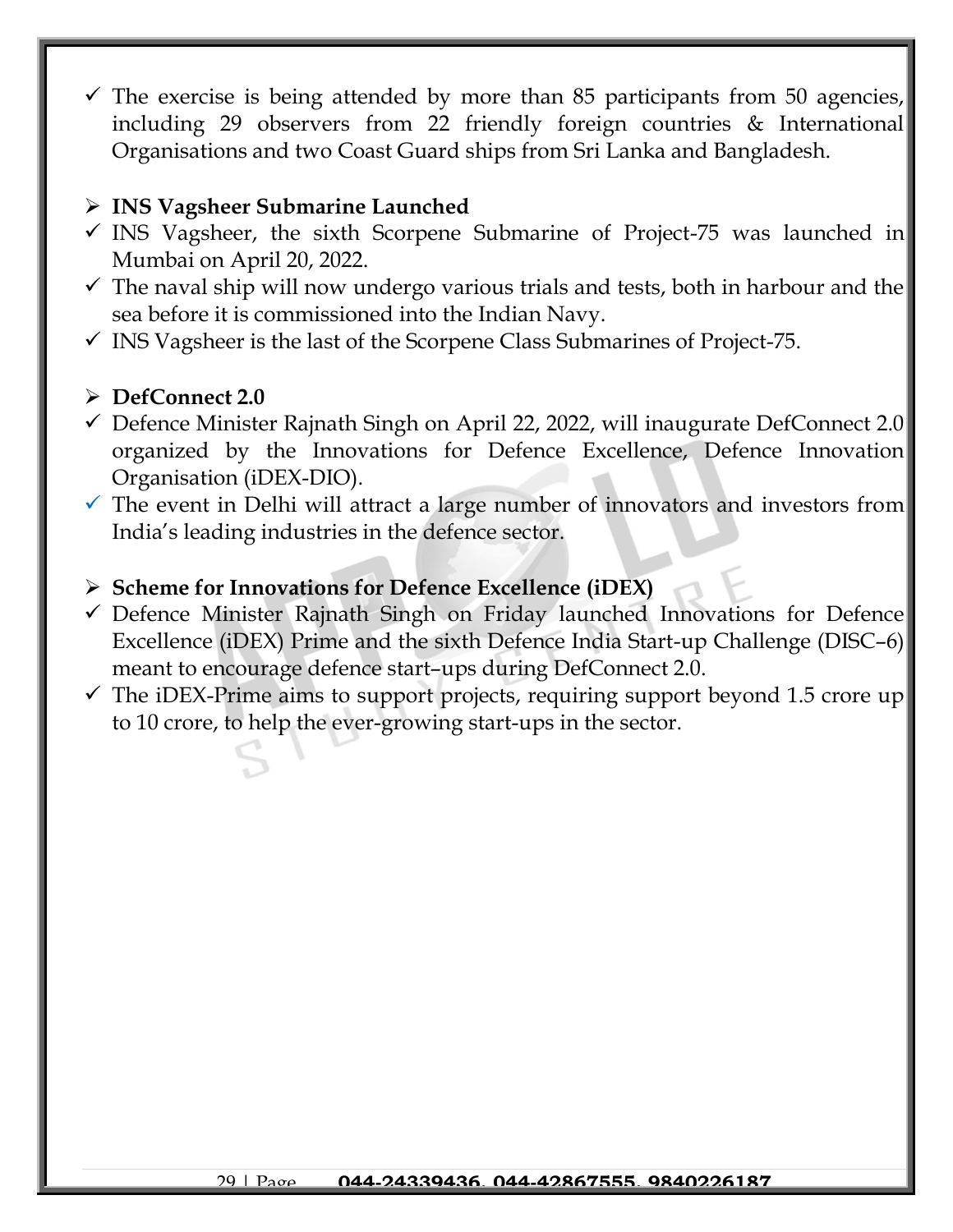# **ECONOMY**

#### ➢ **Gross Tax Receipts**

The country's gross tax receipts - reached a record high of Rs 27.1 lakh crore for 2021-22.

- $\checkmark$  This was due to massive revenues from income, corporate taxes, customs and GST following a strong economic recovery and more tax-compliance.
- $\checkmark$  The higher collection also led to the highest tax-to-GDP ratio in 23 years at 11.7%.
- $\checkmark$  Against the Union Budget estimates of Rs 22.2 lakh crore, the revenue receipts according to the pre-actual figures totalled Rs 27.1 lakh crore
- $\checkmark$  This shows a growth of 34% over last year's revenue collection of Rs 20. 3 lakh crore.

# ➢ **Egypt Accredited India as Wheat Supplier**

- $\checkmark$  Egypt is one of the biggest importers of wheat in the world. Currently, it imports the majority of wheat from Russia and Ukraine. Approval for India as a wheat supplier has created a new window of opportunity.
- $\checkmark$  APEDA is trying to boost wheat exports to countries like Yemen, Afghanistan and Indonesia.

### ➢ **Asset Monetization**

- $\checkmark$  Government collected Rs 96,000 crore through asset monetization.
- $\checkmark$  During FY 2022, the Government has surpassed its target of Rs 88,000 crore by collecting 96,000 crores through asset monetization.
- $\checkmark$  The list of assets to be monetized this year is being prepared by the NITI Aayog along with different ministries.

# ➢ **International Monetary Fund (IMF)**

- $\checkmark$  India's economy is estimated to grow by 8.2% in the current fiscal year (2022-23), as per the latest forecast of International Monetary Fund (IMF).
- $\checkmark$  Earlier, the agency has predicted a growth of 9% and the sharp drop in growth is attributed to the impact of Russia's invasion of Ukraine.
- $\checkmark$  In its latest World Economic Outlook (WEO) report, the IMF forecast India's economy to grow by 6. 9% in 2023-24.

#### 30 | Page **044-24339436, 044-42867555, 9840226187**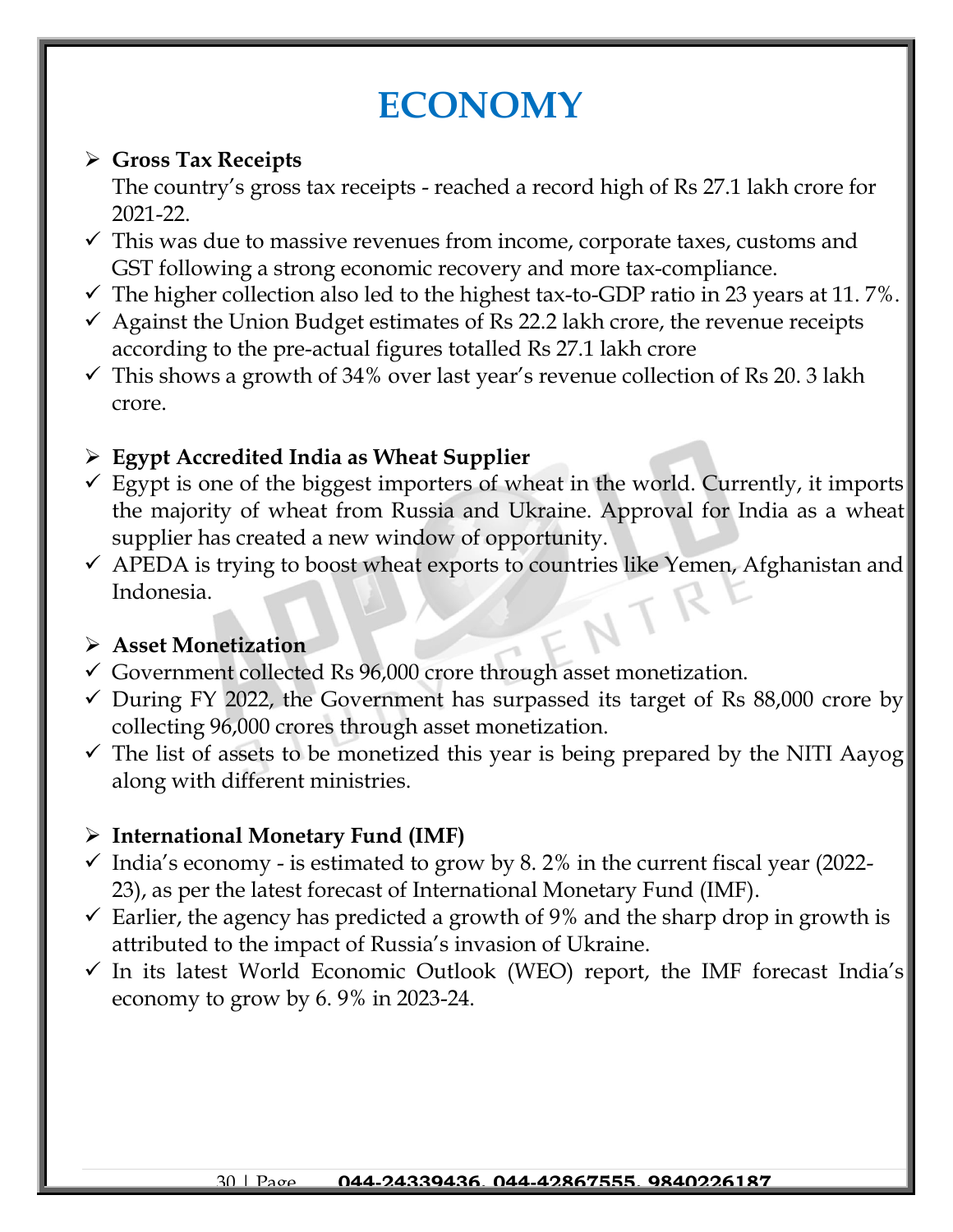# **APPOINTMENT**

#### ➢ **UN Chief Names an Indian in Climate Team**

- $\checkmark$  Arunabha Ghosh, CEO of the Delhi-based Council for Energy Environment and Water, has been appointed a member of a high-level group constituted by United Nations Secretary General, Antonio Guterres, to bolster action against global warming.
- $\checkmark$  Mr. Ghosh is among three Asians, and the only South Asian, serving on the expert group.

#### ➢ **Ketanji Brown Jackson**

- $\checkmark$  In a landmark decision in American history, the United States Senate confirmed Ketanji Brown Jackson as the first Black woman to sit in the country's Supreme court on April 7.
- $\checkmark$  The United States Senate took the historic decision by 53-47 votes after three Republican Senators Susan Collins, Lisa Murkowski and Mitt Romney voted in her favour along with 50 members of the ruling Democratic Party.

#### ➢ **New UPSC Chairman**

- ✓ Eminent scholar-academician Manoj Soni new UPSC chairman.
- ✓ Currently a Member of the Union Public Service Commission (UPSC), Dr Manoj Soni has been appointed the chairman of the country's premier government recruiting agency.
- $\checkmark$  Prior to this assignment, Soni has also served as the vice-chancellor of two universities.

#### ➢ **A.K. Sood**

- $\checkmark$  Ajay Kumar Sood has been appointed Principal Scientific Adviser (PSA) to the Union government, a Personnel Ministry order issued on Wednesday said.
- $\checkmark$  He is a member of the Science, Technology and Innovation Advisory Council (PM-STIAC).
- ✓ The body has nine major missions: Natural Language Translation, Quantum Frontier, Artificial Intelligence, National Biodiversity Mission, Electric Vehicles, Bio–science for Human Health, Waste to Wealth, Deep Ocean Exploration, and Accelerating Growth of New India's Innovations (AGNIi).

#### ➢ **NITI Aayog - New Vice-Chairman**

 $\checkmark$  The government on Friday appointed Suman K. Bery as the vice-chairman of the NITI Aayog following the resignation of Rajiv Kumar.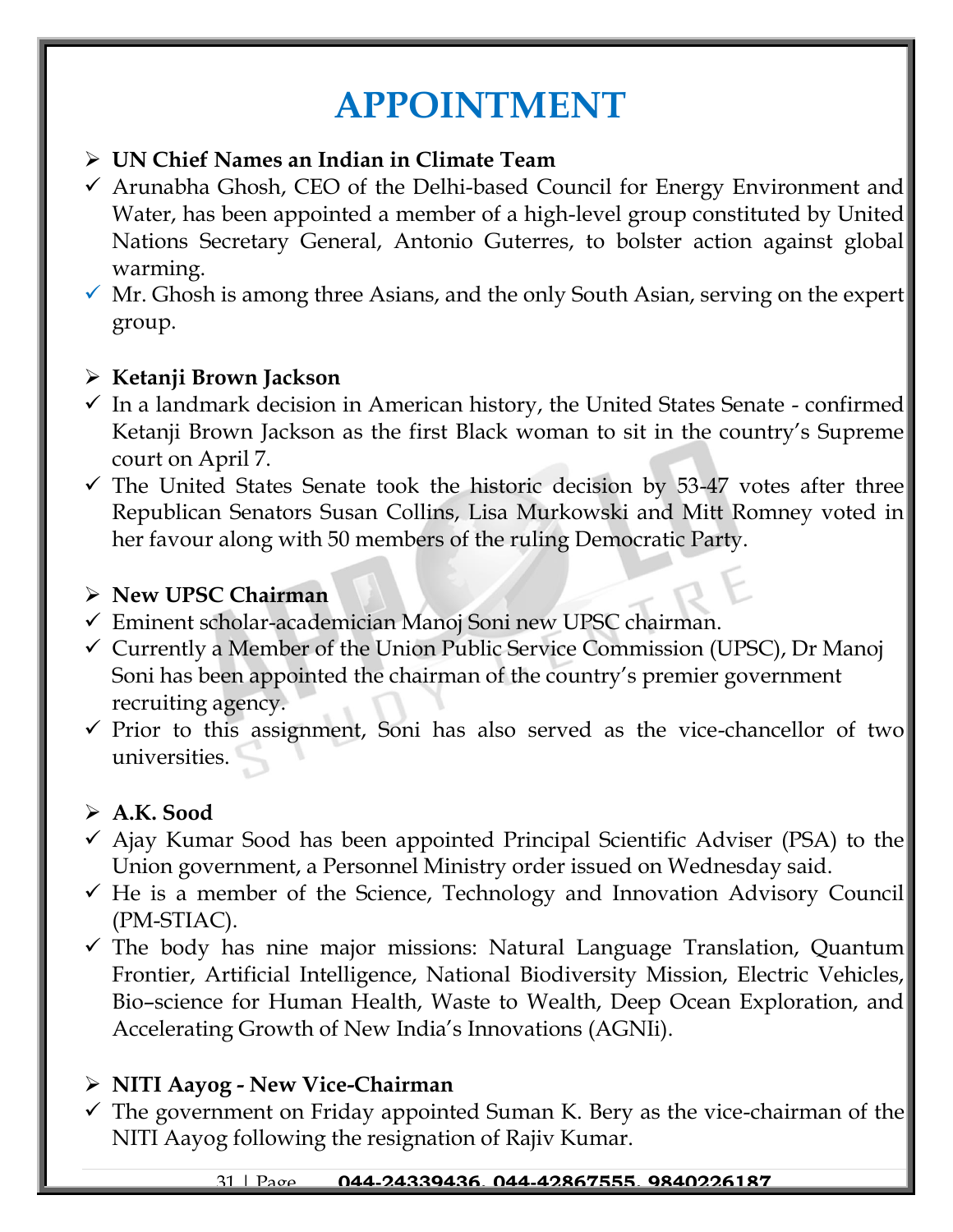- $\checkmark$  Mr. Bery will take charge from May 1, 2022.
- ➢ **Emmanuel Macron**
- ✓ Emmanuel Macron was re-elected as **President** of **France** on April 24, beating rival Marine Le Pen for another five years in office.
- $\checkmark$  With the win, Macron became the first president to win a second term since Jacques Chirac in 2002.

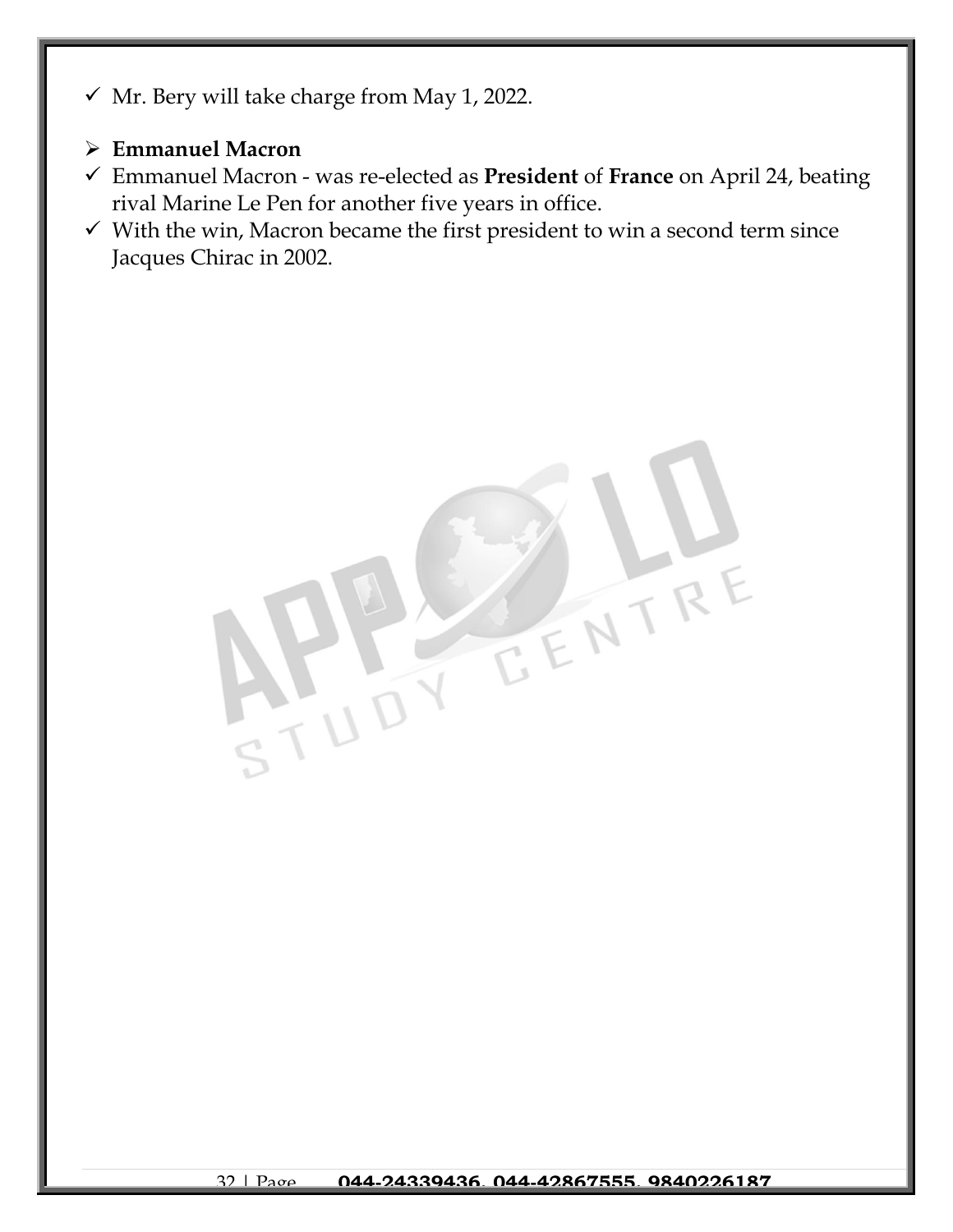# **AWARDS**

### ➢ **64th Annual Grammy Awards**

- $\checkmark$  Indian-American musician Falguni Shah and US-born, Bengaluru-based Rickey Kej - bagged trophies at the 64th annual Grammy awards on April 3.
- $\checkmark$  Falguni, a New York-based musician who goes by her stage name Falu, won a Grammy for Best Children's Music Album for 'A Colorful World'.
- $\checkmark$  Kej won the Best New Age Album category for 'Divine Tides' for which he collaborated with Steward Copeland, drummer for The Police.

### ➢ **Tomb of Sand**

- $\checkmark$  On April 7, Author Geetanjali Shree's novel 'Tomb of Sand' became the first Hindi language work of fiction to be shortlisted for the International Booker Prize.
- $\checkmark$  The 'Tomb of Sand' will compete with five other titles from around the world for the £50,000 literary prize, which is split evenly between the author and translator.
- $\checkmark$  The book was translated into English by Daisy Rockwell.

#### ➢ **2022 World Press Photo of the Year**

- $\checkmark$  A photo taken next to the former Kamloops Indian Residential School has been chosen as the 2022 World Press Photo of the Year.
- $\checkmark$  For the 1st time in the contest's 67-year history, the World Press Photo of the Year is a photograph without any people in it.
- $\checkmark$  The photo was taken by Amber Bracken, a photographer from Edmonton, commemorates children who died at the Kamloops Indian Residential School.

#### ➢ **1st Lata Deenanath Mangeshkar Award**

- ✓ Prime Minister Narendra Modi will be honoured with the inaugural Lata Deenanath Mangeshkar Award which is instituted in the memory of the veteran singer of Lata Mangeskar.
- $\checkmark$  PM Modi will receive the award for selfless service to the nation and society.

#### ➢ **International Gandhi Award for Leprosy 2021**

- $\checkmark$  The International Gandhi Award for Leprosy, 2021 has been presented by Vice President M. Venkaiah Naidu to Dr. Bhushan Kumar of Chandigarh and the Sahyog Kushtha Yagna Trust of Gujarat at a ceremony in New Delhi.
- ✓ The award was given to Dr. Bhushan Kumar and Sahyog Kushtha Yagna Trust for raising awareness about leprosy and providing care to those afflicted with it.

#### ➢ **Innovation Award**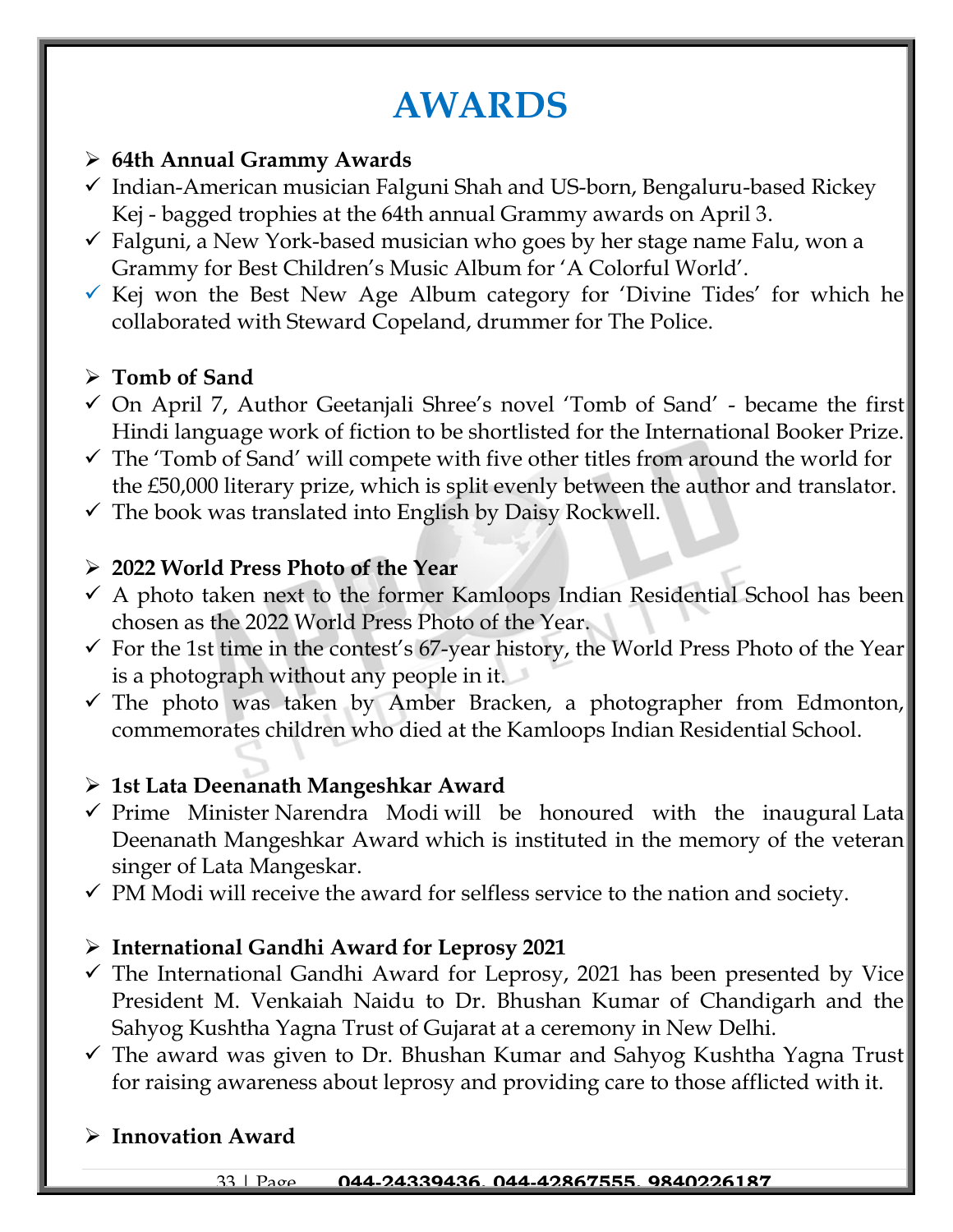$\checkmark$  Chennai - has won the best city award for Covid-19 response under the award category innovation award given by the ministry of housing and urban affairs. The city also received the awards under the smart city category and for waterbody restoration.

#### ➢ **e-Proposal System**

- $\checkmark$  A key initiative titled "e-Proposal System" of the Planning department of Meghalaya government - wins the coveted UN Award - World Summit on the Information Society (WSIS) Forum Prizes 2022.
- $\checkmark$  The "e-Proposal System", part of Meghalaya Enterprise Architecture (MeghEA), seeks to eliminate 75% physical work of files in government departments
- $\checkmark$  Meghalaya was selected among the top 360 projects across the world.

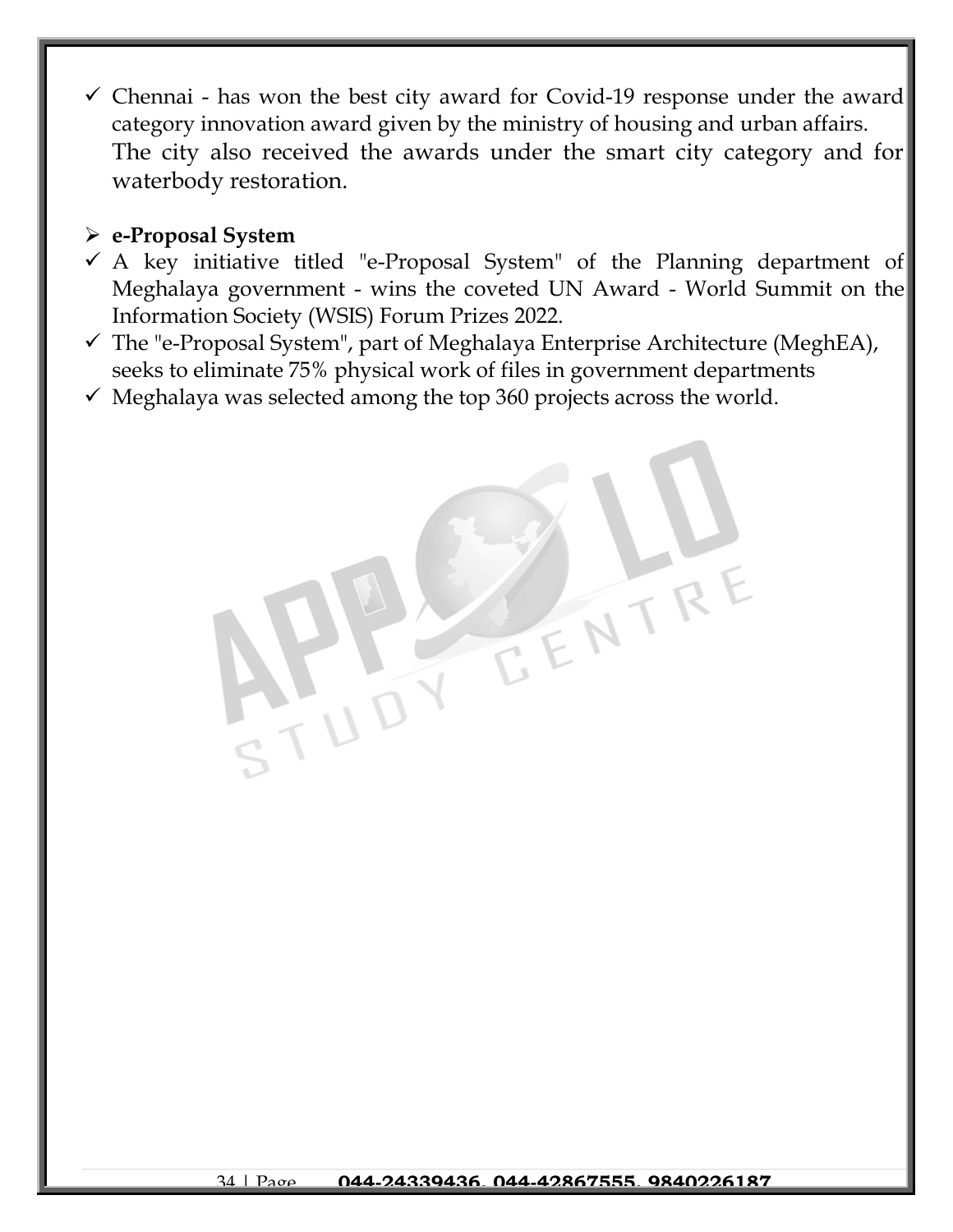# **PERSONALITIES**

#### ➢ **Oorvasi Gandhi**

- $\checkmark$  For the first time, the Union ministry of culture has appointed a transgender person, activist Oorvasi Gandhi, as the non-officio member of the council and executive committee of the National Culture Fund (NCF).
- $\checkmark$  She has been working for the rural transgender communities of the state for more than two decades.

#### ➢ **Raghav Chadha & Radhika Gupta**

✓ Aam Aadmi Party leader Raghav Chadha, Edelweiss Mutual Fund CEO Radhika Gupta and Ukrainian Vice Prime Minister and Minister of Digital Transformation Mykhailo Fedorov - were named by the World Economic Forum in its 2022 list of Young Global Leaders.

# **BOOKS & AUTHORS**

#### ➢ **Queen of Fire**

- ✓ Award-winning children's writer and historian, Devika Rangachari have authored a new novel titled "Queen of Fire".
- $\checkmark$  It explores the story of Rani Lakshmibai of Jhansi.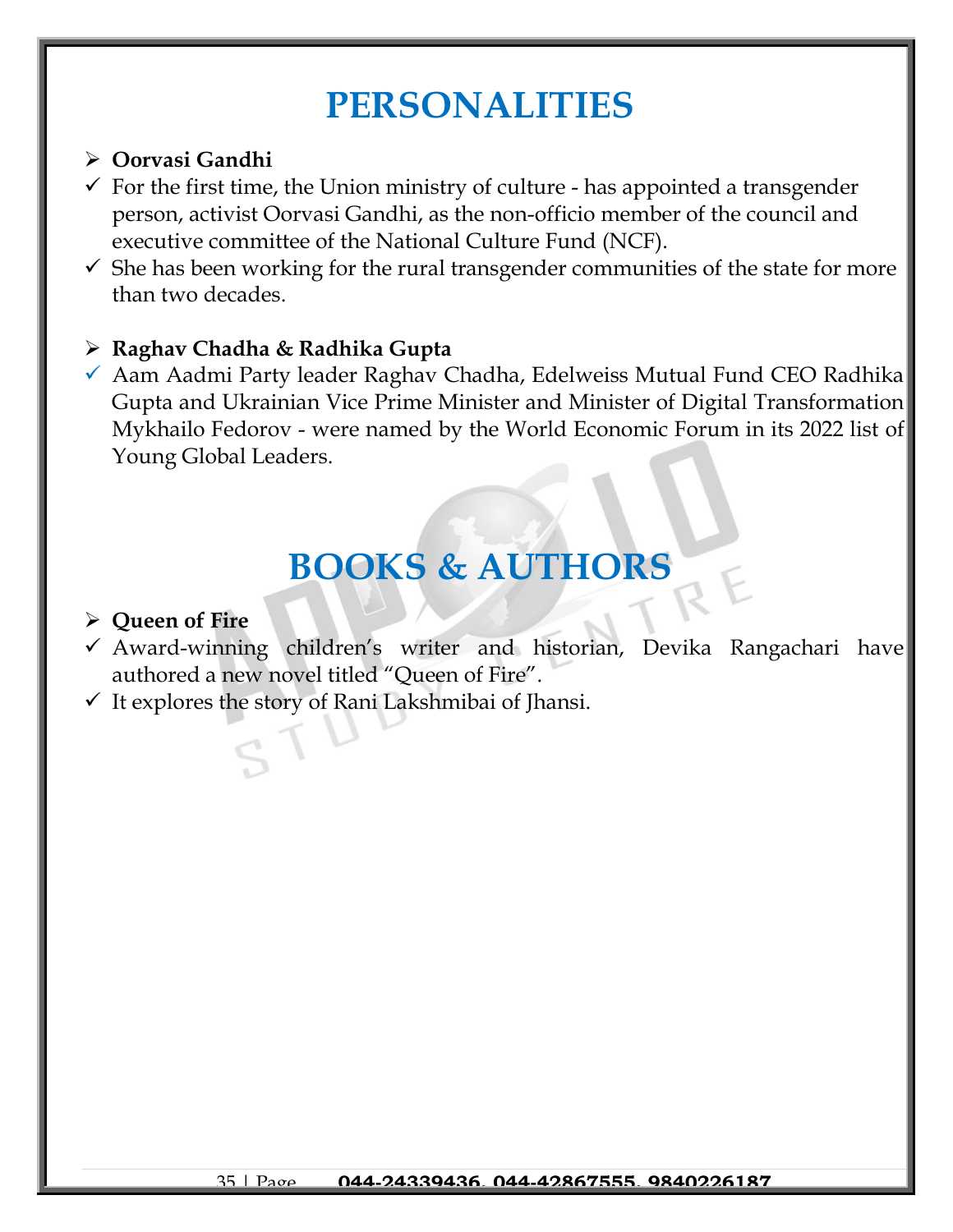# **SCIENCE, TECHNOLOGY & ENVIRONMENT**

#### ➢ **Hottest March**

- $\checkmark$  The month of March 2022 remained as the hottest March in India's recorded history since 1901, as per the data of India Meteorological Department (IMD).
- $\checkmark$  The month this year surpassed the all-time average maximum temperature record of March 2010.
- $\checkmark$  India's average monthly day temperature during the month in 2010 had surged to 33.09 °C. March 2022, however, recorded 33.1 °C as its average monthly day temperature, surpassing all past heat records for the month.

# ➢ **[Geomagnetic Storm](https://www.jagranjosh.com/current-affairs/geomagnetic-storm-2022-april-know-meaning-and-effect-on-earth-1649317951-1?ref=list_ca)**

- $\checkmark$  A geomagnetic storm is expected to hit the Earth today on April 7.
- $\checkmark$  The storm was caused by a filament eruption from the Sun on March 3 rd. NOAA has categorized the geomagnetic storm as G1, which means that it is a minor storm.
- $\checkmark$  A geomagnetic storm can cause fluctuations in power grids, have a minor impact on the satellites in the Low Earth Orbit and raise auroras to higher altitudes.

# ➢ **Near-Identical Twin - Jupiter**

- $\checkmark$  Astronomers have discovered a planet that is nearly identical to Jupiter, circling a star 17,000 light-years away from the Earth.
- $\checkmark$  The 5th planet in our solar system the Jupiter is known for its bright colours and dominated by a massive swirl of storm.
- $\checkmark$  In terms of mass, the exoplanet, dubbed K2-2016-BLG-0005Lb, is nearly the same as Jupiter.

### ➢ **Polycentric Prosthetic Knee**

- $\checkmark$  On April 8, the researchers from IIT Madras launched the country's first indigenously developed polycentric prosthetic knee.
- $\checkmark$  The newly developed knee can bend more, offers stability while walking and costs just one-fifth of imported devices.
- $\checkmark$  Named 'Kadam' (footstep), the four-bar knee joint provides a knee bend of 160 degrees or more so users can sit in cramped places such as buses, autos and cabs.

# ➢ **Axiom-1 (Ax-1) Mission**

 $\checkmark$  In a historic development, the crew members of the Axiom-1 (Ax-1) mission - are all set to enter the International Space Station (ISS).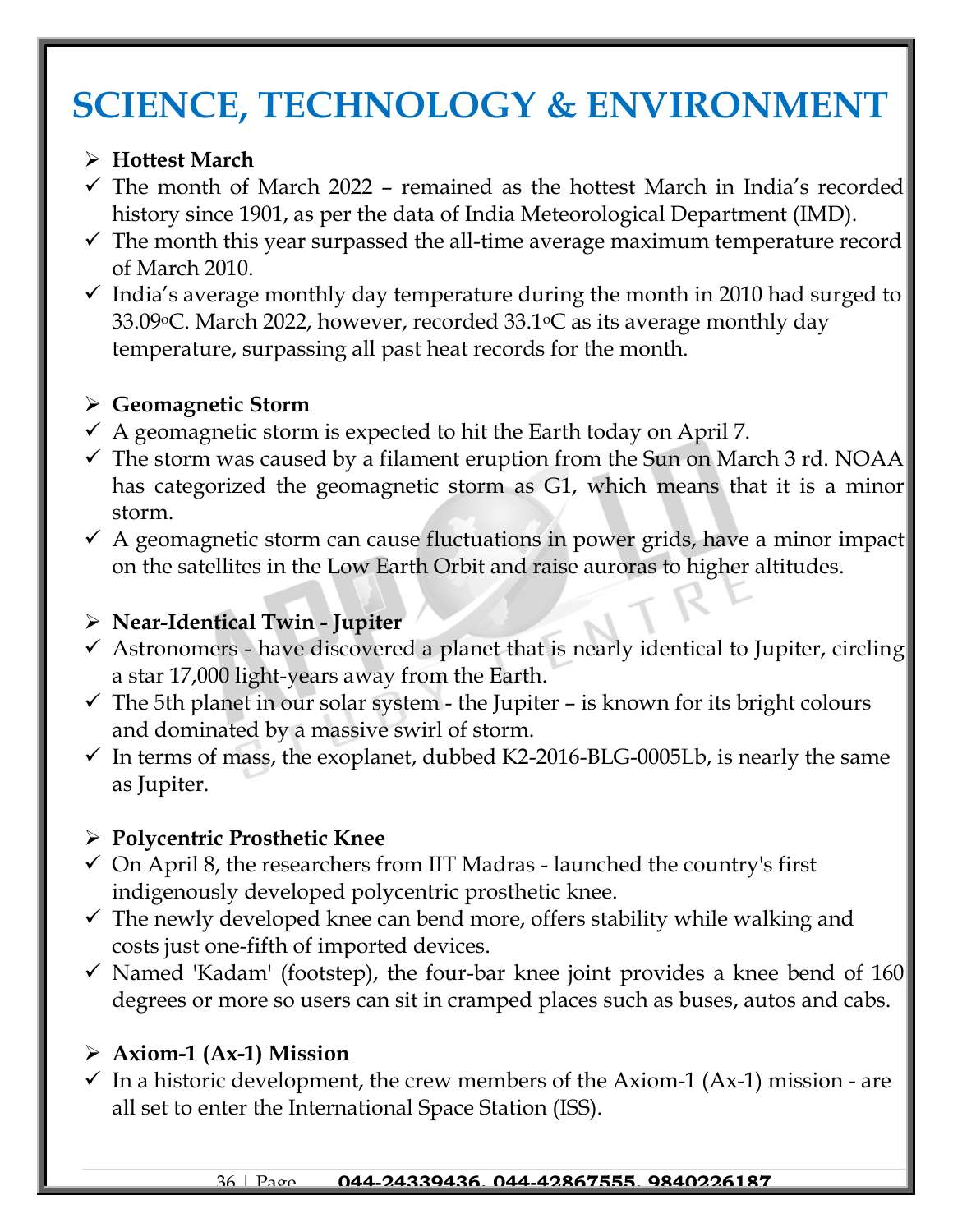- $\checkmark$  On April 8, the combined mission of the National Aeronautics and Space Administration (NASA) and Axiom Space was successfully launched to the International Space Station in SpaceX's Dragon capsule 'Endeavour' atop a Falcon 9 rocket.
- $\checkmark$  The mission is the first-ever all-private spaceflight to carry astronauts to the International Space Station.

# ➢ **Legal Rights to Wild Animals**

- $\checkmark$  Ecuador has become the first country to give legal rights to wild animals.
- $\checkmark$  Highest court of Ecuador decided to recognize the rights while hearing the case of Estrellita, a woolly monkey.
- $\checkmark$  Rights of nature recognize legal rights of the ecosystem to exist and regenerate.
- $\checkmark$  Ecuador earlier became the world's first country to recognize nature as a legal entity.

# ➢ **First made in India Dornier Aircraft**

- $\checkmark$  The Minister of Civil Aviation Jyotiraditya M. Scindia flagged off the first flight of Made in India HAL Dornier Do-228 on 12 April 2022.
- $\checkmark$  The flight will be operational from Dibrugarh in Assam to Pasighat in Arunachal Pradesh and finally to Lilabari in Assam.

# ➢ **Mynvax: India's Prospective Warm Vaccine**

- $\checkmark$  In India, a prospective vaccine against COVID-19 or SarsCov2 is being developed that doesn't require refrigeration or stored in cold-chain storage.
- $\checkmark$  This 'warm' vaccine is being developed by Mynvax laboratories, a Bengalurubased company that was incubated at the Indian Institute of Science Bangalore.

# ➢ **Radio Aksh**

- $\checkmark$  India's first radio channel for visually-impaired people launched.
- $\checkmark$  The country's first-ever radio channel for the visually impaired, named 'Radio Aksh' has been launched in Nagpur.
- $\checkmark$  It will help the visually-impaired gain seamless access to education resources and audiobooks.

# ➢ **Space Bricks**

- $\checkmark$  A team from the Indian Institute of Science (IISc) and the ISRO has developed a new technique to make "space bricks" using Martian Simulant Soil (MSS).
- $\checkmark$  The team has demonstrated that Microbial Induced Calcite Precipitation (MICP) — where, under right conditions, certain bacteria precipitate calcium carbonate can create bricks using MSS.

#### 37 | Page **044-24339436, 044-42867555, 9840226187**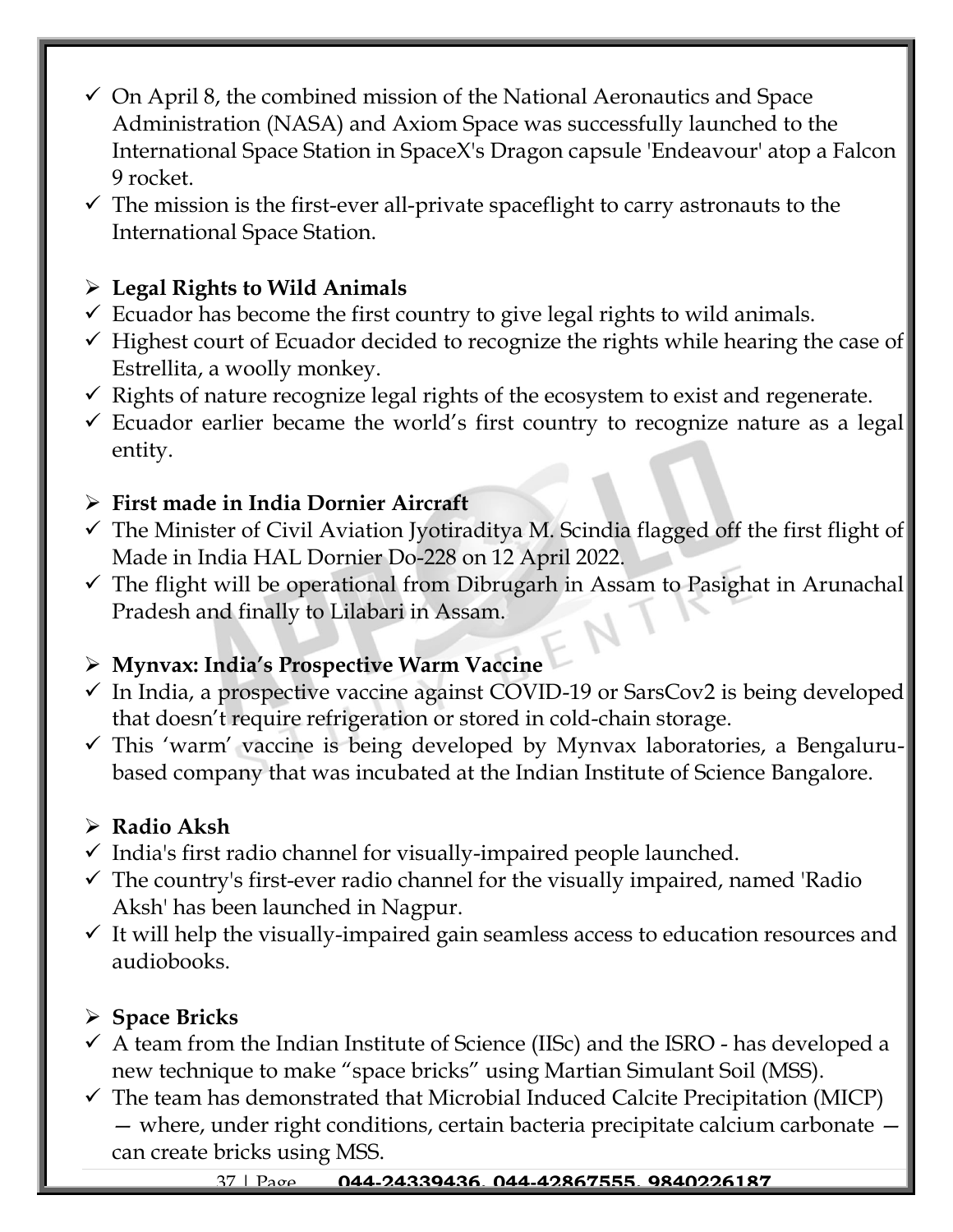$\checkmark$  The discovery has the potential of aiding construction of future settlements on Mars.

#### ➢ **Actinimenes koyas**

- ✓ Scientists discovered a new species of shrimp in Lakshadweep. Scientists of ICAR-National Bureau of Fish Genetic Resources (NBFGR) have discovered a new species of shrimp.
- $\checkmark$  This new species has been named 'Actinimenes koyas' in honour of the local community on the Lakshadweep islands.

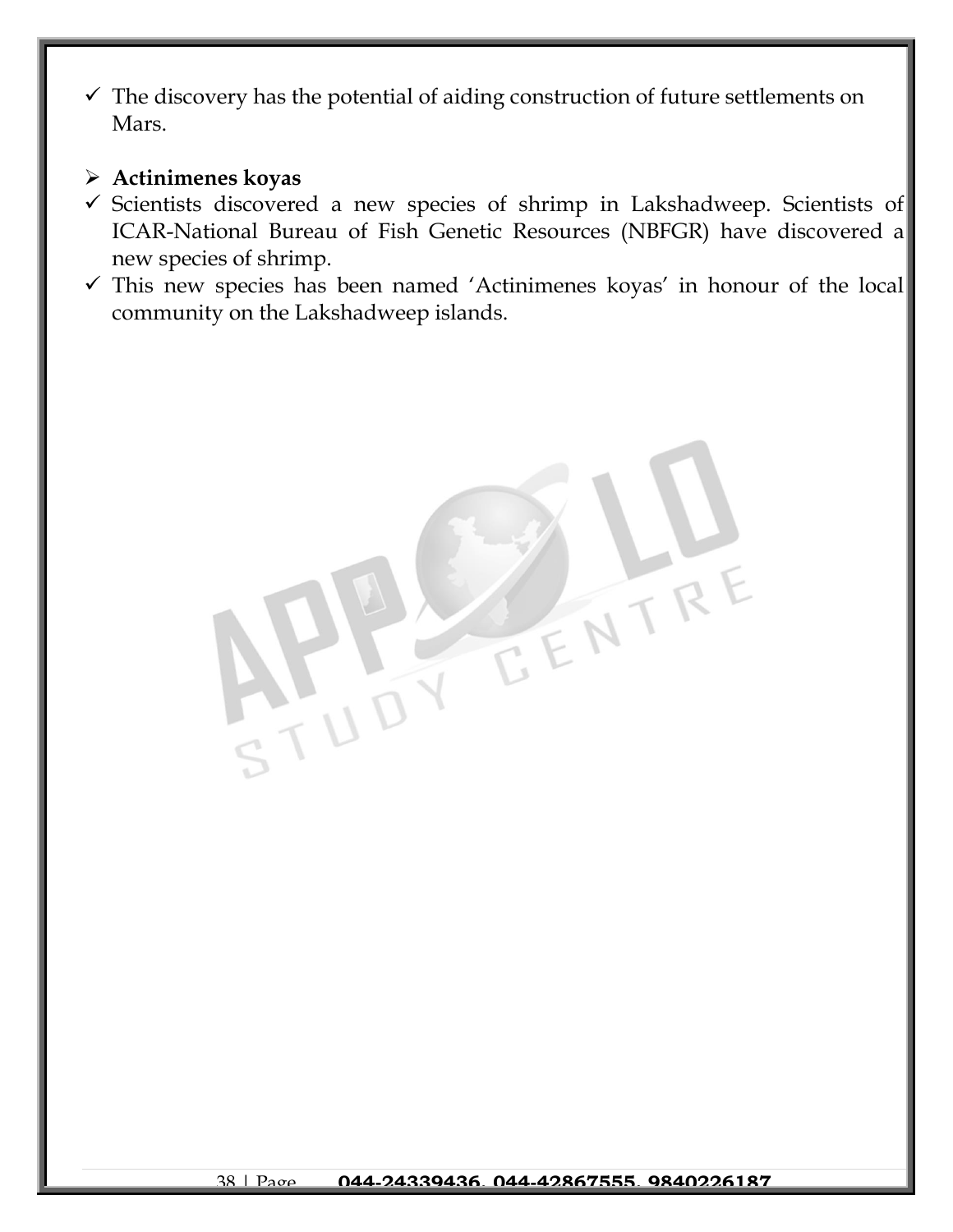# **SPORTS**

# ➢ **FIFA World Cup 2022**

- ✓ The draw for the 22nd edition of the FIFA World Cup 2022 concluded at Doha, capital of the host country Qatar on April 1.
- $\checkmark$  The tournament will run from November 21 to December 18 in Qatar, the first time ever the soccer world cup hosted in the Middle East.
- $\checkmark$  FIFA has unveiled La'eeb as the official mascot for this year's FIFA World Cup Qatar 2022.
- $\checkmark$  La'eeb is an Arabic word meaning super-skilled player.

# ➢ **ICC Women's Cricket World Cup 2022**

- ✓ Australia won ICC Women's Cricket World Cup 2022.
- ✓ After defeating England by 71 runs in Christchurch, Australia has won the 2022 ICC Women's Cricket World Cup.
- $\checkmark$  In women's cricket, Australia has won 7 of the 12 World Cups that have been held.

# ➢ **PSA World Doubles Squash Championships**

- ✓ India **-** bagged their first-ever gold medals in PSA World Doubles Squash Championships in Glasgow, Scotland on April 9.
- $\checkmark$  Dipika Pallikal combined with Saurav Ghosal and Joshna Chinappa to clinch twin gold medals for the country in mixed and women's doubles respectively.

# ➢ **International School Sports Federation (ISF) Gymnasiade 2022**

- ✓ Melur girl qualifies for sports event abroad.
- $\checkmark$  Ananthi, a beach volleyball player from Melur, has qualified for the International School Sports Federation (ISF) Gymnasiade 2022, to be held at Normandy in France between May 13 and 28.

# ➢ **71 Senior National Basketball Championship**

- $\checkmark$  Tamil Nadu men registered a comprehensive win over Punjab to regain the senior National basketball crown at the Nehru Indoor Stadium in Chennai on April 10.
- $\checkmark$  This was Tamil Nadu's 10th National title.
- $\checkmark$  Tamil Nadu finished third in the women's event.

# ➢ **Reykjavik Open Chess Tournament**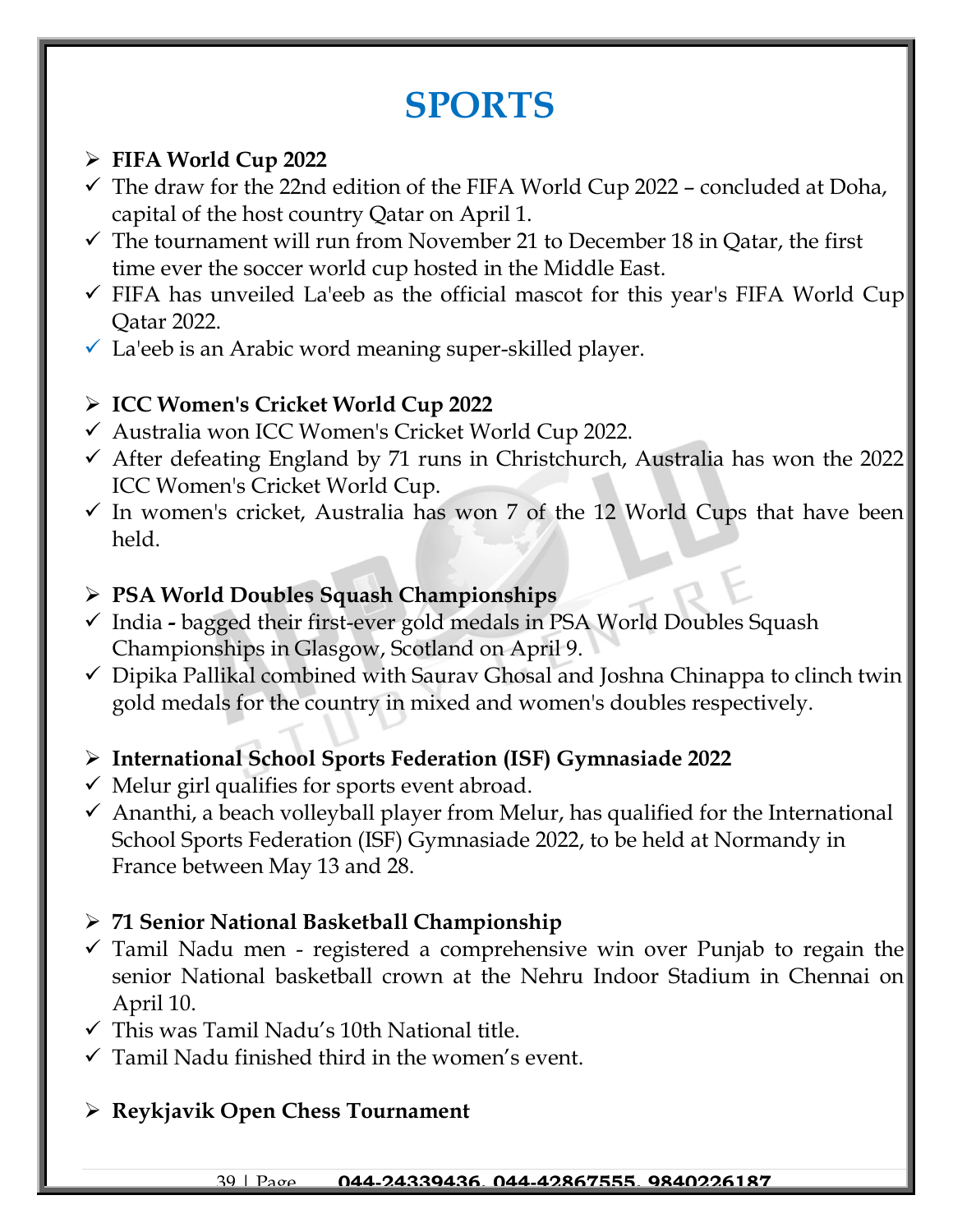- $\checkmark$  GM R Praggnanandhaa won the prestigious Reykjavik Open chess tournament in Iceland on April 12.
- $\checkmark$  In the nine round swiss tournament, R Praggnanandhaa defeated compatriot GM D Gukesh in the final round to win the 5,000-euro first prize (\$5,413).
- $\checkmark$  It has to be recalled that R Praggnanandhaa defeated World Champion Magnus Carlsen in the eighth round of the online rapid chess tournament, Airthings Master in February 2022.

#### ➢ **2026 Commonwealth Games**

- $\checkmark$  Australian state of Victoria will host the 2026 Commonwealth Games.
- $\checkmark$  The 2026 Commonwealth Games will be organized in the Geelong, Ballarat, Bendigo and Gippsland towns of Victoria State.
- $\checkmark$  The opening ceremony will be held at the Melbourne Cricket Ground.

### ➢ **Street Child Cricket World Cup 2023**

- ✓ India will host Street Child Cricket World Cup 2023.
- $\checkmark$  22 teams from 16 countries will come to India to participate in Street Child Cricket World Cup next year.
- $\checkmark$  The event will be held in September before the ICC World Cup.
- $\checkmark$  The world cup is organized by Street Child United (a UK-based charity) and Save the Children India.

### ➢ **48th Open Ajedrez La Roda Chess Tournament**

- $\checkmark$  D Gukesh, the third youngest Grandmaster in the world has won the 48th Open Ajedrez La Roda chess tournament at La Roda in Spain.
- $\checkmark$  Gukesh remained unbeaten in the nine rounds tournament, winning seven games and drawing two.

### ➢ **Danish Open - Swimming**

- $\checkmark$  The 16-year-old son of actor R Madhavan, Vedaant Madhavan won a gold and a silver in 800m and 1500m freestyle swimming events at the on-going Danish Open in Copenhagen.
- $\checkmark$  India now has a haul of three medals in the ongoing meet including two gold's and a silver.

### ➢ **Asian Championships - Wrestling**

 $\checkmark$  India's Sarita Mor - became the first woman wrestler from the country to win a record fourth Asian Championships medal.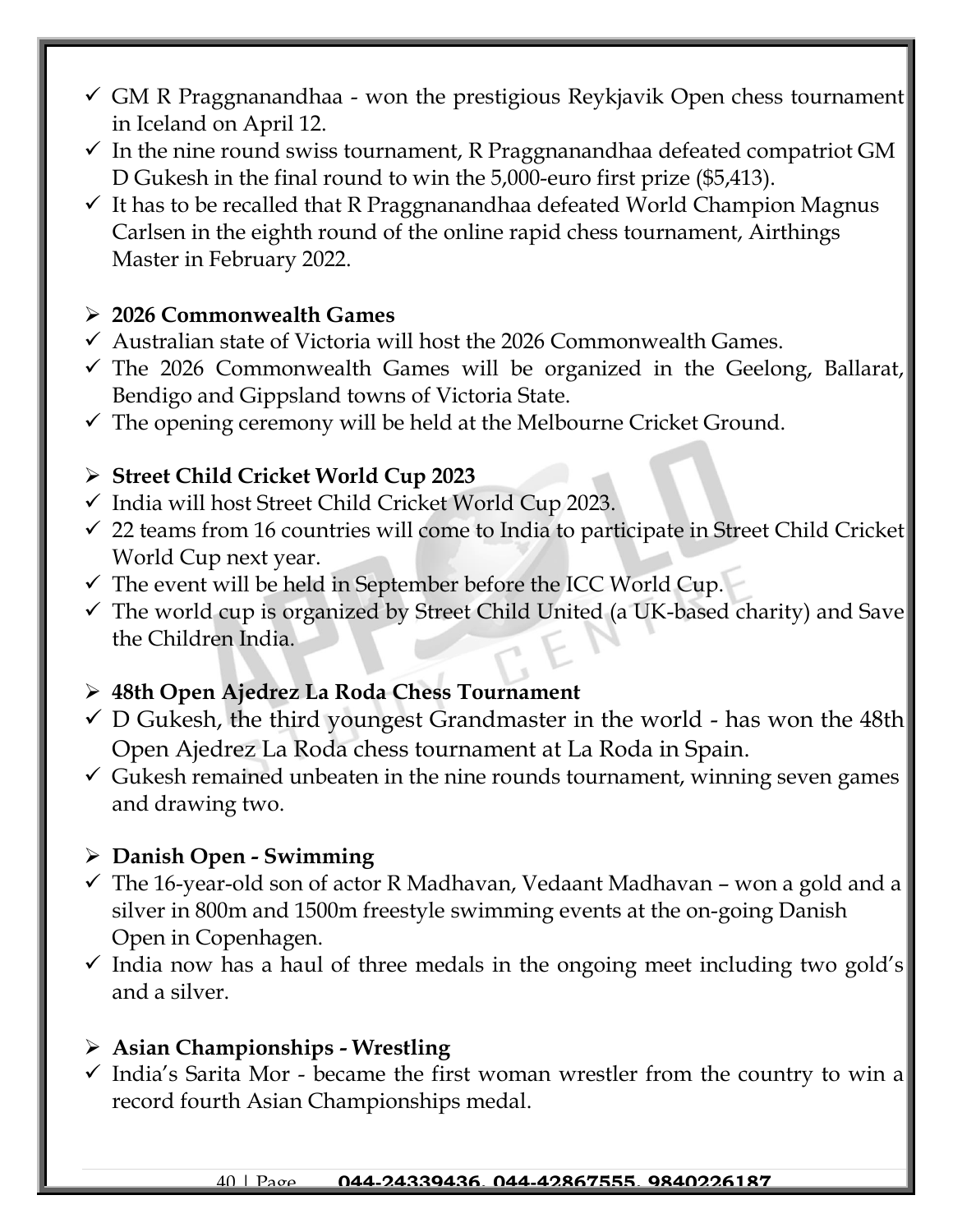- ✓ On April 21, Sarita, hailing from Haryana's Sonepat district, clinched a bronze with a win over Kazakhstan's Diana Kayumova in the Ulaanbaatar continental meet in Mongolia.
- ➢ **Asian Wrestling Championships**
- $\checkmark$  Olympic silver medallist Ravi Kumar Dahiya became the first Indian wrestler to claim three successive gold medals in the Asian wrestling championships in Ulaanbaatar, Mongolia, on April 23.
- ➢ **83rd Senior National and Inter-State Table Tennis Championships**
- $\checkmark$  Veteran Achanta Sharath Kamal secured his 10<sup>th</sup> national title in the men's singles category at the 83rd Senior National and Inter-State Table Tennis Championships that concluded at the SAI Indoor Stadium in Shillong on April 25.

EENTR

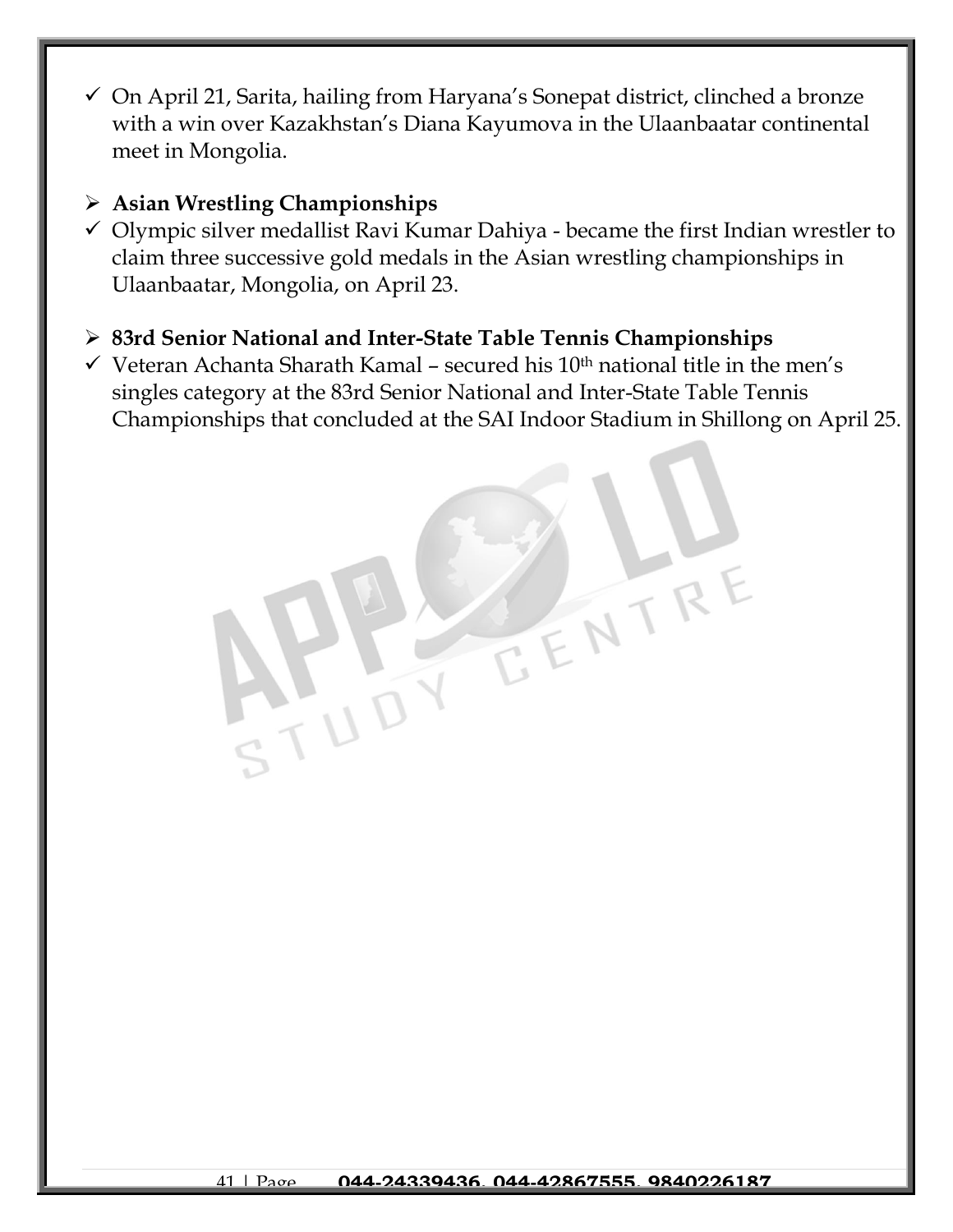# **OBITUARY**

#### ➢ **Vishwa Deenadayalan**

- ✓ Vishwa Deenadayalan, 18-year-old Table Tennis player from Tamil Nadu passed away in a road accident in Ri-Bhoi district, Meghalaya on April 17.
- $\checkmark$  Vishwa had won the U-19 boys' singles crown at the National-ranking event in Dehradun in January.

#### ➢ **Elvera Britto**

- $\checkmark$  Celebrated women's hockey player and administrator Elvera Britto passed away here on Tuesday. She was 81.
- $\checkmark$  An outstanding player and champion of women's hockey, Elvera was the captain of the Indian and then Mysore teams.
- $\checkmark$  She received the Arjuna Award in 1965.

# **REPORT**

#### ➢ **World Bank Report - Poverty**

- $\checkmark$  The extreme poverty rate in India fell from 22.5% in 2011 to 10.2% in 2019 as per World Bank Policy Research Working Paper.
- $\checkmark$  This represents a decline of 12.3 percentage points in extreme poverty count between 2011 to 2019 in the country.
- $\checkmark$  The decline in rural areas was much higher than in urban areas.

#### ➢ **86.45% Fall in Malaria Cases**

- $\checkmark$  In his address on World Malaria Day, the Health Minister said, "Not only diagnosis and treatment, swachhta (cleanliness) in our personal and community surroundings and social awareness regarding malaria control and prevention are equally important in our collective fight against the disease and for meeting our goal of elimination by 2030."
- $\checkmark$  This year's theme is "Harness innovation to reduce the global malaria disease burden and save lives".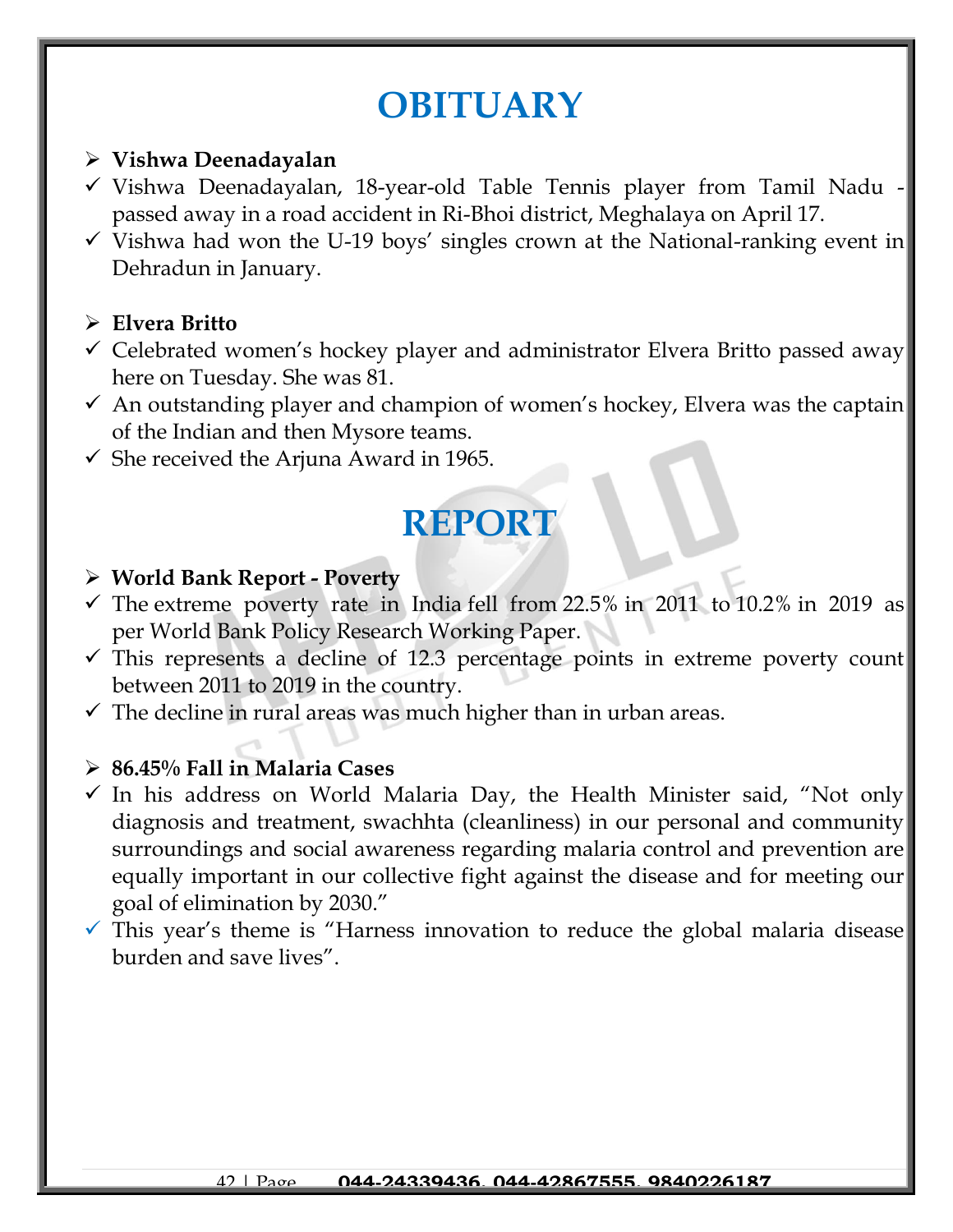# **RANKINGS**

#### ➢ **Hurun Research Institute**

- $\checkmark$  Three Indian women are on the list of the world's richest self-made female billionaires, which was released by the Hurun Research Institute.
- ✓ Nykaa founder Falguni Nayar is India's richest self-made female billionaire, followed by Kiran Mazumdar Shaw of Biocon and Radha Vembu, co-founder of Zoho Corporation.

#### ➢ **Electronics R&D Centres - Chennai**

- $\checkmark$  Chennai has emerged the cheapest location for operating electronics R&D centres among the top 100 electronics FDI locations globally.
- $\checkmark$  Penang followed second with an operating cost of \$1.32 million, followed by Gurgaon (\$1.52 million) and Pune (\$1.53 million) at third and fourth place in terms of cost of operating a similar 50-seater R&D centre over 2,000 sq m space.
- $\checkmark$  Further, Chennai was rated as the second best place in terms of the world's most competitive location for electronics R&D activities.

#### ➢ **NITI Aayog - Energy and Climate Index List**

- $\checkmark$  Gujarat has topped the list for larger States in the NITI Aayog's State Energy and Climate Index–Round 1 that has ranked States and Union Territories (UTs) on six parameters including discoms' performance, energy efficiency and environmental sustainability.
- $\checkmark$  In terms of energy efficiency, Tamil Nadu and Maharashtra have done well while in terms of Discom's performance, two small UTs — D&D and D&N — have done well.

### ➢ **Third Largest Military Spender**

- $\checkmark$  India is ranked as the third largest military spender in the world behind UK and Russia.
- $\checkmark$  This is based on the latest data released by global think-tank Stockholm International Peace Research Institute (SIPRI) on April 25.
- $\checkmark$  However, India remains far behind China that spends four times and the US which spends 10 times its defence budget.

#### 43 | Page **044-24339436, 044-42867555, 9840226187**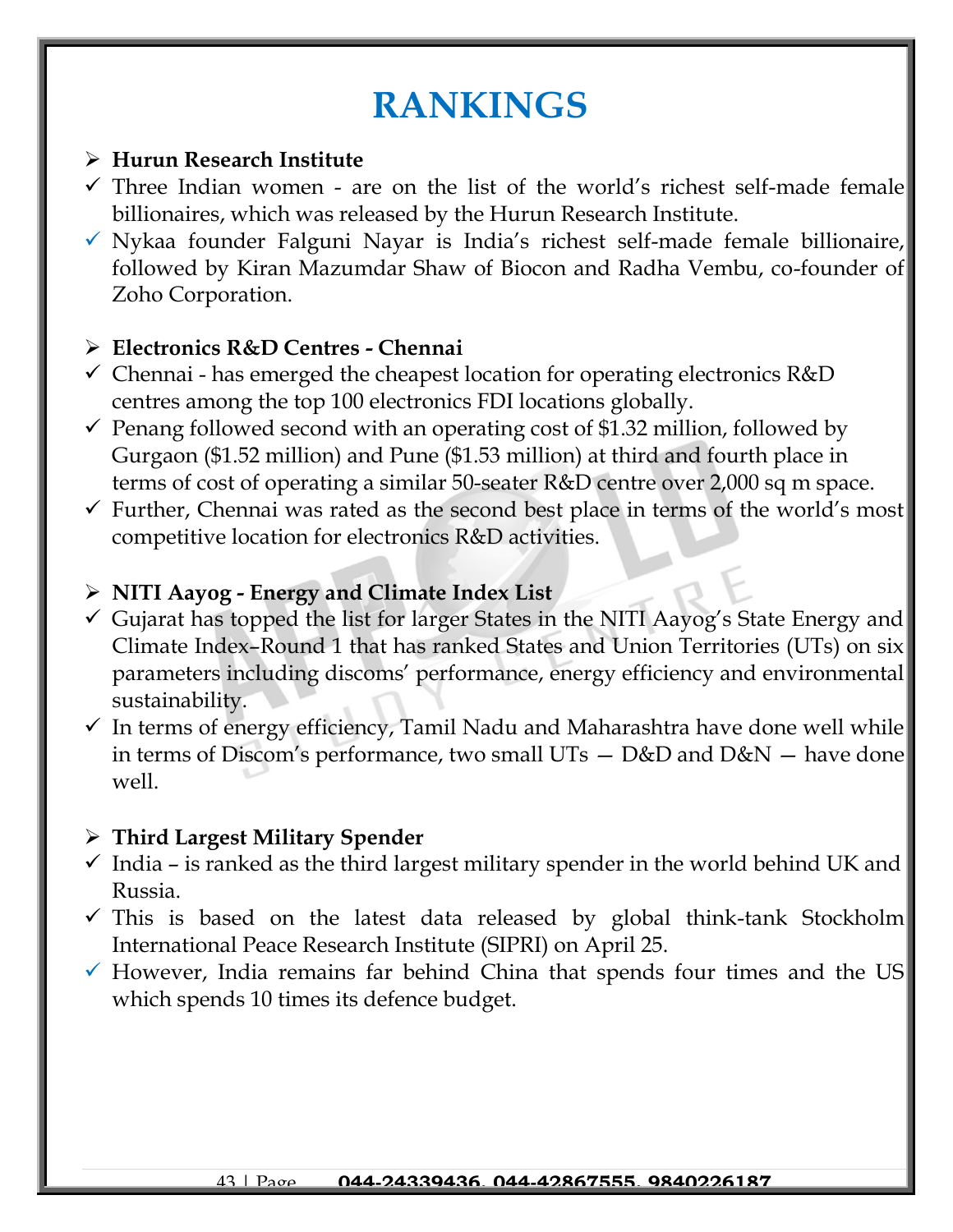# **IMPORTANT DAYS**

| April 2<br><b>World Autism</b><br>The 2022 theme for World<br><b>Awareness Day</b><br>Autism Awareness<br>Day is<br>"Inclusive Quality Education<br>for All".<br>International<br>April 2<br>2022, Canada is hosting<br>In<br><b>Children's Book</b><br>International Children's Book<br>Day<br>Day with this<br>chosen<br>theme: "Stories are wings that<br>help you soar every day."<br>April 4<br><b>International Day</b><br>The theme of International Mine<br>for Mine Awareness<br>Awareness Day 2022 is "Safe<br>Ground, Safe Steps, Safe Home."<br><b>National Maritime</b><br>April 5<br>The theme of the National<br>Day<br>Maritime Day is "Sustainable<br>Shipping beyond Covid-19".<br><b>International Day of</b><br>Theme 2022 - "Securing a<br>April 6<br><b>Sport for</b><br>Sustainable<br>and Peaceful<br>Development and<br>Future for<br>All:<br>The<br>Peace<br>Contribution of Sport".<br>April 7<br><b>World Health Day</b><br>Theme 2022 - 'Our Planet,<br>Our Health<br><b>International Day of</b><br>The day of 7th April is observed<br>April 7<br>Reflection<br>the<br>on<br>International<br>Day<br>as<br><sub>of</sub><br>Rwanda<br>1994<br>Reflection on the 1994 Genocide<br>Genocide<br>against the Tutsi in Rwanda<br>every year across the world.<br>World<br>April 10<br>World Homeopathy Day<br><b>1S</b><br><b>Homoeopathy Day</b><br>celebrated each year on April 10<br>to pay tribute to homeopathy<br>and its contribution to the world<br>of medicine.<br>Parkinson's<br>World Parkinson's<br>April 11<br>World<br>Day | Date | Day | <b>Theme</b>    |
|----------------------------------------------------------------------------------------------------------------------------------------------------------------------------------------------------------------------------------------------------------------------------------------------------------------------------------------------------------------------------------------------------------------------------------------------------------------------------------------------------------------------------------------------------------------------------------------------------------------------------------------------------------------------------------------------------------------------------------------------------------------------------------------------------------------------------------------------------------------------------------------------------------------------------------------------------------------------------------------------------------------------------------------------------------------------------------------------------------------------------------------------------------------------------------------------------------------------------------------------------------------------------------------------------------------------------------------------------------------------------------------------------------------------------------------------------------------------------------------------------------------------------------------------------------------------|------|-----|-----------------|
|                                                                                                                                                                                                                                                                                                                                                                                                                                                                                                                                                                                                                                                                                                                                                                                                                                                                                                                                                                                                                                                                                                                                                                                                                                                                                                                                                                                                                                                                                                                                                                      |      |     |                 |
|                                                                                                                                                                                                                                                                                                                                                                                                                                                                                                                                                                                                                                                                                                                                                                                                                                                                                                                                                                                                                                                                                                                                                                                                                                                                                                                                                                                                                                                                                                                                                                      |      |     |                 |
|                                                                                                                                                                                                                                                                                                                                                                                                                                                                                                                                                                                                                                                                                                                                                                                                                                                                                                                                                                                                                                                                                                                                                                                                                                                                                                                                                                                                                                                                                                                                                                      |      |     |                 |
|                                                                                                                                                                                                                                                                                                                                                                                                                                                                                                                                                                                                                                                                                                                                                                                                                                                                                                                                                                                                                                                                                                                                                                                                                                                                                                                                                                                                                                                                                                                                                                      |      |     |                 |
|                                                                                                                                                                                                                                                                                                                                                                                                                                                                                                                                                                                                                                                                                                                                                                                                                                                                                                                                                                                                                                                                                                                                                                                                                                                                                                                                                                                                                                                                                                                                                                      |      |     |                 |
|                                                                                                                                                                                                                                                                                                                                                                                                                                                                                                                                                                                                                                                                                                                                                                                                                                                                                                                                                                                                                                                                                                                                                                                                                                                                                                                                                                                                                                                                                                                                                                      |      |     |                 |
|                                                                                                                                                                                                                                                                                                                                                                                                                                                                                                                                                                                                                                                                                                                                                                                                                                                                                                                                                                                                                                                                                                                                                                                                                                                                                                                                                                                                                                                                                                                                                                      |      |     |                 |
|                                                                                                                                                                                                                                                                                                                                                                                                                                                                                                                                                                                                                                                                                                                                                                                                                                                                                                                                                                                                                                                                                                                                                                                                                                                                                                                                                                                                                                                                                                                                                                      |      |     |                 |
|                                                                                                                                                                                                                                                                                                                                                                                                                                                                                                                                                                                                                                                                                                                                                                                                                                                                                                                                                                                                                                                                                                                                                                                                                                                                                                                                                                                                                                                                                                                                                                      |      |     |                 |
|                                                                                                                                                                                                                                                                                                                                                                                                                                                                                                                                                                                                                                                                                                                                                                                                                                                                                                                                                                                                                                                                                                                                                                                                                                                                                                                                                                                                                                                                                                                                                                      |      |     |                 |
|                                                                                                                                                                                                                                                                                                                                                                                                                                                                                                                                                                                                                                                                                                                                                                                                                                                                                                                                                                                                                                                                                                                                                                                                                                                                                                                                                                                                                                                                                                                                                                      |      |     |                 |
|                                                                                                                                                                                                                                                                                                                                                                                                                                                                                                                                                                                                                                                                                                                                                                                                                                                                                                                                                                                                                                                                                                                                                                                                                                                                                                                                                                                                                                                                                                                                                                      |      |     |                 |
|                                                                                                                                                                                                                                                                                                                                                                                                                                                                                                                                                                                                                                                                                                                                                                                                                                                                                                                                                                                                                                                                                                                                                                                                                                                                                                                                                                                                                                                                                                                                                                      |      |     |                 |
|                                                                                                                                                                                                                                                                                                                                                                                                                                                                                                                                                                                                                                                                                                                                                                                                                                                                                                                                                                                                                                                                                                                                                                                                                                                                                                                                                                                                                                                                                                                                                                      |      |     |                 |
|                                                                                                                                                                                                                                                                                                                                                                                                                                                                                                                                                                                                                                                                                                                                                                                                                                                                                                                                                                                                                                                                                                                                                                                                                                                                                                                                                                                                                                                                                                                                                                      |      |     |                 |
|                                                                                                                                                                                                                                                                                                                                                                                                                                                                                                                                                                                                                                                                                                                                                                                                                                                                                                                                                                                                                                                                                                                                                                                                                                                                                                                                                                                                                                                                                                                                                                      |      |     |                 |
|                                                                                                                                                                                                                                                                                                                                                                                                                                                                                                                                                                                                                                                                                                                                                                                                                                                                                                                                                                                                                                                                                                                                                                                                                                                                                                                                                                                                                                                                                                                                                                      |      |     |                 |
|                                                                                                                                                                                                                                                                                                                                                                                                                                                                                                                                                                                                                                                                                                                                                                                                                                                                                                                                                                                                                                                                                                                                                                                                                                                                                                                                                                                                                                                                                                                                                                      |      |     |                 |
|                                                                                                                                                                                                                                                                                                                                                                                                                                                                                                                                                                                                                                                                                                                                                                                                                                                                                                                                                                                                                                                                                                                                                                                                                                                                                                                                                                                                                                                                                                                                                                      |      |     |                 |
|                                                                                                                                                                                                                                                                                                                                                                                                                                                                                                                                                                                                                                                                                                                                                                                                                                                                                                                                                                                                                                                                                                                                                                                                                                                                                                                                                                                                                                                                                                                                                                      |      |     |                 |
|                                                                                                                                                                                                                                                                                                                                                                                                                                                                                                                                                                                                                                                                                                                                                                                                                                                                                                                                                                                                                                                                                                                                                                                                                                                                                                                                                                                                                                                                                                                                                                      |      |     |                 |
|                                                                                                                                                                                                                                                                                                                                                                                                                                                                                                                                                                                                                                                                                                                                                                                                                                                                                                                                                                                                                                                                                                                                                                                                                                                                                                                                                                                                                                                                                                                                                                      |      |     |                 |
|                                                                                                                                                                                                                                                                                                                                                                                                                                                                                                                                                                                                                                                                                                                                                                                                                                                                                                                                                                                                                                                                                                                                                                                                                                                                                                                                                                                                                                                                                                                                                                      |      |     |                 |
|                                                                                                                                                                                                                                                                                                                                                                                                                                                                                                                                                                                                                                                                                                                                                                                                                                                                                                                                                                                                                                                                                                                                                                                                                                                                                                                                                                                                                                                                                                                                                                      |      |     |                 |
|                                                                                                                                                                                                                                                                                                                                                                                                                                                                                                                                                                                                                                                                                                                                                                                                                                                                                                                                                                                                                                                                                                                                                                                                                                                                                                                                                                                                                                                                                                                                                                      |      |     |                 |
|                                                                                                                                                                                                                                                                                                                                                                                                                                                                                                                                                                                                                                                                                                                                                                                                                                                                                                                                                                                                                                                                                                                                                                                                                                                                                                                                                                                                                                                                                                                                                                      |      |     |                 |
|                                                                                                                                                                                                                                                                                                                                                                                                                                                                                                                                                                                                                                                                                                                                                                                                                                                                                                                                                                                                                                                                                                                                                                                                                                                                                                                                                                                                                                                                                                                                                                      |      |     |                 |
|                                                                                                                                                                                                                                                                                                                                                                                                                                                                                                                                                                                                                                                                                                                                                                                                                                                                                                                                                                                                                                                                                                                                                                                                                                                                                                                                                                                                                                                                                                                                                                      |      |     |                 |
|                                                                                                                                                                                                                                                                                                                                                                                                                                                                                                                                                                                                                                                                                                                                                                                                                                                                                                                                                                                                                                                                                                                                                                                                                                                                                                                                                                                                                                                                                                                                                                      |      |     |                 |
|                                                                                                                                                                                                                                                                                                                                                                                                                                                                                                                                                                                                                                                                                                                                                                                                                                                                                                                                                                                                                                                                                                                                                                                                                                                                                                                                                                                                                                                                                                                                                                      |      |     |                 |
|                                                                                                                                                                                                                                                                                                                                                                                                                                                                                                                                                                                                                                                                                                                                                                                                                                                                                                                                                                                                                                                                                                                                                                                                                                                                                                                                                                                                                                                                                                                                                                      |      |     |                 |
|                                                                                                                                                                                                                                                                                                                                                                                                                                                                                                                                                                                                                                                                                                                                                                                                                                                                                                                                                                                                                                                                                                                                                                                                                                                                                                                                                                                                                                                                                                                                                                      |      |     |                 |
|                                                                                                                                                                                                                                                                                                                                                                                                                                                                                                                                                                                                                                                                                                                                                                                                                                                                                                                                                                                                                                                                                                                                                                                                                                                                                                                                                                                                                                                                                                                                                                      |      |     |                 |
|                                                                                                                                                                                                                                                                                                                                                                                                                                                                                                                                                                                                                                                                                                                                                                                                                                                                                                                                                                                                                                                                                                                                                                                                                                                                                                                                                                                                                                                                                                                                                                      |      |     |                 |
|                                                                                                                                                                                                                                                                                                                                                                                                                                                                                                                                                                                                                                                                                                                                                                                                                                                                                                                                                                                                                                                                                                                                                                                                                                                                                                                                                                                                                                                                                                                                                                      |      |     |                 |
| Day                                                                                                                                                                                                                                                                                                                                                                                                                                                                                                                                                                                                                                                                                                                                                                                                                                                                                                                                                                                                                                                                                                                                                                                                                                                                                                                                                                                                                                                                                                                                                                  |      |     | $\overline{1}S$ |
| observed annually on April 11<br>044.04330436 044.40867555 0840006187<br>$44$   Page                                                                                                                                                                                                                                                                                                                                                                                                                                                                                                                                                                                                                                                                                                                                                                                                                                                                                                                                                                                                                                                                                                                                                                                                                                                                                                                                                                                                                                                                                 |      |     |                 |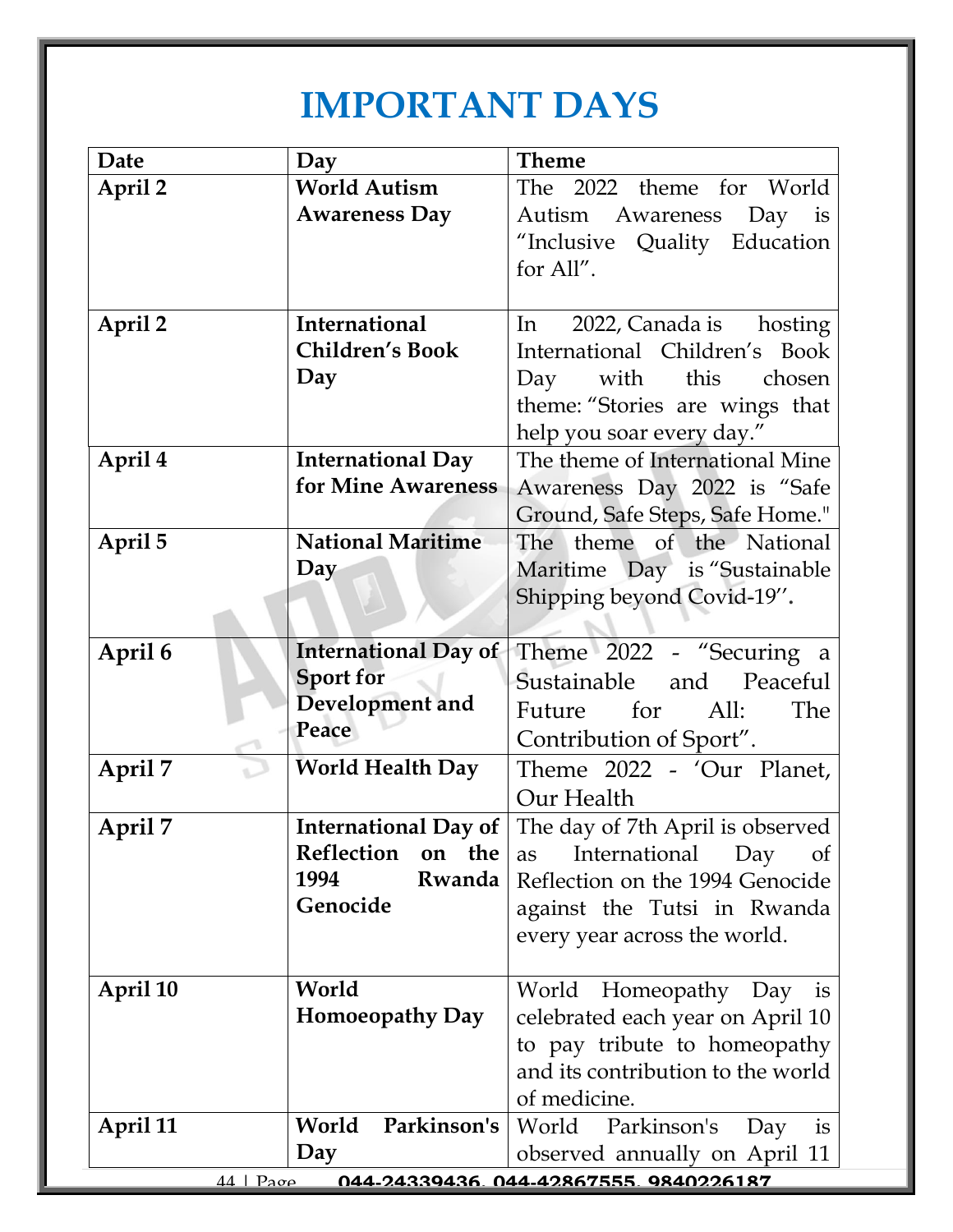|          |                                | to spread awareness about the          |
|----------|--------------------------------|----------------------------------------|
|          |                                | neurodegenerative disease.             |
| April 11 | <b>National</b><br><b>Safe</b> | India, the National Safe<br>In         |
|          | <b>Motherhood Day</b>          | Motherhood Day is observed             |
|          |                                | every year on April 11 to raise        |
|          |                                | about<br>adequate<br>awareness         |
|          |                                | access to care for women during        |
|          |                                | pregnancy, childbirth<br>and           |
|          |                                | postnatal services.                    |
| April 12 | International Day              | The International Day<br><sub>of</sub> |
|          | of Human Space                 | Flight<br>Human Space<br>is            |
|          | Flight                         | observed every year to mark            |
|          |                                | the beginning of mankind's             |
|          |                                |                                        |
|          |                                | space era and to highlight the         |
|          |                                | contribution of space science          |
|          |                                | and technology.                        |
| April 13 | 38th Siachen Day               | day is observed<br>The<br>to           |
|          |                                | commemorate the courage of             |
|          |                                | Indian<br>Army<br>the                  |
|          |                                | under "Operation Meghdoot".            |
|          |                                |                                        |
| April 13 | Jallianwala<br><b>Bagh</b>     | Hundreds of people protesting          |
|          | 103rd<br><b>Massacre</b>       | peacefully against the Rowlatt         |
|          | Anniversary                    | Acts, which granted the colonial       |
|          |                                | administration repressive              |
|          |                                | powers, were gunned down by            |
|          |                                | British forces<br>without<br>any       |
|          |                                | provocation, in 1919.                  |
| April 14 | Ambedkar Jayanti               | Ambedkar Jayanti (also known           |
|          |                                | as Bhim Jayanti) is celebrated         |
|          |                                | on 14 April to commemorate the         |
|          |                                | birth anniversary of Babasaheb         |
|          |                                | Dr Bhim Rao Ambedkar.                  |
| April 14 | <b>World Chagas Day</b>        | The day is observed every year         |
|          |                                | to highlight the fatal disease         |
|          |                                | that can lead to severe cardiac        |
|          |                                | and digestive issues. Theme            |
|          |                                | 2022 - "Finding and reporting          |
|          |                                | every case to defeat Chagas            |
|          |                                |                                        |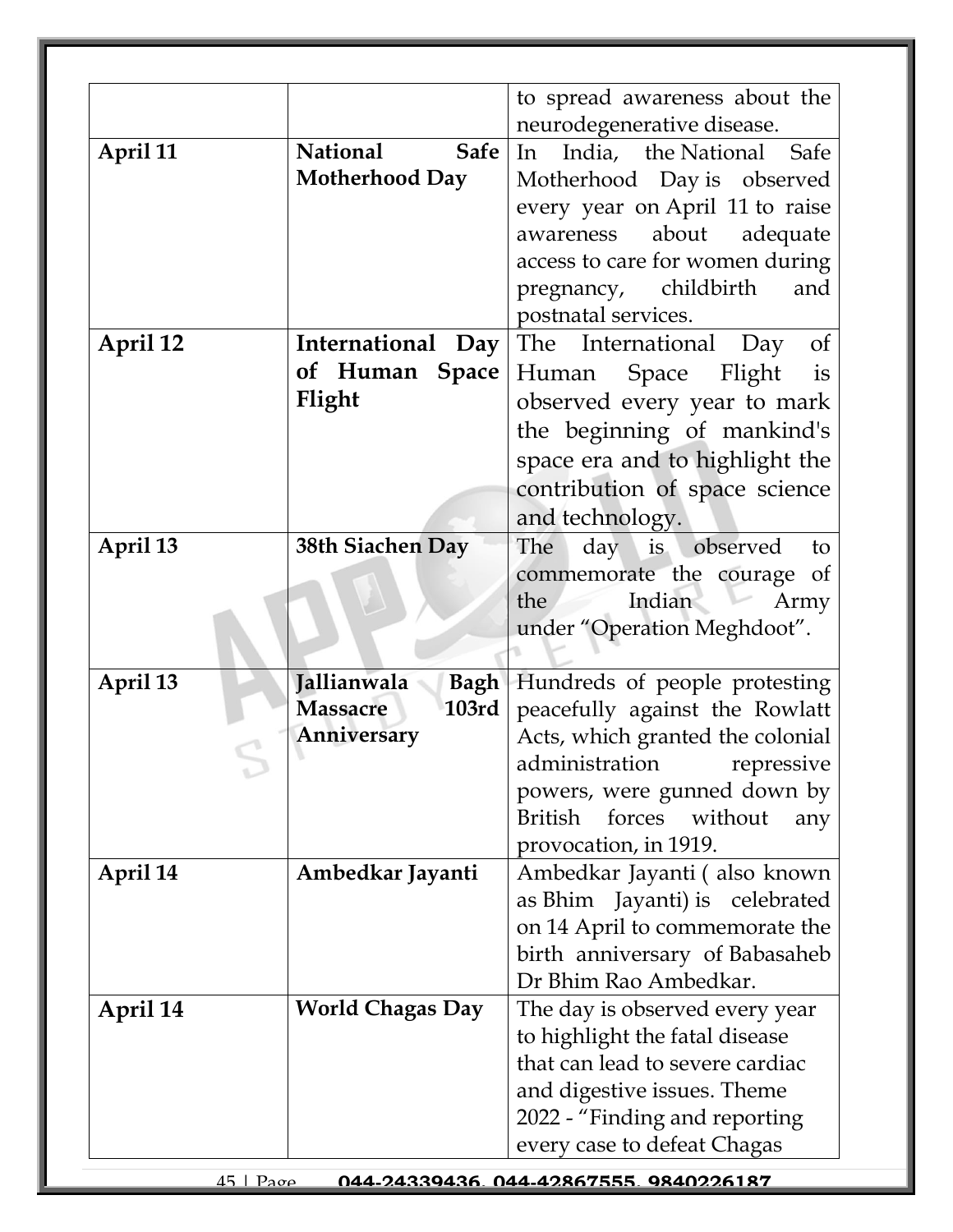|          |                           | disease"                                                         |
|----------|---------------------------|------------------------------------------------------------------|
|          |                           |                                                                  |
| April 15 | Himachal Pradesh          | In 1971, Himachal Pradesh                                        |
|          | <b>Statehood Day</b>      | became the 18th state in India                                   |
|          |                           | with Shimla as its capital.                                      |
| April 15 | <b>World Art Day</b>      | This day is being celebrated all                                 |
|          |                           | over the world to emphasize the                                  |
|          |                           | importance of art that nurtures                                  |
|          |                           | creativity, innovation<br>and                                    |
|          |                           | cultural diversity for all peoples                               |
|          |                           | across the globe.                                                |
| April 15 | <b>Good Friday</b>        | The day marks the crucifixion                                    |
|          |                           | and death of Jesus Christ.                                       |
| April 16 | Save the Elephant         | the Elephant<br>Save<br>Day is                                   |
|          | Day                       | on April 16 every<br>celebrated<br>year to raise awareness about |
|          |                           | the dangers elephants face and                                   |
|          |                           | the various difficulties<br>they                                 |
|          |                           | have to overcome to live.                                        |
| April 16 | <b>World Voice Day</b>    | The day is observed to                                           |
|          |                           | demonstrate the enormous                                         |
|          |                           | importance of the voice in the                                   |
|          |                           | daily lives of all people.                                       |
|          |                           |                                                                  |
| April 17 | World                     | Hemophilia   World Hemophilia Day 2022                           |
|          | Day                       | Theme: "Access for<br>All:                                       |
|          |                           | Partnership. Policy. Progress".                                  |
| April 18 | <b>World Heritage Day</b> | The theme for World Heritage                                     |
|          |                           | Day 2022 is "Heritage<br>and                                     |
|          |                           | Climate".                                                        |
| April 19 | <b>World Liver Day</b>    | World Liver Day is observed                                      |
|          |                           | on 19 April annually to spread                                   |
|          |                           | awareness about the causes of                                    |
|          |                           | liver disease and tips for its                                   |
|          |                           | prevention so as to take holistic<br>care of the liver.          |
| April 21 | <b>World Creativity</b>   |                                                                  |
|          | and Innovation Day        | The theme of World Creativity<br>Innovation<br>and<br>Day        |
|          |                           | 2022: Collaboration.                                             |
|          |                           |                                                                  |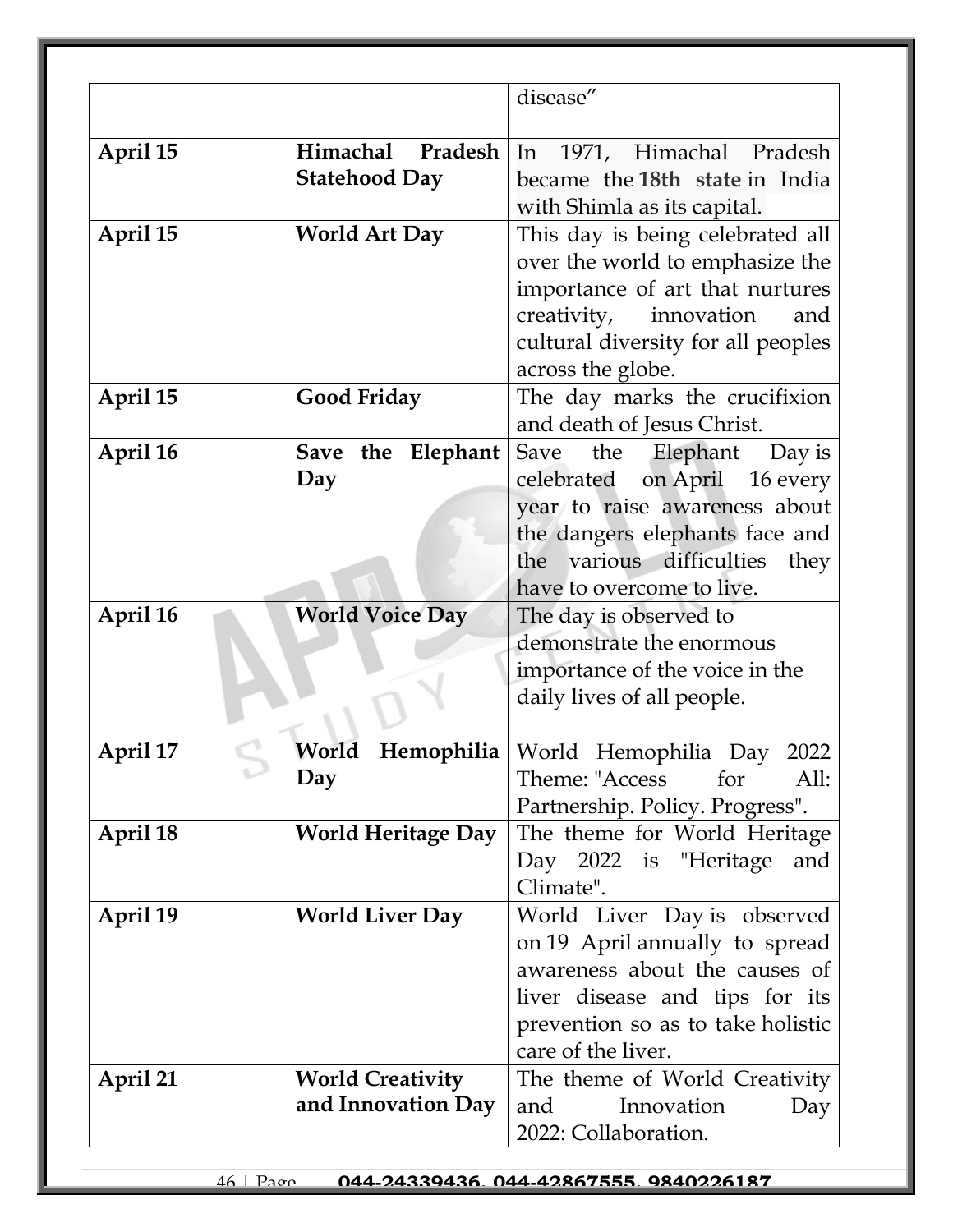| April 21 | <b>National Civil</b><br><b>Services Day</b>                   | India observes National Civil<br>Services Day on April 21 every<br>year to acknowledge the works<br>of officers engaged in several<br>public service departments in<br>the country. |
|----------|----------------------------------------------------------------|-------------------------------------------------------------------------------------------------------------------------------------------------------------------------------------|
| April 22 | International<br><b>Mother Earth Day</b>                       | The theme of Earth Day 2022 is<br>to 'Invest in our planet'.                                                                                                                        |
| April 23 | English<br>Language<br>Day                                     | The date happens to be the birth<br>and death anniversary of well-<br>writer<br>William<br>known<br>Shakespeare.                                                                    |
| April 24 | National Panchayati<br>Raj Day                                 | National Panchayati Raj Day is<br>celebrated every year to mark<br>the beginning of decentralised<br>power<br>through<br>gram<br>panchayats.                                        |
| April 25 | <b>World Malaria Day</b>                                       | Theme<br>2022<br>"Harness<br>reduce<br>innovation<br>the<br>to<br>burden<br>malaria disease<br>and<br>save lives".                                                                  |
| April 26 | Intellectual<br>World<br><b>Property Day</b>                   | The theme of World Intellectual<br>Property Day 2022 is "IP and<br>Youth: Innovating for a Better<br>Future".                                                                       |
| April 28 | World<br>for $ $<br>Day<br><b>Safety and Health at</b><br>Work | This year's theme of the World<br>Day for Safety and Health at<br>Work is "Participation And<br>Social Dialogue In Creating A<br>Positive Safety And Health<br>Culture".            |
| April 29 | <b>International Dance</b><br>Day                              | The day celebrates the value<br>and importance of the dance<br>and encourages participation<br>and education in this art form<br>through events and festivals.                      |
| April 30 | World<br>Veterinary                                            | The<br>day<br>aims<br>to<br>spread                                                                                                                                                  |

47 | Page **044-24339436, 044-42867555, 9840226187**